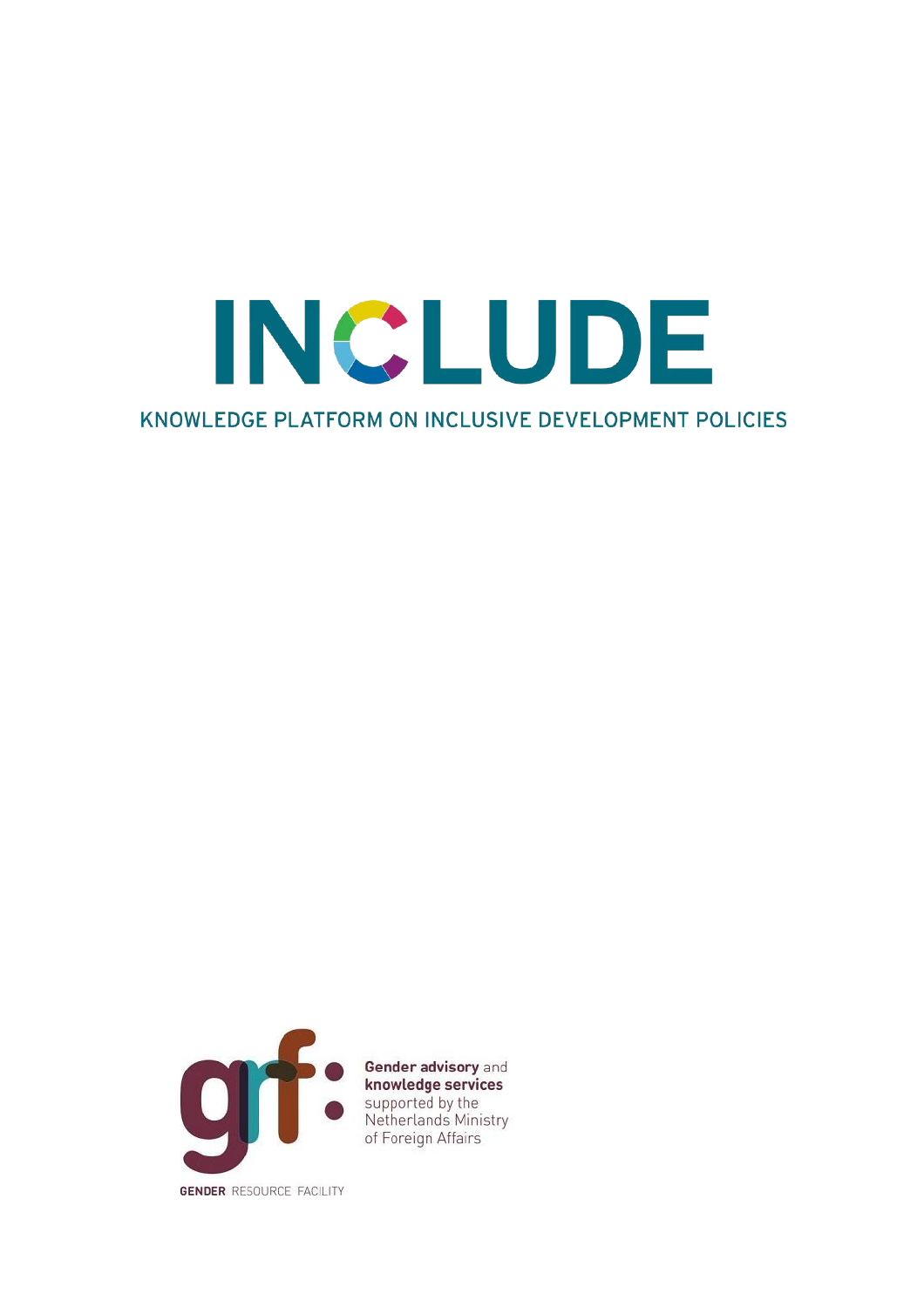## Gender-Aware Women's Entrepreneurship Development for Inclusive Development in Sub-Saharan Africa

Saskia Vossenberg

19 January 2016

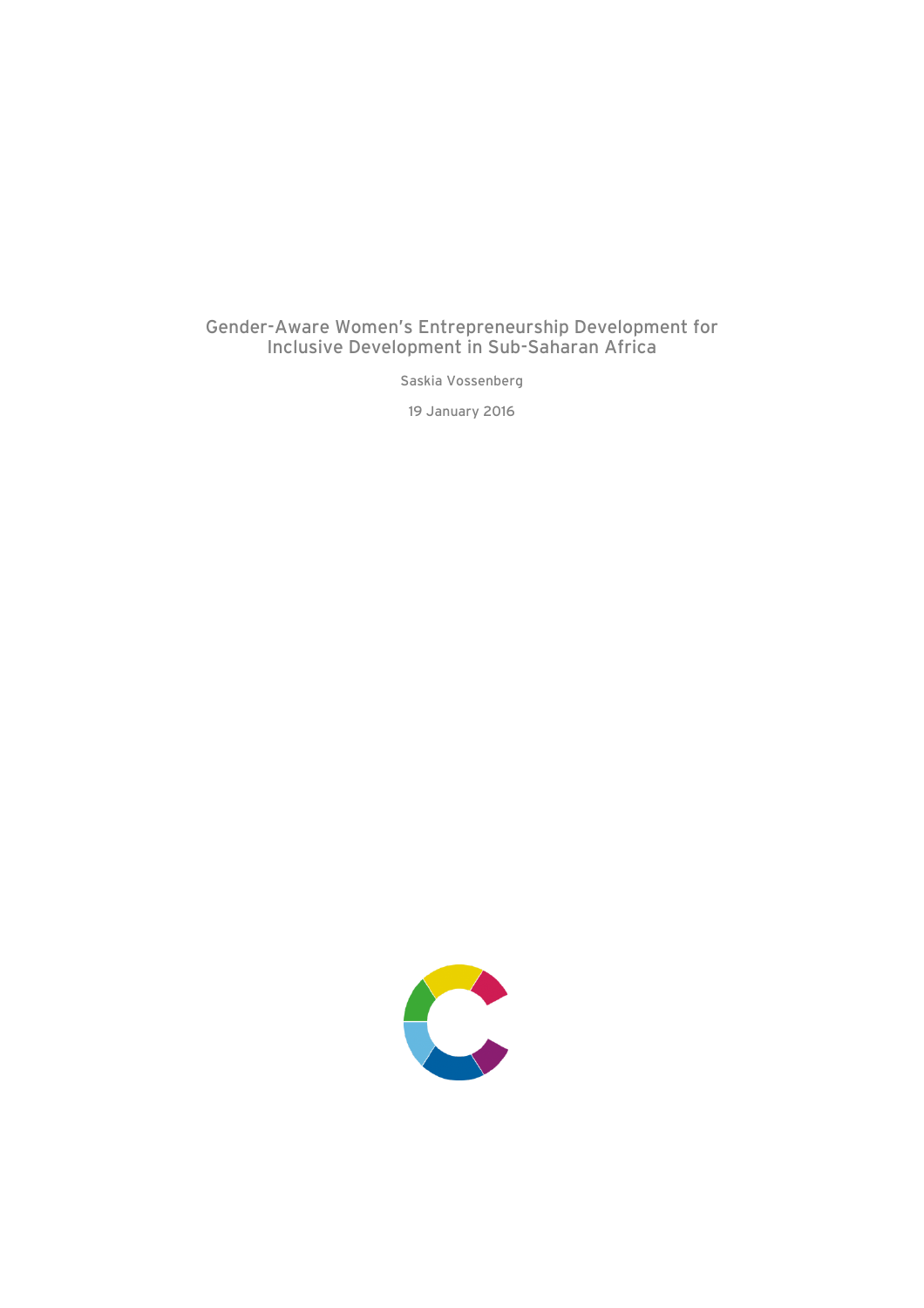



Gender-Aware Women's Entrepreneurship Development for Inclusive Development in Sub-Saharan Africa Saskia Vossenberg 19 January 2016

#### Key points

- Supporting women entrepreneurs as drivers of inclusive development requires policy-makers to apply a gender lens in the design, monitoring and evaluation of enterprise and entrepreneurship development policy. Gender-aware women's entrepreneurship development (WED) means taking into account the socially- and historically-constructed identities, roles, power relations and modes of action assigned to men and women.
- Although there is a small group of top-performing, growth-oriented women entrepreneurs, the vast majority of survival entrepreneurs in Africa are women. Survival entrepreneurs are a distinct group and follow a different logic than growth-oriented entrepreneurs.
- The performance and status of a business does not depend solely on the individual's aspirations, characteristics or capacities, but also on the level of gender bias in the environment of the entrepreneur. This includes inequalities in time use, mobility, intra-household decision making and responsibility for unpaid care work between men and women; gender biases in laws on inheritance and land ownership; inaccessibility of institutional support for entrepreneurship development by women; lack of women's agency in public spaces; inequalities in enrolment in secondary education and access to vocational training; and discriminatory practices, constraining norms and stereotypes on what is 'appropriate' behaviour and what types of tasks, roles and duties women and men can perform.
- Enterprise and entrepreneurship development interventions have to be attuned to the gendered risks and circumstances under which women entrepreneurs operate their businesses.
- Promotion strategies for women's business growth, increased income and improved productivity need to be systematically integrated with strategies that reduce women's vulnerability to poverty, redistribute resources, and combat inequality, violence and exclusion.
- Gender-aware enterprise development strives for the creation of a level playing field by ensuring access to resources and opportunities for all entrepreneurs, regardless of their business type, gender, age, health status, location, social class or ethnicity. The aspired outcome of gender-aware WED policy making is a reduction of gendered risks and vulnerability, equality in resource allocation in the business environment and an increase in women's agency and collective action to break through their disadvantaged and marginalized position.
- For women's businesses to prosper, policy-makers and practitioners need to ensure that enterprise development strategies are informed by a thorough identification of women entrepreneurs' practical and strategic needs and aspirations and an analysis of the formal and informal institutions that legitimatize what women entrepreneurs can have, do and be.
- The desired outcomes of entrepreneurship development strategies need to be made explicit and in line with what women entrepreneurs want so that it can be established whether or not these outcomes materialize and if the 'right issues' are addressed.
- Entrepreneurship development strategies need to be diverse, integrated, appropriate and well targeted. This includes the provision of accessible, affordable and high-quality child-care services and the engagement of men in dialogue and activities on women's entrepreneurship development.
- Investment in women's business associations is key in order to build awareness of the rights, obligations and opportunities available for women entrepreneurs and to strengthen their advocacy capacity so that they can lobby for improved policy environments.

Saskia Vossenberg is a PhD researcher at the Institute of Social Studies, Erasmus University Rotterdam. She works as an independent consultant in gender and inclusive economic development.

In INCLUDE's thematic approach to inclusive development, special attention is given to opportunities for women. INCLUDE and the Gender Resource Facility [\(GRF\)](http://www.kit.nl/grf/home/) teamed up to gather and analyse knowledge on what works best for women in enterprise promotion and social protection. This paper is a key part of INCLUDE's dossier [Women and inclusive development.](http://includeplatform.net/dossier/dossier-women-and-inclusive-development)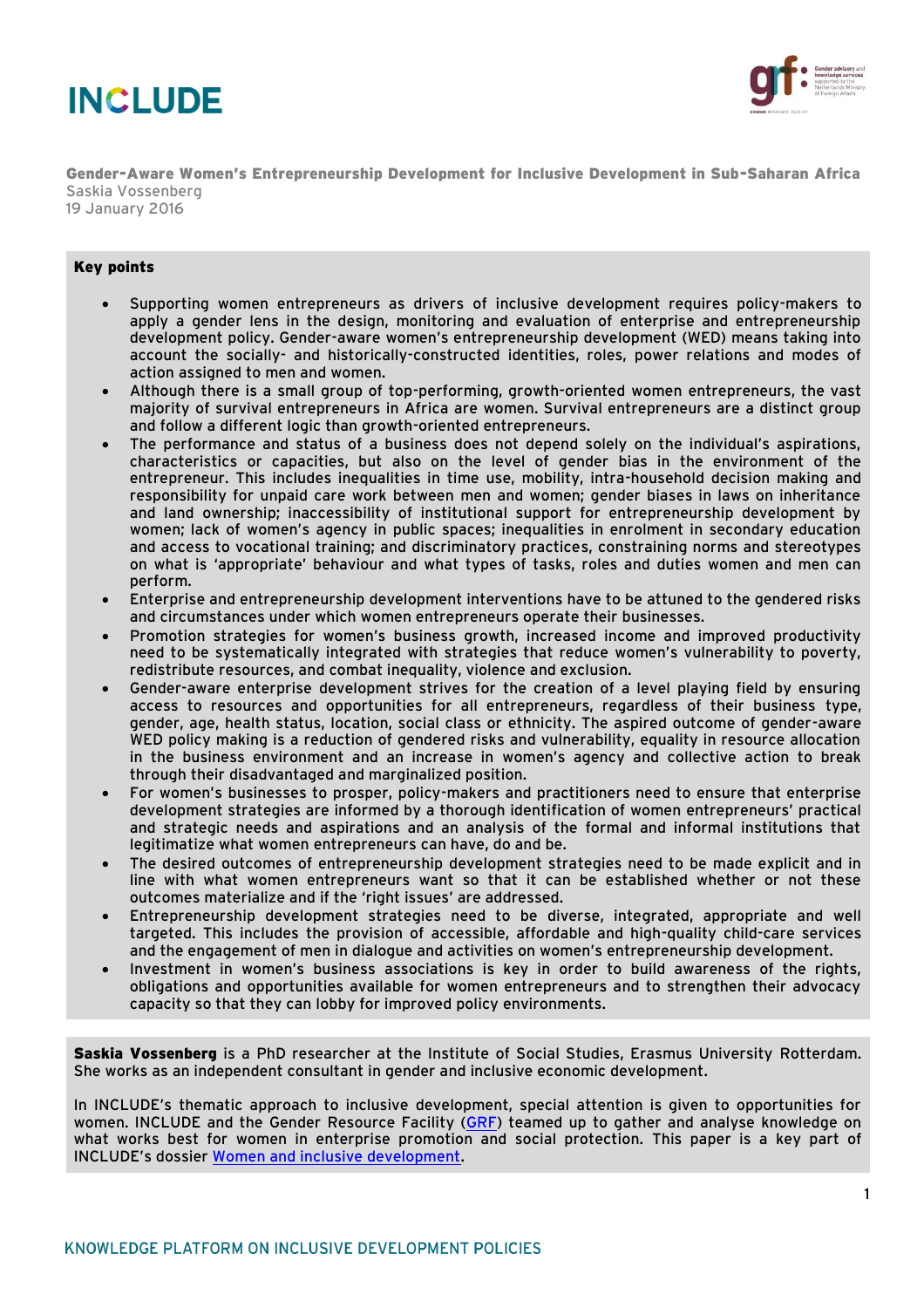

## 1. Introduction

With 'female entrepreneurship' as the new buzz word in inclusive development in Africa, many governments and international development actors are interested in supporting women (to engage) in business. To 'unleash this untapped potential for growth' and economically empower women, numerous policies are being implemented across the African continent promoting women's entrepreneurship. But with information and data scattered, policy-makers need to know: What type of support do women entrepreneurs need and how will this contribute to more inclusive development? This question was at the centre of debates during [the](http://includeplatform.net/dossier/include-seminar-spring-2015-nairobi-2/)  [conference](http://includeplatform.net/dossier/include-seminar-spring-2015-nairobi-2/) '*Building policy-knowledge communities for inclusive development in Africa'*, organized by the Knowledge Platform on Inclusive Development (INCLUDE) together with the Africa Economic Research Consortium [\(AERC\)](http://aercafrica.org/). During this conference, a wide variety of interesting questions were raised by African policy-makers, implementing agencies and women's business networks. Questions raised included: *'How can we help women to access economic resources such as land and credit needed to start and run a viable business?*', *'What options do women entrepreneurs have to improve their income, as well as to combine their domestic and business activities more efficiently?*' and *'How can we involve husbands to support women in business?*'(for an overview of the questions raised in the conference, see Box 1; answers are provided in the textboxes throughout the paper).

Women's entrepreneurship Development (WED) is the design and implementation of policy solutions and instruments by key public and private actors to address barriers faced by women in starting and running viable businesses and influence women's entrepreneurial behavior. Depending on the local context, key actors that practice WED include national, local and international governments, national and regional development banks, microfinance institutions, banks, donor agencies, chambers of commerce, international financial institutions, national and international NGOs, women's organizations, private companies and business networks.

Although research currently underway by INCLUDE may provide useful answers on issues of women's entrepreneurship development, these questions illustrate the importance of applying a gender lens when researching and making policy for women's entrepreneurship development. Investigating what characterizes women's entrepreneurship and what type of enterprise development support they need sheds light on the importance of understanding what drives exclusion and inclusion in social, political and economic processes in societies. We need to ask: '*Who in society can and cannot access the resources needed for viable entrepreneurship and why?*' and '*What type of support works where and for whom?*' (Buvinic et al., 2013). To answer these questions, a gender lens is critical. This paper aims to contribute to the debate by discussing the importance and practicalities of gender-aware WED. Gender-aware WED recognizes the gendered risks and uncertainties in which women operate their businesses and assists women in coping with these insecurities at home, in the community and in the business environment. In addition, it strives to create a level playing field by ensuring access to, and control over, resources and opportunities for all entrepreneurs, regardless of business type, industry choice, gender, age, health status, location or ethnicity.

Inclusive development is development that includes marginalized people, sectors and countries in social, political and economic processes for increased human wellbeing, social and environmental sustainability, and empowerment.

*Source: Gupta et al. (2015)*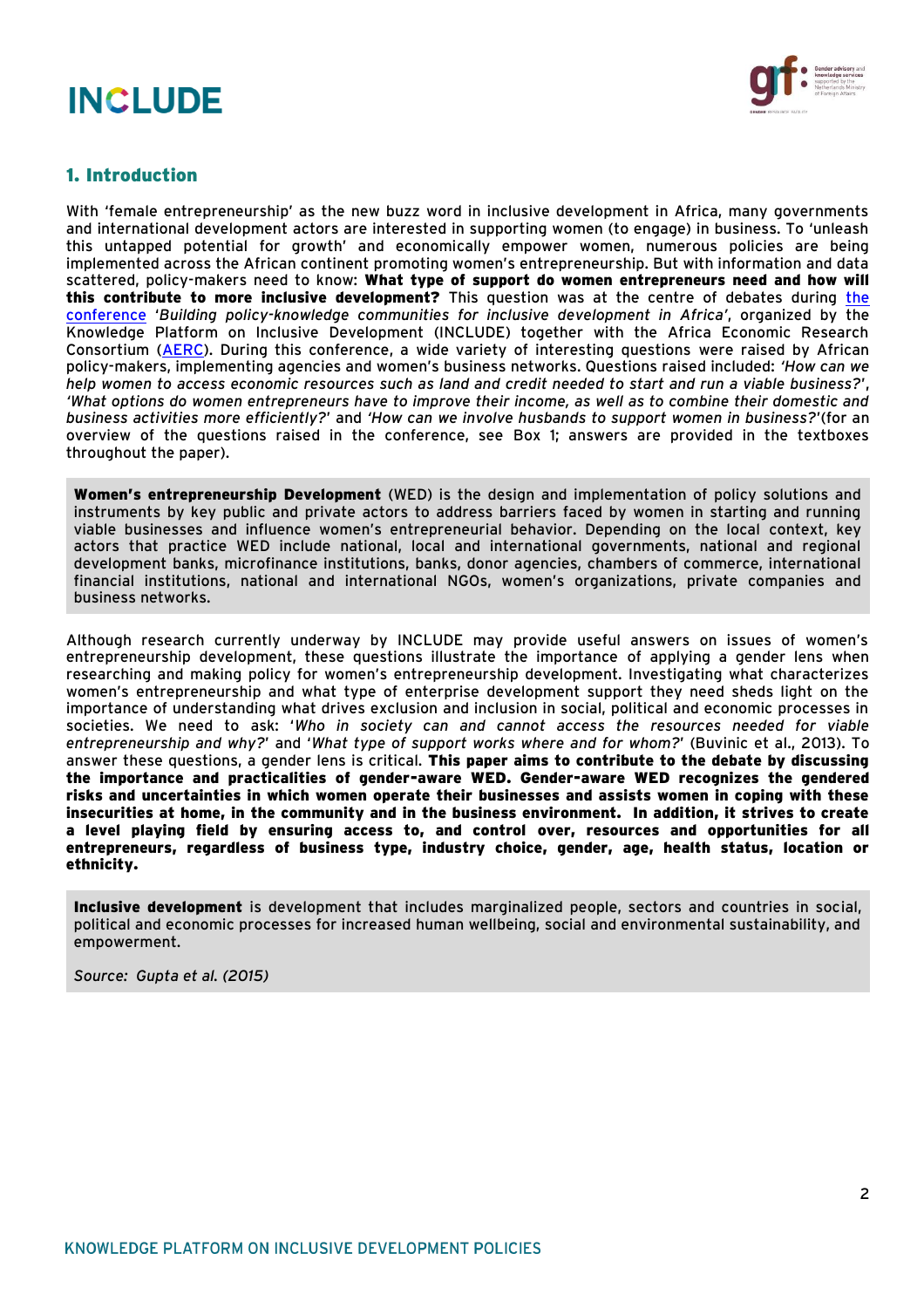

## 2. Enterprise development interventions: empowering women?

#### Box 1. Questions of African policy-makers on women's entrepreneurship development

To better understand how policy-makers and development practitioners can benefit from research, INCLUDE invited them to express their policy questions regarding women's entrepreneurship development during the conference '*Building policy-knowledge communities for inclusive development in Africa*'.

#### Questions:

- 'How can technology be used to improve access to information for women entrepreneurs?'
- 'How can we involve husbands to support women in business?'
- 'How can female politicians collaborate with women business leaders to influence policymaking that is favourable for women's entrepreneurship?'
- 'To what extent will reforming investment regulations and domestic revenue generation systems enable women entrepreneurs to improve the status of their businesses?'
- 'How can we help women access the economic resources needed for starting and running a viable business?'
- 'What options do women entrepreneurs have to improve their incomes, as well as their access to time and other resources, and improve their ability to combine and perform their domestic, reproductive, agricultural and productive tasks more efficiently?'
- 'What capacities enable women entrepreneurs to upscale from micro to small to medium-sized enterprises?'
- 'How do affirmative action policies that promote women's access to secondary education affect women's businesses?'

Enterprise development interventions have the expected outcome of 'unleashed entrepreneurial potential' for both growth-oriented and survival entrepreneurs (Berner et al., 2012). They include reforms for a more enabling business environment (e.g. making business and tax registration easier), improving linkages between smaller or weaker businesses and larger businesses in a value chain or clustered groups of businesses, and providing financial and business development services (BDS) for individual entrepreneurs. The latter is often based on the 'missing ingredient' assumption that 'by providing this ingredient entrepreneurs can start climbing the ladder towards graduation' (Berner et al., 2012, p. 390).

#### Survival and growth-oriented entrepreneurs

Berner et al. (2012) argue that as most enterprise development interventions bear the implicit assumption that all types of entrepreneurs are motivated to expand their business, they often fail to address the specific needs of survival entrepreneurs in the informal sector. Survival and growth-oriented entrepreneurs are distinct groups –not different stages in the trajectory of firms – and follow a different logic (Grimm et al., 2012; Berner et al., 2012). Based on a review of available empirical evidence, Berner et al. (2012) conclude that survival entrepreneurs differ from growth-oriented entrepreneurs in the sense that they are not motivated to expand their businesses (see also Phillips & Bhatia-Panthaki, 2007; Banerjee & Duflo, 2007). Also, there is a clear gender dimension that distinguishes survival from growth-oriented enterprises. Although there is a small group of top-performing, growth-oriented women entrepreneurs, the vast majority of survival entrepreneurs in Africa are women (Grimm et al., 2012). Probably preferring a secure wage job, women survival entrepreneurs struggle to balance their business with unpaid care responsibilities and barely make enough income to satisfy household needs (let alone re-invest in the business) (Karim, 2001). They face sexual harassment and discrimination in the market place and institutions and have to deal with poor infra-structure, inadequate health and education services, immobility and inaccessible markets, and a lack of support networks (Berner et al., 2012; Grimm et al., 2012). Not expanding a business beyond the limits of their own labour and management capacities can make a lot of sense for women survivalists (Marcucci, 2001). Berner et al. (2012, p. 390) explain that:

[...] the existing enterprise and entrepreneurship development policies provide inexcusably few handles for *supporting the bulk of survival entrepreneurs, that is, those who are not on the way towards possible graduation. It is as if the elephant in the room has fallen between two stools and become invisible.*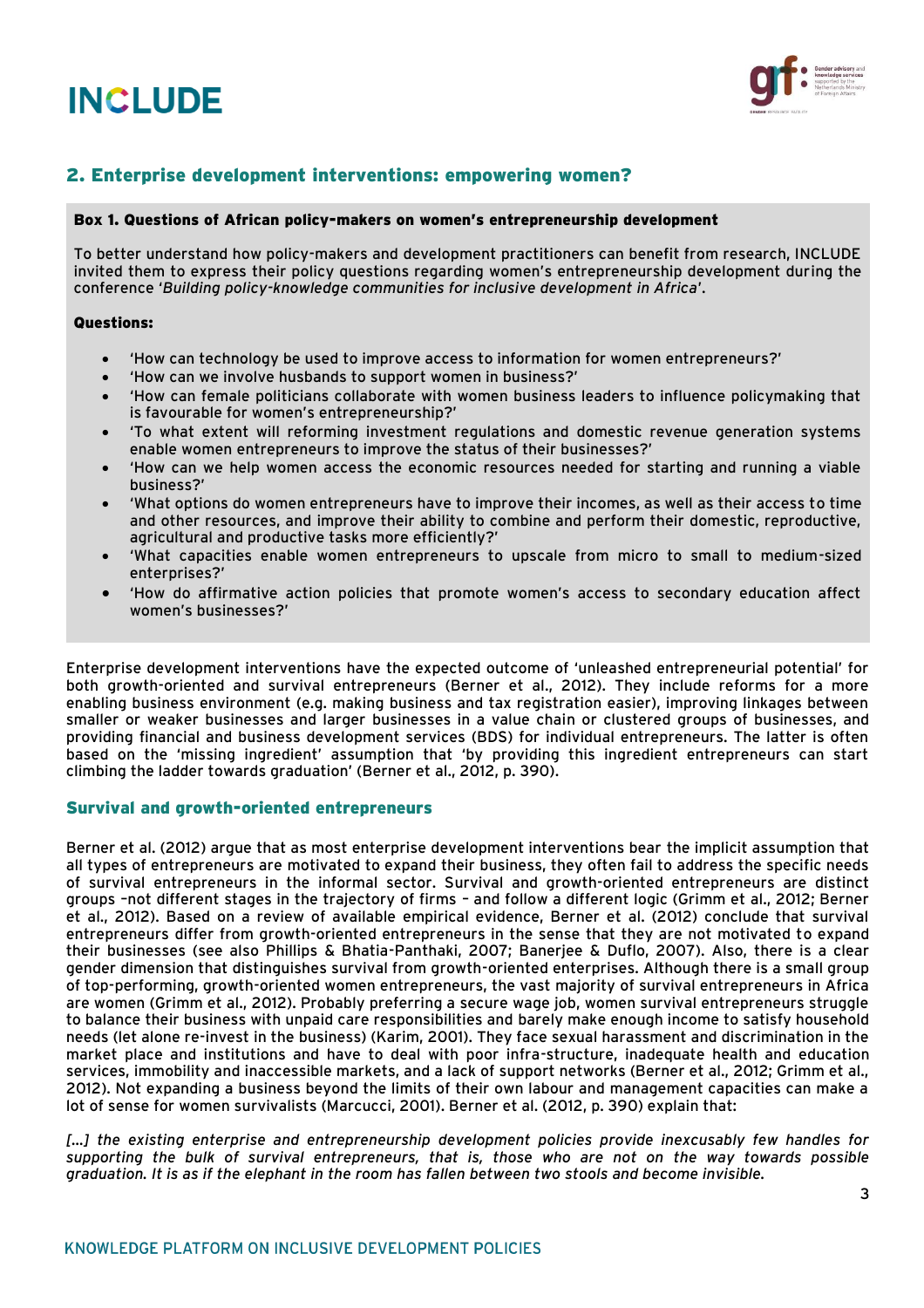



Enterprise development professionals generally use gender-blind outcome indicators based on characteristics of growth-oriented businesses for their interventions. This leads to a bias in the income and employment generation dimension of poverty alleviation programmes (Berner et al., 2012, p. 390). Meaning that, in practice, most enterprise development is tailored to benefit a small group of (mostly male) growth-oriented entrepreneurs and fails to address the specific needs and wants of informal (mostly female) survivalists. Evidence demonstrates that the growth potential of survival entrepreneurs is extremely limited, even if they are targeted with well-intended enterprise development programmes<sup>1</sup> (Gomez, 2008; Liedholm & Mead, 1987, 1988; Mead, 1994, 1999; Fajnzylber et al., 2006). Regulatory efforts designed to make it easier for businesses to formalize for example, have not resulted in a reduction of informality in Sub-Saharan Africa (Campos et al., 2015). Women entrepreneurs could potentially benefit from formalization since informality exposes them to more risks which affects their business performance. Stories of confiscation of merchandise or requests for transactional sex from authorities threatening to shut down their businesses are not uncommon (Campos et al., 2015). Berner et al. (2012) conclude that even though the graduation of micro-enterprises from very small to medium sized rarely happens, it is still possible. It requires, however, a different intervention rationale more attuned to the risks, aspirations and circumstances of survival entrepreneurs. One that systematically integrates promotion strategies for business growth, increased income and improved productivity with strategies that reduce vulnerability, redistribute resources, and combat inequality, harassment and exclusion (Berner et al., 2012; Matin & Hulme, 2003).

#### Women's entrepreneurship for inclusive development

Besides general (and often gender-blind) enterprise development practice, there is another strand of interventions known as women's entrepreneurship development (WED). Entrepreneurship is defined here as 'any attempt at a new business or venture, such as self-employment, a new business organization, or the expansion of an existing business, by an individual, a team of individuals, or an established business' (Reynolds et al., 1999, p. 3). WED is specifically tailored to address the barriers faced by women in starting, running and growing a viable business and is regarded an important instrument for women's economic empowerment and inclusive development (Patel, 2014; Kabeer, 2012; UNIDO, 2014). Four types of WED can be distinguished: the provision of financing, provision of business development services (BDS), improvement of market access and policy reforms (Patel, 2014; Minniti, 2008). However it is important to ask: '*Do WED interventions offer more space to accommodate the distinct needs and aspirations of women survival and growth-oriented entrepreneurs?*' and '*Are WED interventions more attuned to support women in their dealings with risks, uncertainties and vulnerabilities*?

Studies indicate that, so far, policy making for women's entrepreneurship development has had limited impact on improving the marginalized position of the majority of women entrepreneurs because of its stand-alone solutions and for not addressing the 'right issues'. When the emphasis is on 'unleashing' women's potential for bringing about more economic growth and repairing women's 'underperformance' in terms of profit making and job creation, interventions become focused on improving women's individual financial and management capacities (Ahl & Marlow, 2012; Marlow &McAdam, 2013). Improving women's individual capacities, however, is not sufficient to support women entrepreneurs, as capacity is often not the issue that is holding them back (Jamali, 2009).

Developing women's entrepreneurship as a driver of inclusive development requires a gender lens leading to integrated strategies that promote enterprise development and combat inequality and exclusion with well-targeted instruments that conform to the needs and wants of women entrepreneurs. Inclusive development $^{\mathsf{2}}$  is defined as a pattern of development in which all people in society participate, including the marginalized and poor, and that is characterized by income growth as well as a decrease in inequality in both income and non-income dimensions of wellbeing (Gupta et al., 2015). Adopting a gender lens in WED policy making means taking into account the socially- and historically-constructed identities, roles, power relations and modes of action assigned to men and women, which determine who is more vulnerable to poverty and who can access, make decisions and control the resources, time and opportunities needed for viable entrepreneurial activity. Gender, thus, serves as a tool for identifying and analysing what causes differences in female and male entrepreneurs' risks, needs, experiences and circumstances at home, in the community and in institutions, the market place and value chains.

<sup>&</sup>lt;u>.</u><br>I For a literature review on business graduation among micro and small enterprises, see Gomez (2008).

<sup>2</sup> NWO has defined the building blocks of inclusive development as: economic transformation, productive employment creation and social protection: [http://www.nwo.nl/en/research-and-results/programmes/research+for+inclusive+development+in+sub-saharan+africa.](http://www.nwo.nl/en/research-and-results/programmes/research+for+inclusive+development+in+sub-saharan+africa)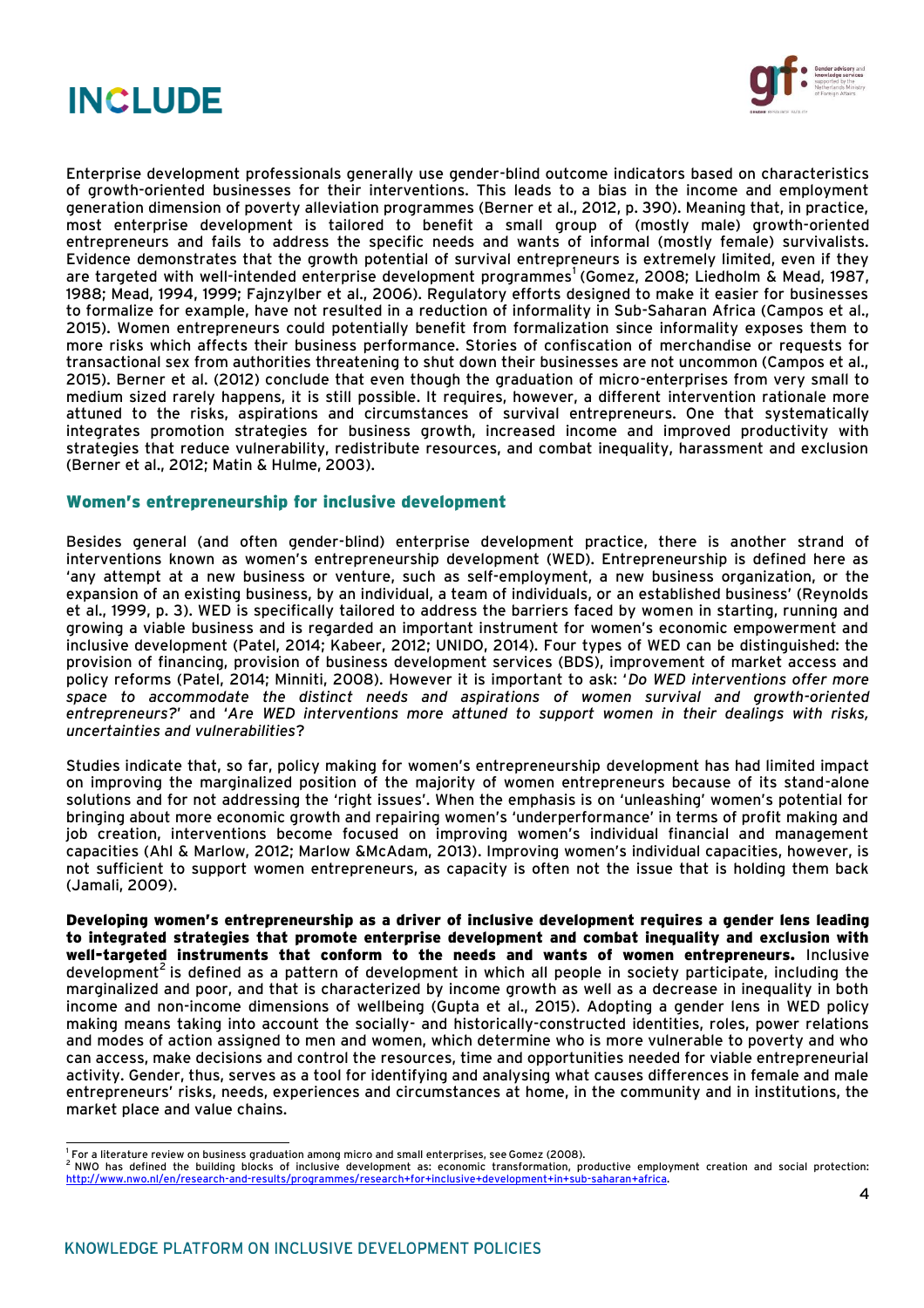

#### Women's economic empowerment

*How can WED contribute to a pattern of development that is beneficial for, and inclusive of, all entrepreneurs, including survivalists? How can WED contribute to women's economic empowerment and support women (business organizations) in their actions to transform women's exclusion and marginalization in social, economic and political processes?* Women's economic empowerment refers to improvements and transformations in women's rights, agency, voice and decision-making in relation to markets (Kabeer, 2012; Cornwall & Rivas, 2015). It is both a right in itself and a strategy to improve the capacity of women to participate in, and contribute to, economic growth processes in ways that recognize the value of their contributions, respect their dignity and make it possible to negotiate a fairer distribution of the benefits of growth (OECD, 2012; Eyben et al., 2008; Golla et al., 2011). Thinking of WED as a strategy for women's economic empowerment, thus, implies a strategy that aims for tangible improvements in women's individual and collective capacity to access resources and opportunities. It also requires a strategy that improves women's agency to make decisions about their own life and businesses and to act on these decisions free of harassment, violence, retribution, and fear. Finally, it requires a strategy that amends and transforms systemic inequalities and ensures the compliance of governments, companies, financial institutions and other key actors in the community and market place with women's right to access and control resources.

**Women's economic empowerment** is about making markets work for women at the policy level and empowering women to compete in markets at the agency level. Source: World Bank (2015)

This encompasses looking at inequalities in time use, mobility, intra-household decision making and responsibility for unpaid care work between men and women. Furthermore, it includes looking at gender biases in laws on inheritance and ownership, the inaccessibility of institutional support for entrepreneurship development, lack of women's agency in public spaces, and inequalities in enrolment in secondary education and access to vocational training. It also requires the examination of discriminatory practices, constraining norms and stereotypes on what is 'appropriate' behaviour' for men and women and what type of tasks, roles and duties they can perform? In other words, for inclusive development to materialize for women entrepreneurs, it is these inequalities in regulatory, normative and cognitive systems –which govern the distribution and allocation of available resources and influence women's chances and choices in building viable businesses– that need to be addressed by WED.

Decades of experience with women's economic empowerment strategies, however, has taught us that there are no quick fixes to achieving women's economic empowerment, and for progress to be made development policy should not assume that economic growth trickles down or that inequalities automatically disappear when women's participation in the market place increases (Kabeer, 2015; Al-Dajani & Marlow, 2014). Advancing gender-equality and women's economic empowerment requires integrated and transformative public policies, holistic approaches and long-term commitment from all development actors, including those in the private sector (Duflo, 2011; Jones, 2015; Cornwall &Rivas, 2015).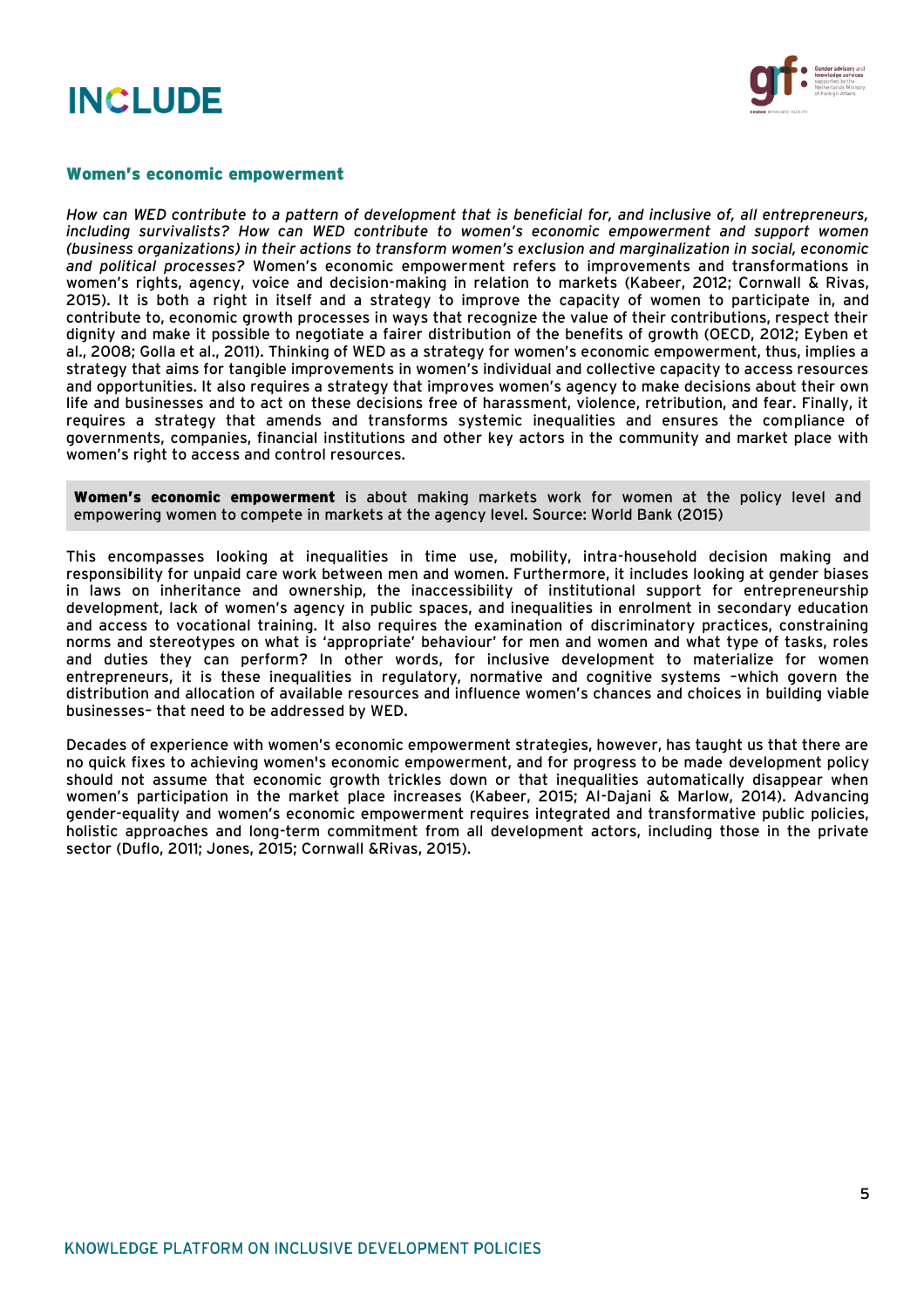

## 3. Women's entrepreneurship development in Sub-Saharan Africa

#### Box 2. Policy-maker's question: 'How does education affect women's businesses?'

According to the Global Entrepreneurship Development Institute (GEDI) Index (2014) the region's weaknesses are mainly related to low educational attainment among women, in general, and female entrepreneurs, in particular. Women's access to primary and secondary education is a critical issue in many countries and hampers and constrains women's chances and options to access entrepreneurial opportunities. The GEDI Index (2014) found that in Uganda and Nigeria only 46% of the adult female population has completed secondary education and only 13% of female business owners have a college degree. Others also point to a lack of career guidance for women, which generally limits women's access to public and private support services, including business development services and business skills training. *Source: Kitching & Woldie (2004); Davis (2011)*

#### Gender-aware policy making and programming

Gender aware is a term used to describe programming or policy making that identifies and analyses differences in the positions, needs and circumstances of men and women and addresses inequalities in processes of resource allocation and opportunities (such as power, mobility, time, capital, experience, networks, skills and knowledge) among individuals and groups. It recognizes possible inequalities in intrahousehold dynamics and responsibilities for unpaid care and reproductive work as key aspects of economic activity. It takes into account women's assigned gender role in unpaid care work and how this affects women's position in the economy and market place more than men. It aims for the transformation of gender relations to be more equal and to alter the disadvantaged and marginalized position of individuals and groups in society. In contrast, gender-unaware programming is blind to the different gender needs and interests and can harm women because it reinforces men's privileges to the disadvantage of women. It reinforces the existing gender division of labour and inequalities and may improve women's and men's living conditions, but does not aim to improve the position of women in society.

#### *Source: Moser (1989);UN-INSTRAW (nd); Brush et al. (2009)*

Women entrepreneurs are contributing substantially to economies in Africa and their number is increasing at a faster pace than men (Niethammer, 2013; Kelly et al., 2015; Richardson et al., 2004; Spring, 2009). Promoting women's entrepreneurship is considered an important pathway for reducing poverty and supporting women's economic empowerment The Ugandan government, for example, has identified the promotion of women's entrepreneurship as an important pillar for achieving its gender equality goals and, in 2015, launched a fouryear programme to address 'the challenges women face in undertaking income generating activities including limited access to credit, technical knowledge and skills for business development as well as information regarding business opportunities' (Ministry of Gender, Labour and Social Development website). And, as part of the African Women in Business Initiative (AWIB), the African Development Bank has initiated various interventions across the continent to develop financing instruments and mechanisms for supporting the development and growth of women's enterprises (African Development Bank website). Donor agencies and development actors such as the International Finance Corporation (IFC), the UK Department for International Development (DFID), United States Agency for International Development (USAID) and Canadian International Development Agency (CIDA) are also promoting entrepreneurship, in general, and that of women, in particular, as a key strategy for women's empowerment to ensure that they benefit from and contribute to inclusive development <sup>3</sup>. The Dutch government is implementing the 2SCALE project to support small-scale entrepreneurs in eight African countries, with special attention to female entrepreneurs, to create and grow new businesses by providing training, brokering partnerships with financial institutions and providing business support services (2SCALE website).

 <sup>3</sup>See, for example, the African Women Entrepreneurs Programme (AWED) of USAID <u>http://www.state.gov/p/af/rt/aWED/</u>.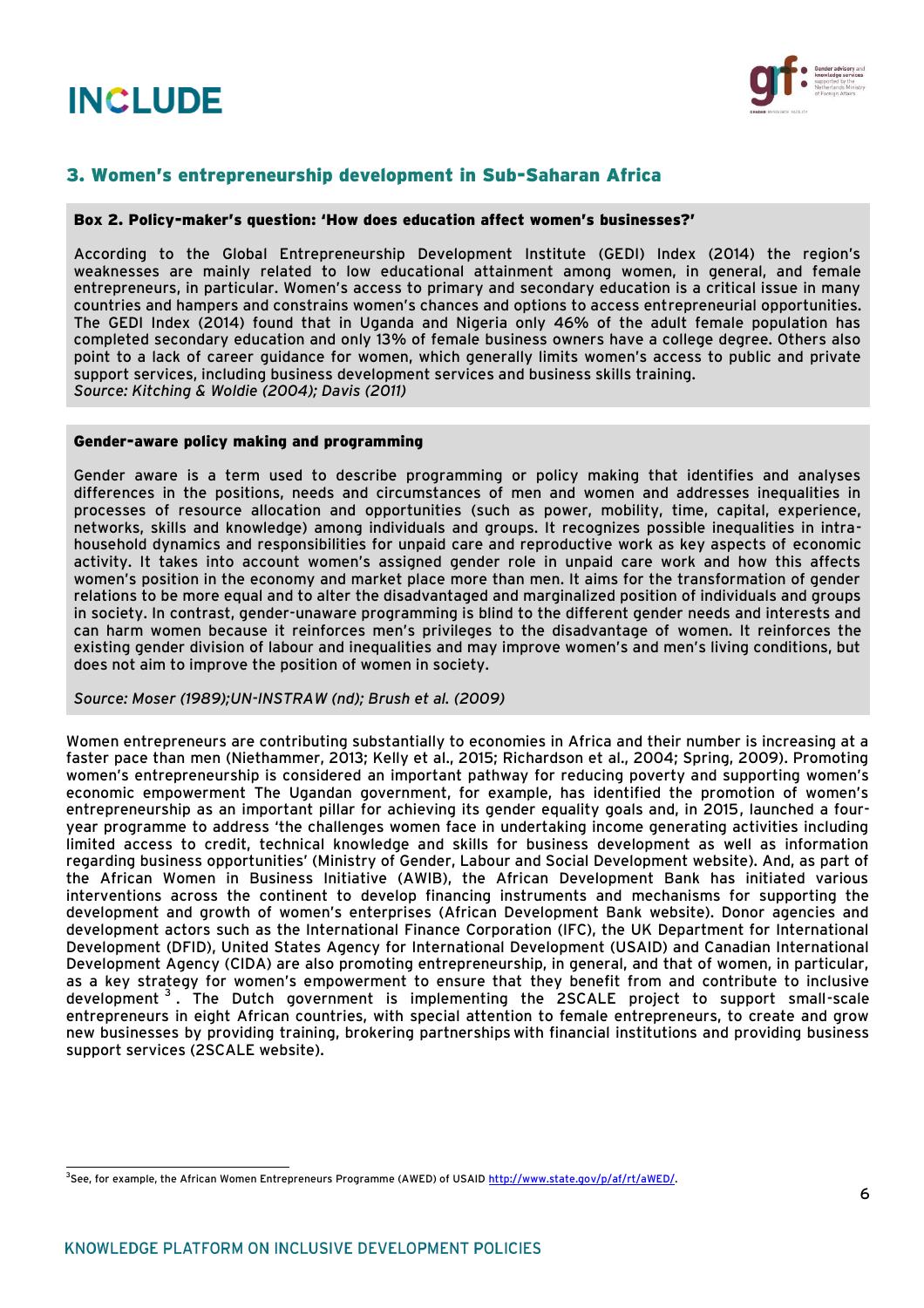

#### Box 3. Policy-maker's question: 'How can technology be used for WED?'

Using mobile phones, SMS, online platforms and networks, radio, TV, blogs and the Internet, women entrepreneurs are being provided with financial services, business development services, market information and access to new opportunities to network, build skills, expand markets, reach customers and build their businesses in ways that could not be done before.

Expectations are that the use of technology could have huge potential in reaching underserved and resourceconstrained women and providing them with the information, knowledge and skills important for running viable businesses.

But only a small amount of evidence is available and more research is needed to evaluate what technology works for whom. ILO together with the United Nations Conference on Trade and Development (UNCTAD) created a [portal](http://unctad.org/en/Pages/DTL/STI_and_ICTs/ICT4WED.aspx) called 'ICT4WED', which serves as an online sharing space with information about how to integrate ICTs into women's entrepreneurship development (WED).

 $\rightarrow$  More information and practical guidelines about the use of ICTs for empowering women entrepreneurs can be found [here.](http://unctad.org/en/PublicationsLibrary/dtlstict2013d2_en.pdf)

#### A gender gap in entrepreneurship

Despite this recognition and emphasis on women's entrepreneurship development as an important driver of inclusive development and economic growth, women in Africa continue to struggle to take their rightful place in the market and remain overrepresented in informal, survivalist enterprises and underrepresented in growthoriented businesses (Kelly et al., 2015; UNIDO, 2014). Survival enterprises In West Africa, for example, only 13% of survival enterprises have a male owner while only 20% of the top-performing businesses are owned by women (Grimm et al., 2012). The reason is that there is a gender gap in entrepreneurship in terms of motivation, business performance and industry choice (Campos et al., 2015). Ghana, Rwanda, Kenya and Uganda, for example, are characterized by high levels of female entrepreneurial activity, but data demonstrates that the majority of this is driven by a need for cash and survival rather than motives of business expansion and opportunity (Kelly et al., 2015; Spring, 2009; Mwobobia, 2012; Katwalo & Madichie, 2008; Katongole et al., 2014).

Although women in Africa are starting new businesses at a rapid rate, maintaining and growing a business well beyond start-up is a serious challenge for all entrepreneurs, but women seem to exit businesses at an even higher rate (Kelly et al., 2015). Graduating a business from micro to small or medium rarely happens (Gomez, 2008; Brush & Cooper, 2012; Klapper & Parker, 2011). The majority of women run micro businesses in the informal sector without employing others. In terms of business performance they make less revenue compared to their male counterparts (Kelly et al., 2015). Women tend to be absent in high-tech, finance, manufacturing and construction sectors, but are overrepresented in small-scale farming, service provision and the consumer sector. Such sectors often require little to no start-up capital, produce lower-priced goods and services with lower value added per hour of work (Said-Allsopp & Tallontire, 2014).In Sub-Saharan Africa, for example, 80% of women's businesses operate in the consumer sector in traditional women's roles such as hairdressing, food and beverages, and retail and wholesale outlets (Chant & Pedwell, 2008).

#### Types of WED: overcoming challenges faced by women entrepreneurs

African countries are often characterized by a weak entrepreneurship environment and women entrepreneurs face additional challenges (Katwalo & Madichie, 2008; Spring, 2009). The Global Entrepreneurship Development Institute (GEDI) Female Entrepreneurship Index<sup>4</sup> (GEDI, 2014) has identified that women entrepreneurs in Sub-Saharan Africa are mainly challenged by low levels of educational attainment (see Box 2). Depending on the local context, other challenges identified are lack of access to, and securing of financial resources, lack of entrepreneurial and management competence, problems in finding and accessing markets and distribution networks (including information about these), lack of technological know‐how, and limited

 4 The Gender-GEDI is a diagnostic tool that identifies and analyses the conditions that foster high-potential female entrepreneurship development. It does not measure the number of female entrepreneurs, but rather focuses on identifying a country's strengths and weaknesses in terms of providing favourable conditions that could lead to high-potential female entrepreneurship development.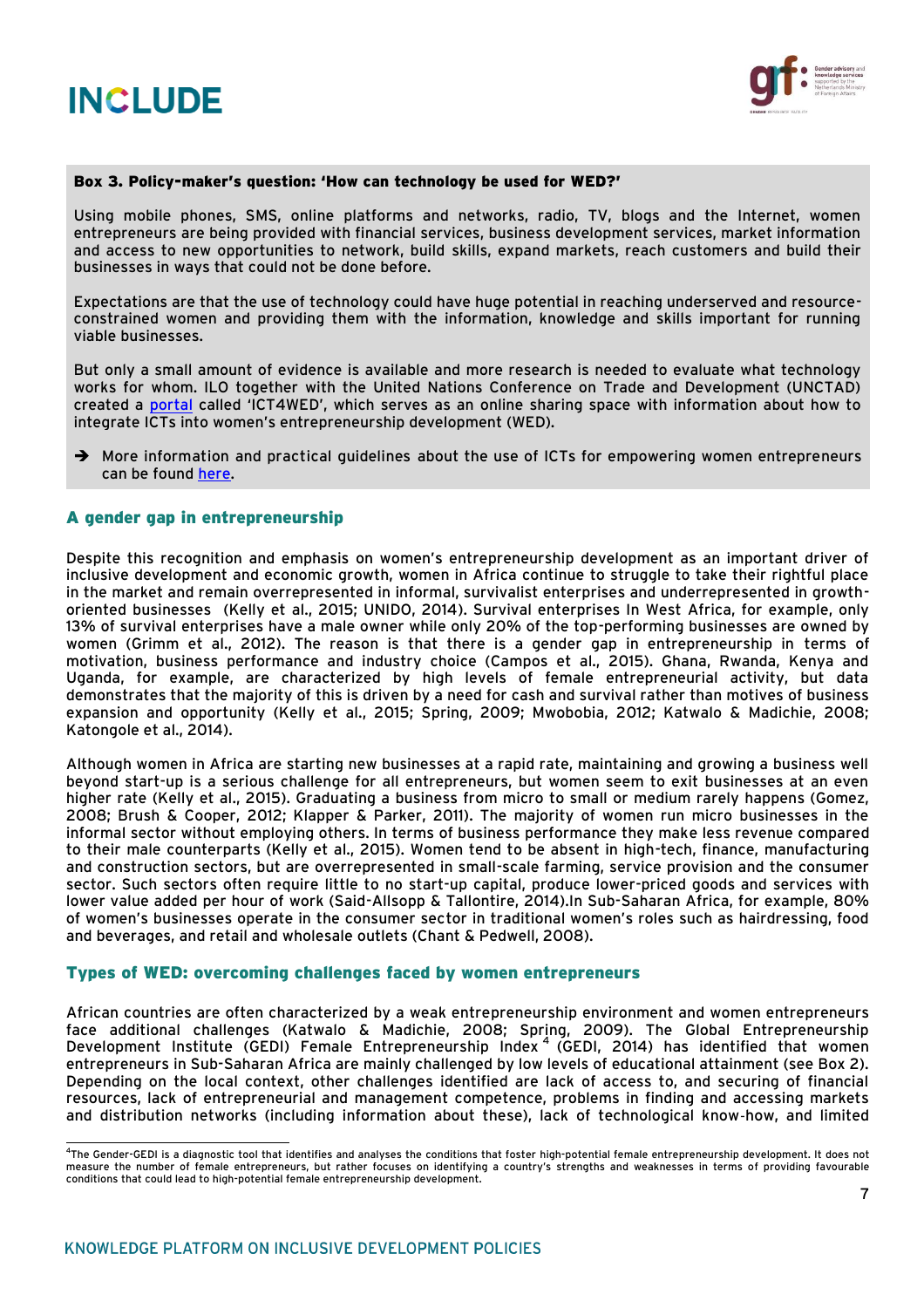



government and institutional support (Jamali, 2009; Singh & Belwal, 2008; Demirgüç-Kunt et al., 2013; Richardson et al., 2004; Halkias et al., 2011; Stevenson & St-Onge, 2005;Aterido et al., 2013). Without addressing these challenges the majority of women will continue to be excluded from resources and opportunities, which is marginalizing their engagement in entrepreneurship and confining them to informal, small-scale, micro entrepreneurship with little prospects for growth.

To overcome the challenges faced by women in starting and running viable businesses, actors such as national and international governments, donor agencies, chambers of commerce, financial institutions, national and international NGOs, women's organizations, private companies and business networks are promoting women's entrepreneurship. Four types of WED can be distinguished: provision of financing, provision of business development services (BDS) including skill building, improvement of market access and policy reforms (Patel, 2014; Minniti, 2008). For an overview of these, see Table 1.

#### Table 1.Types of WED interventions

| <b>Financing</b>                                                                                                                                                                | <b>BDS</b>                                                                                                                                                                                                                                          | <b>Market access</b>                                                                                                                                                                               | <b>Policy reforms</b>                                                                                                                                                                                                                                          |
|---------------------------------------------------------------------------------------------------------------------------------------------------------------------------------|-----------------------------------------------------------------------------------------------------------------------------------------------------------------------------------------------------------------------------------------------------|----------------------------------------------------------------------------------------------------------------------------------------------------------------------------------------------------|----------------------------------------------------------------------------------------------------------------------------------------------------------------------------------------------------------------------------------------------------------------|
| <b>Interventions related</b><br>to microcredit and<br>other financial<br>services, in-kind<br>savings or cash grants,<br>mobile banking<br>services, investment<br>match-making | Interventions related to<br>business skills training,<br>business advice or<br>mentoring, business<br>incubation services,<br>business formalization<br>services; ICTs to connect<br>women entrepreneurs to<br>business information and<br>networks | Policies or programmes<br>that enable women to<br>expand markets and<br>customers for their<br>products and services;<br>ICTs are used to connect<br>women to regional or<br>international markets | Policy reforms to<br>improve access to<br>economic resources<br>including land (or wider<br>property rights)<br>ownership, tax regimes<br>and inheritance rights,<br>regulations on trade and<br>the encouragement of<br>business and innovation<br>activities |
|                                                                                                                                                                                 |                                                                                                                                                                                                                                                     |                                                                                                                                                                                                    |                                                                                                                                                                                                                                                                |

Source: ILO (2014)<sup>5</sup>

'The Cherie Blair Foundation's Mobile Technology Programme leverages mobile technology to support women entrepreneurs in becoming successful business owners. The programme works with a wide range of partners in the mobile ecosystem to provide women entrepreneurs with access to training, technology, networks and capital. We combine research, projects and advocacy to ensure financial inclusion and increase the participation and capacity of women in mobile and banking agent networks.'

#### *Source: Website Cherie Blair Foundation*

Financing for WED comprises efforts to reduce the financial constraints faced by female entrepreneurs. Recently, ICTs such as mobile banking services for women entrepreneurs have been promoted (see Box 3). Key actors here are the IFC<sup>6</sup>and the Cherie Blair Foundation (see example in textbox). WED interventions related to business development services usually include training in business management skills, the provision of business advice, incubation and formalization services, and the strengthening of women entrepreneur networks. In recent years, ICTs have been introduced to connect women entrepreneurs to business information, networks and incubation across countries (see Box 3). Examples are the [Women in Business](http://www.bidnetwork.org/women-in-business)  [Challenge](http://www.bidnetwork.org/women-in-business) and the Abafazi [Incubator Project](http://www.ilo.org/pardev/partnerships/public-private-partnerships/factsheets/WCMS_409794/lang--en/index.htm) in South Africa, established by International Labour Organization (ILO) together with a local business association, the Coca-Cola Fortune Foundation, and Tradelane Training and Development, a service provider. INCLUDE is studying incubators and networks for entrepreneurship development in Kenya and Uganda<sup>7</sup>.

<sup>&</sup>lt;u>.</u><br>ILO's<u>Women's Entrepreneurship Development (ILO-WED) programme has been empowering women entrepreneurs in developing countries and supporting</u> them in starting and growing their businesses since the mid-2000s. This has led to a valuable list of resources, guidelines and tools available online for use by practitioners and policy-makers. Besides working directly with women entrepreneurs and supporting their capacities for income generation, productivity and<br>competitiveness, ILO also works with, trains and sensitizes governm local community-based organizations to build their institutional capacity. 6

See, for example, the IFC's Mobile Money Toolkit, which offers information from Consultative Group to Assist the Poor (CGAP), USAID, the World Bank, Groupe Speciale Mobile Association (GSMA) and other organizations that are doing research and programming in the realm of mobile money: [http://www.ifc.org/wps/wcm/connect/industry\\_ext\\_content/ifc\\_external\\_corporate\\_site/industries/financial+markets/publications/toolkits/mobilemoney\\_too](http://www.ifc.org/wps/wcm/connect/industry_ext_content/ifc_external_corporate_site/industries/financial+markets/publications/toolkits/mobilemoney_toolkit1)

<sup>&</sup>lt;u>lkit1</u>.<br><sup>7</sup> For more information see: <u>http://includeplatform.net/research-group/changing-the-mindset-of-ugandan-entrepreneurs-from-muppets-to-gazelles/ and<br><u>http://includeplatform.net/research-group/multipliers-for-emplo</u></u>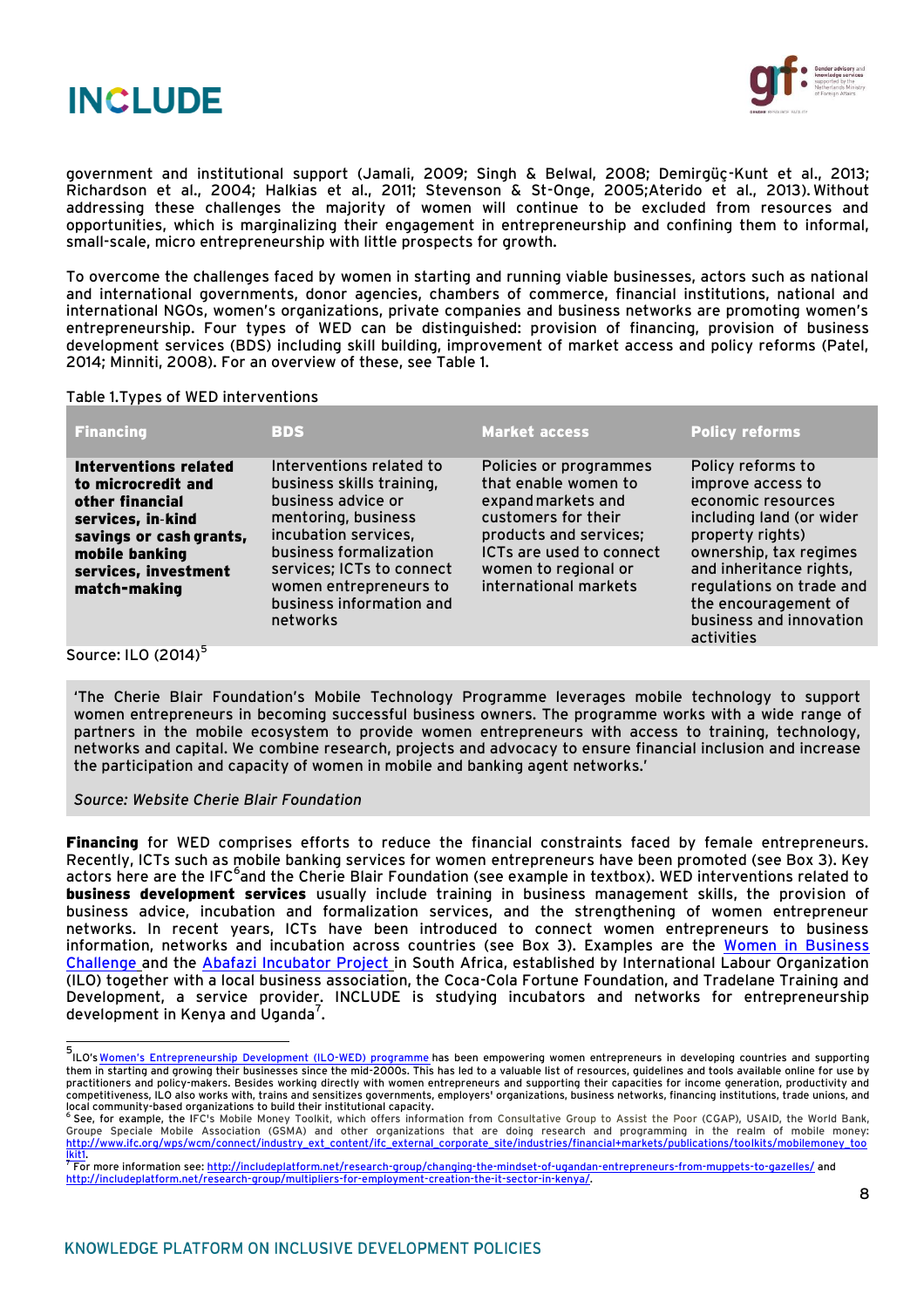



Efforts to improve market access for women entrepreneurs can involve activities to improve women's participation in trade missions or the organization of women-only trade events and the improvement of marketing and packaging skills to enable the expansion of markets for goods and services offered by female entrepreneurs. In Kenya, [ShopSoko](http://www.shopsoko.com/) developed a 100% mobile value chain in the creative industry to improve female artisan entrepreneurs' access to international clients by providing them with a virtual market place for their products.

#### Box 4. Policy-maker's question:

#### 'Does reforming investment regulations and tax regimes support women entrepreneurs to improve the status of their businesses?'

Enterprise development policies tend to be based on financing, taxation, regulations on trade, and the encouragement of business and innovation activities (Minniti, 2008). Financing can involve offering credit (or financial services) and microcredit investments to early-stage, high-potential or high-risk start-ups and usually involves (male dominated) growth and technology industries. These policies are often designed and implemented in a gender-blind way and intentionally or unintentionally exclude women as they tend to focus on sectors in which women are absent or operate at the informal, lower end of the value chain. In some cases, such policies reinforce inequalities or are simply inadequate to meet female entrepreneurs' needs. Sometimes they are inaccessible to women because women cannot meet the criteria for eligibility (revenue, profit rates, number of employees, status) to benefit from such policies (GEDI, 2014).

 $\rightarrow$  More information about the status of the institutional policy environment for women entrepreneurs can be found in the [GEDI Index on female entrepreneurship,](http://thegedi.org/research/womens-entrepreneurship-index/) which measures the development of potential female entrepreneurs in 77 economies.

WED interventions that focus on the improvement of the **policy environment** for women's entrepreneurship development include the reform and enforcement of legal rights related to land and property ownership, taxation  $^8$ , inheritance rights, and trade regulations and the encouragement of business and innovation activities (see Box 4). An example is the African Women Entrepreneur (AWP) Network initiative in Nigeria, which convened a [roundtable](http://www.dailytrust.com.ng/news/women-enterpreneurs/how-multiple-taxation-hinders-women-in-business/108375.html) of young women entrepreneurs in Lagos in 2014 to discuss the issue of corrupt tax regimes and how this challenges women's small businesses. Women, especially those in the informal sector, are often unaware of their tax obligations and the amount expected to be paid. Most tax collectors play on this lack of information among women business owners and impose exorbitant taxes, forcing women to pay cash or in kind. The AWP Network advocated for a gender desk in the Lagos State Internal Revenue Service so that women can operate their businesses free of tax harassment and stress. Another example is the stock-taking and diagnostic exercise undertaken by the [APEC Policy Partnership for Women Entrepreneurs Network \(WE-](http://www.wikigender.org/index.php/APEC_Policy_Partnership_on_Women_and_the_Economy_The_Women_Entrepreneurs_in_APEC_(WE-APEC)_Network:_Sharing_the_Foundation,_Envisaging_the_Future)[APEC\),](http://www.wikigender.org/index.php/APEC_Policy_Partnership_on_Women_and_the_Economy_The_Women_Entrepreneurs_in_APEC_(WE-APEC)_Network:_Sharing_the_Foundation,_Envisaging_the_Future)which involved the assessment of public policy-related obstacles for women entrepreneurs in Australia, Canada, Chile and Peru taking part in international trade<sup>9</sup>. The main conclusions and recommendations of this research involve the development of a 'one-stop' online Women's Trade Portal, which provides practical guidance and strategic planning support for women exporters and importers in APEC economies $^{\rm 10}$ .

ethion usually involves manipulations, reductions and incentives that can function as an encouragement for start-ups. Trade regulations can involve<br>Taxation usually involves manipulations, reductions and incentives that ca internationalization to regulate or restrict business movement and the most common instruments are protectionist tendencies such as tariffs, tax regimes, penalizing profits, export subsidies, credits and export guarantees.<br><sup>9</sup>For the complete report see: <u>http://www10.iadb.org/intal/intalcdi/PE/2009/04509.pdf</u>.<br><sup>10</sup>Asia-Pacific Economic Cooperation (APEC) is a space for the

<sup>(</sup>Mexico, Chile and Peru).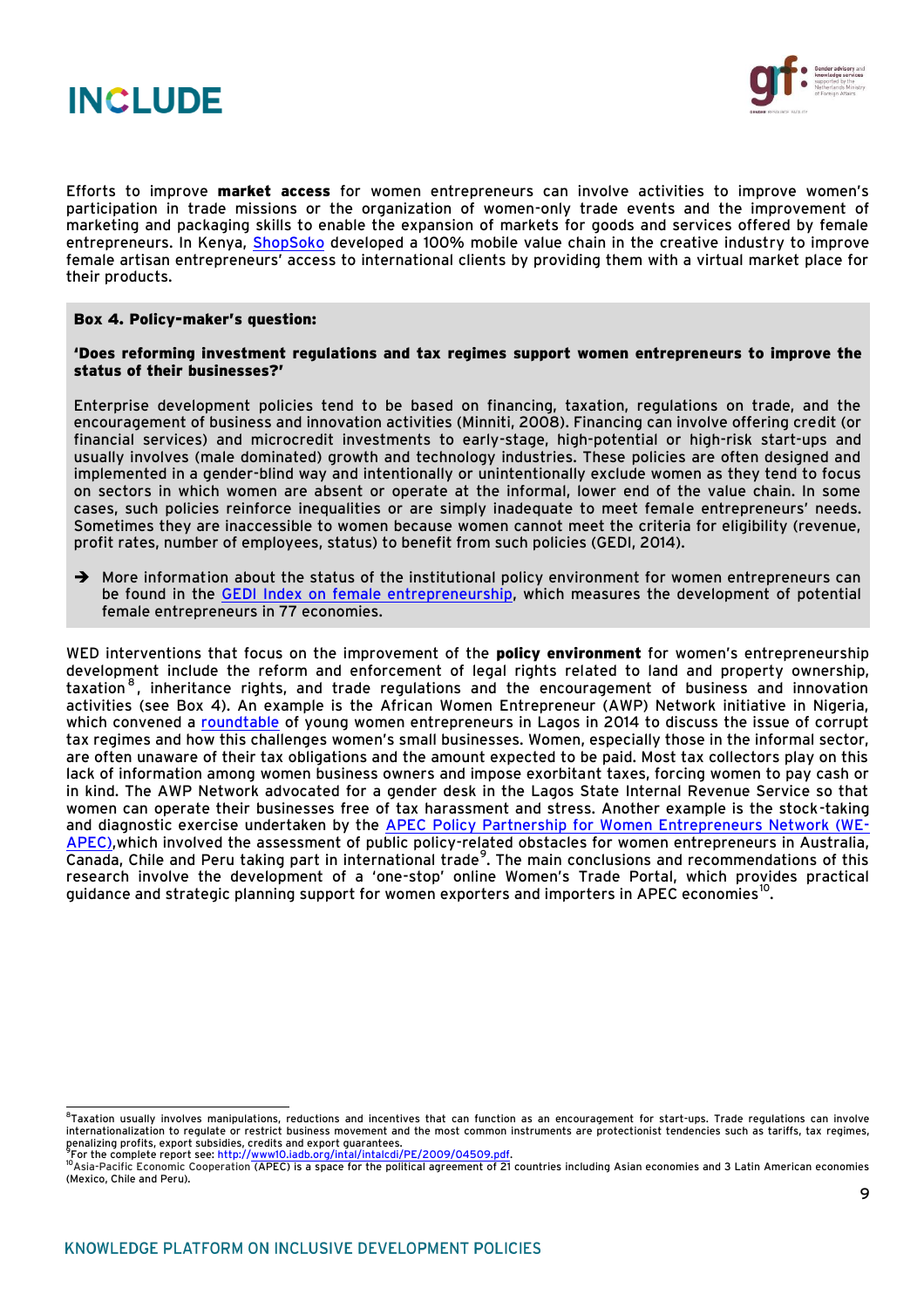



#### 4. What works, where, and for whom?

What is known about the impact of these WED interventions for women entrepreneurs, what works and what does not, and what more can be done? Both ILO (Patel, 2014) and the United Nations Foundation together with the ExxonMobil Foundation (Buvinic et al.2013) have engaged in a stock-taking and assessment of available empirical data to find out what the effects of women's entrepreneurship development are and what gaps remain. Available evidence demonstrates that until now WED interventions have seen limited results for women's business start-up survival and growth in terms of job creation and revenue generation and, in particular, for women's agency and position in society. Empirical gaps remain in our understanding of the effects of market access programmes and policy reforms for WED.

It seems that the majority of WED interventions follow the 'missing ingredient assumption', whereby the two key ingredients offered are financial services, including microcredit, and business development services (Berner et al., 2012). While such interventions are targeted at survival entrepreneurs, the amounts are generally too small to allow for growth-oriented investment (Zandniapour et al., 2004). Nor are the instruments (e.g. group lending and group-based collateral arrangements) appropriate for growth-oriented entrepreneurs (Richardson et al., 2004). Indeed, the evidence suggests that financing as a stand-alone solution is most likely to increase the start-up of new women-led microenterprises and tackle some of the financial barriers related to start-up capital for microbusiness entry. More flexibility in the repayment of loans seems to be effective in stimulating women's longer-term business investment and enterprise survival (Patel, 2014).

Buvinic et al. (2013) found that the provision of capital alone can work if it is delivered in kind (for example, as inventory) to more successful women micro entrepreneurs. Capital in kind, rather than in cash, can help women to invest and maintain the capital in the business and avoid pressure to use cash to resource other family members or household needs. It was also found that the delivery of financial services through mobile phones is promising and may assist women to invest in their businesses at low cost. It seems that financial services through mobile phones can help women grow their businesses, because it allows women to keep their financial transactions private. Both studies found very little evidence that access to finance, either as a loan or grant, leads to sustainable increases in the revenue or profits of women's microenterprises. There is even less evidence to suggest that financing has any positive effect on the number of employees in women's businesses.

This indicates that financing alone, particularly in small amounts, as is typically associated with microcredit, is insufficient to support women to overcome the constraints that limit the potential of their businesses to create more jobs, increase revenue and transform women's marginalized position in the market. Other studies (Mehra et al., 2013; Duvendack et al., 2011) also conclude that financing for WED has had very little impact on women's agency and has not enhanced women's ability to control, own and make decisions over financial assets and resources in the household or market place crucial to overcoming their marginalized position. Indeed, a number of studies point towards the risk of negative and unintended effects of micro-financing and entrepreneurship development programmes, such as an increase in domestic violence or wife beating (Barker& Schulte,2010; Blattman et al., 2013; Kim et al., 2007; Heath, 2014).

Although microfinance projects can reduce household vulnerability, merely offering financial resources and skills to women does not empower them to exert control over those resources, make decisions about their lives or reduce the incidence of intimate partner violence. In fact, supporting women with more economic opportunities and increasing income can shift gender dynamics and roles in the household, potentially contributing to violence against women (Gennari et al., 2015). Wives earning more than their husbands may, for example, disrupt the role of men as the breadwinners and lead to jealousy or the urge to use violence as a means to demonstrate that men are the boss of the family and that women have to obey them (Slegh et. al., 2013).

A handful of studies assessed the impact of interventions that combined two or more WED support activities, namely, finance, business training and ongoing technical assistance (for an overview, see Patel, 2014). Here the results are somewhat more promising and it was found that a programme that combines business training and intensive follow-up technical support tailored to women's entrepreneurship was more effective than training alone in enabling women entrepreneurs to improve their enterprises (Valdivia, 2012).Three evaluations found that the effects of combined training and finance were larger among women than the effects of stand-alone business training, largely because finance helped to overcome women's credit constraints to business entry (de Mel et al., 2009; Klinger & Schundeln, 2011; Gravesteijn, 2012). However, in one of these studies, results disappeared in the long-term (de Mel et al., 2009).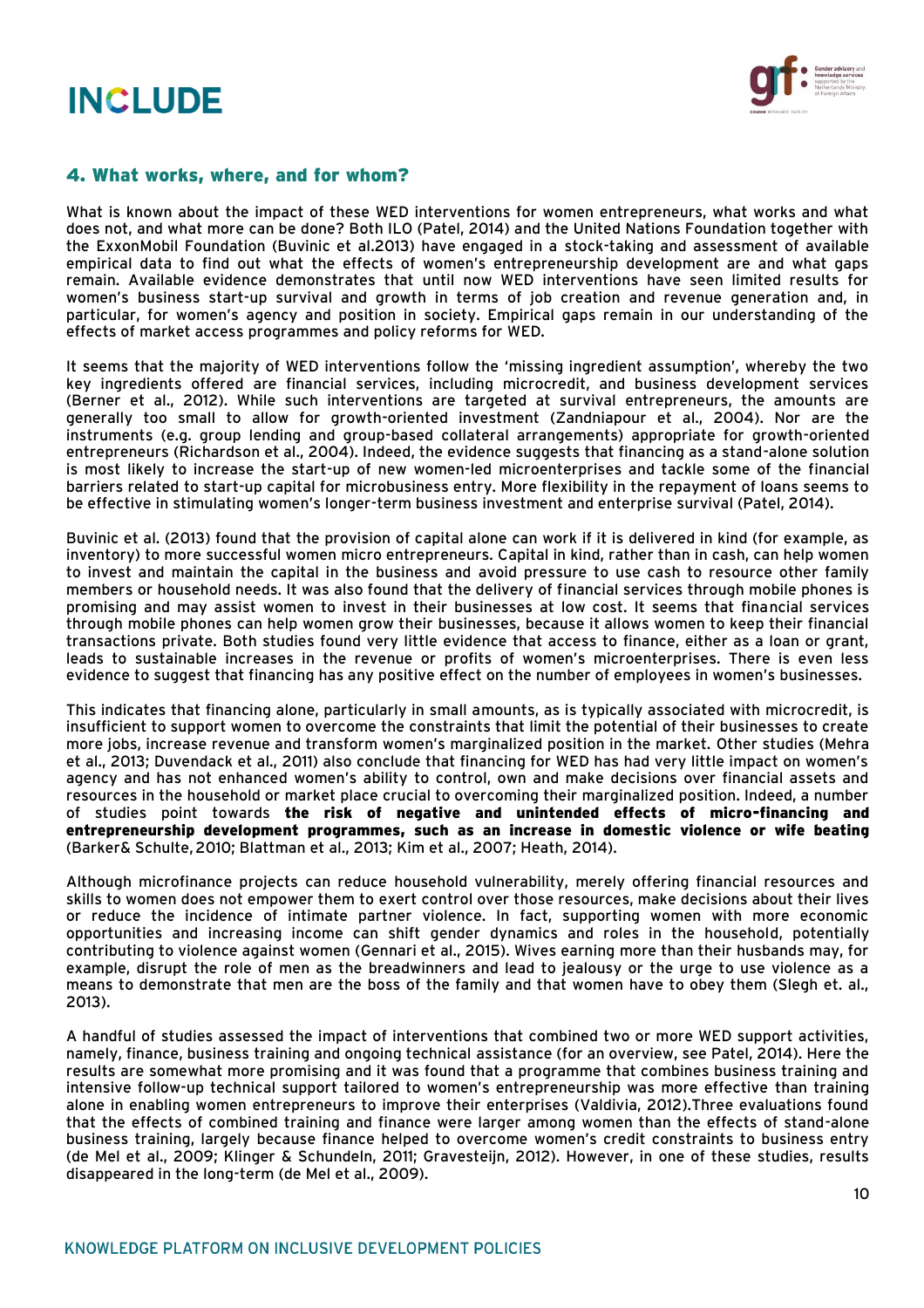



#### Different types of women entrepreneurs: the very poor need more

All evidence suggests that when asking 'what works', taking into consideration 'for whom' matters most (Buvinic et al., 2013). Different types of women entrepreneurs, operating various micro, small, medium or large businesses, single, or with family or a partner can have different needs and aspirations. And, considering that a complex mix of contextual entrepreneurial and cultural dynamics exist and influence the position of women entrepreneurs in society, Katwalo and Madichie (2008) argue that governments as well as other funding agencies should realize that women-specific entrepreneurship support may be losing its relevance and that 'men and women equally require appropriate enablers for them to start up and develop and grow their enterprises' (Katwalo and Madichie, 2008; p. 337).

It seems that two groups probably benefit the most from WED policy interventions, namely promising and potential female entrepreneurs (GEDI, 2014). Promising entrepreneurs are women who are already engaged in entrepreneurial activity. Potential entrepreneurs are women who have the potential to do so based on their attitudes, skills, interests and education. Similar to GEDI's (2014) categorisation of promising and potential entrepreneurs, Grimm et al. (2012) distinguish a group of entrepreneurs named 'constrained gazelles'. Based on data gathered in West-Africa, this group operates in the 'upper tier' of the informal sector, is not yet very successful, but shares some characteristics with top-performing entrepreneurs such as educational background, sector choice and management capacities. They have a potential to grow, but possess very little capital. This group of entrepreneurs is most likely to benefit from policy interventions as they seem to emerge in response to improved conditions for enterprise development (GEDI, 2014). Thus, it might be beneficial to isolate constrained gazelles from other types of informal entrepreneurs for more tailored enterprise development in the informal sector (Grimm et al., 2012).

The constraints that women survivalists –the most excluded and marginalized very poor women- experience are where public policy is best positioned to deliver impact (Berner et al., 2012). Buvinic et al. (2013) also stress that survivalist entrepreneurs need much more than WED interventions. They require a more 'intensive package of services than less poor women to break out of subsistence production and services, in agriculture and entrepreneurship' (Buvinic et al., 2013). Indeed, with the majority of WED targeted at improving finances and business skills, it seems that WED interventions have been most effective in stimulating the creation of more and new women microenterprises with limited potential for job creation and without transforming some of the barriers faced by women entrepreneurs at home, in their communities or in the market place. Not surprisingly, various stakeholders argue that more and/or specifically-targeted measures are needed in a context where significant gender inequalities exist in the provision of resources, information and business support services in order to benefit women entrepreneurs. Integrated and targeted services rather than standalone activities are required to strengthen the performance of different types of women entrepreneurs (Patel, 2014; GEDI, 2014).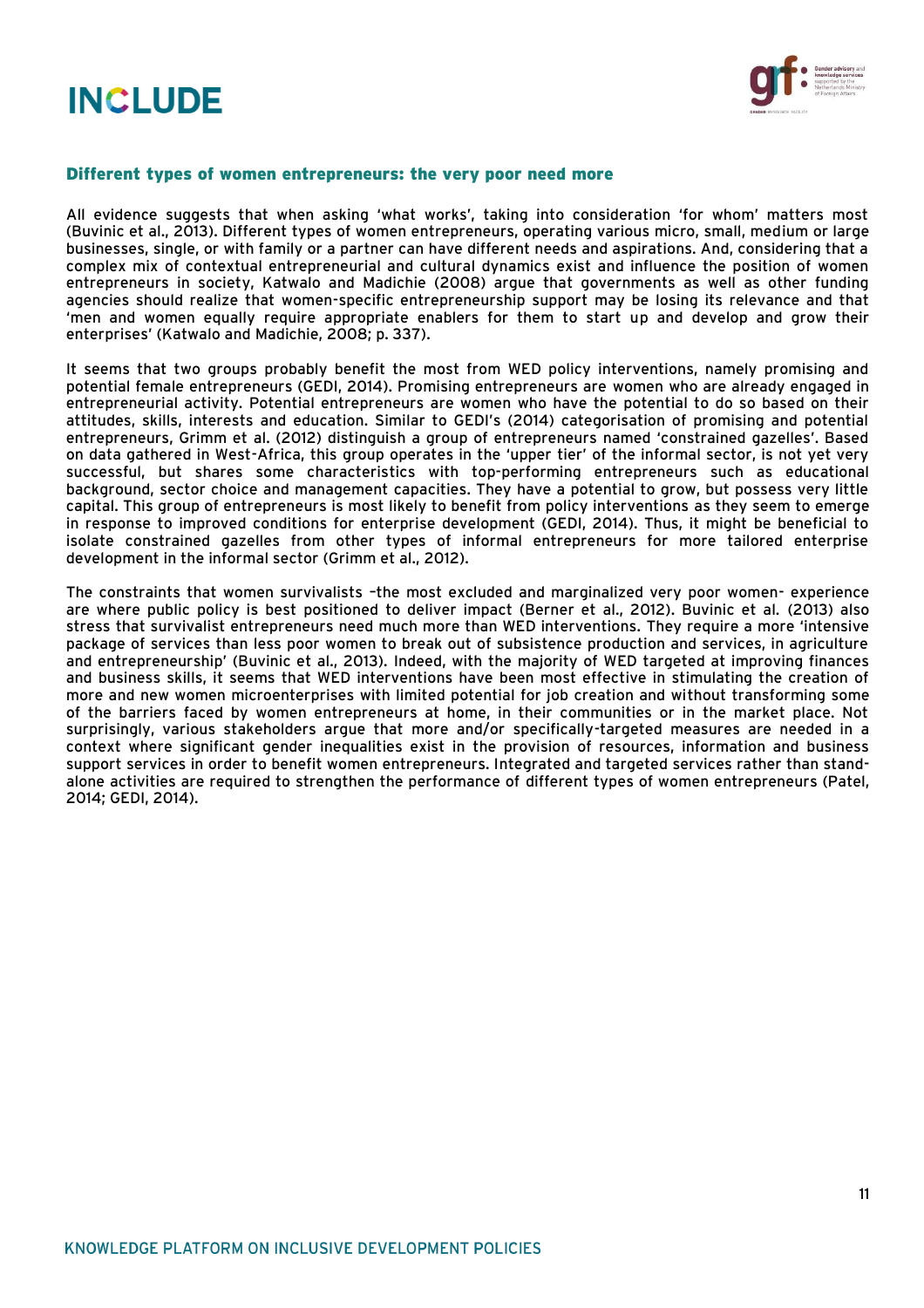

## 5. Applying a gender lens to entrepreneurship development

#### Applying a gender lens

Both research and policymaking on women's entrepreneurship have been criticized for not addressing the 'right' issues due to their emphasis on 'unleashing women's potential to boost economic growth' (for an overview, see Vossenberg, 2014). When the focus is on women entrepreneurs and their businesses are seen as 'underperforming', or not living up to the potential of generating more profit and creating more jobs, WED policy efforts often entail training, financing and building the capacities of individual women with the aim to enhance their management, business and financial skills. 'Repairing' individual under-performance without addressing the root causes of this 'underperformance' is, however, not enough (Ahl, 2006; Ahl and Marlow, 2012; Marlow and McAdam, 2013). Gender identities and roles may prevent women from accessing and owning a variety of resources and opportunities necessary for building and running a viable business, which often remain hidden and unaddressed in entrepreneurship policy making and programming (see text box). And, women entrepreneurs may define entrepreneurial success both in terms of economic measures (revenue, reliability, hard work and perseverance) and non-economic measures (such as being outgoing, social interaction, relationships, empowerment) (Katongole et al., 2014). Hence, applying gender lens in understanding, promoting and influencing women's entrepreneurship highlights the fact that women entrepreneurs neither run homogeneous types of enterprises nor form a homogeneous group with similar needs, wants and challenges (Buvinic et al., 2013; GEDI 2014; Still & Timms, 2000).

Gender can be seen as a powerful ideological device, a structure that shapes, defines, limits and legitimizes the choices, behaviors and roles assigned to men and women (sex categories). Gender, as such, is something that is socially and historically constructed, 'being done' as part of the beliefs, culture, norms, formal systems, relations, rules and regulations of a community. It prescribes identities and what is expected and appropriate masculine and feminine behavior and assigns roles and duties to individuals and groups based on their biological sex.

#### *Source: West & Zimmerman (1987)*

Contrary to dominant economic thinking, which defines entrepreneurs as 'rational money-driven individuals merely in pursuit of financial profit maximisation that seem to make decisions unhindered by unequal distributions of powers, resources and responsibilities for unpaid care work', adopting a gender lens means considering entrepreneurs as socially-embedded human beings who have a gender, body, class, age, family, religion and ethnicity and live within specific historical, social, economic or geographical context (Brush et al., 2009). As a result, there is a great variety among and between men and women entrepreneurs 'businesses in terms of size, type and industry choice due to inequalities in the conditions and circumstances that come with socially-constructed roles and identities linked to age, health and ability, status, ethnicity, religion, rural or urban location, race, sexual orientation and social class. Thus, a gender lens reveals that the chances for viable entrepreneurship do not merely depend on micro-economic factors and that different types of women entrepreneurs can have different practical or strategic needs (see text box). A gender lens discloses and addresses inequalities in what entrepreneurs can have, do or be and how this is linked to one's social identify including gender, age, health status, location, social class or ethnicity.

#### *Applying a gender lens means:*

- Making deliberate effort to disclose how gender structures in the beliefs, culture, norms, relations, laws, rules and regulations of communities influence how the resources and opportunities needed for viable businesses are allocated to individuals and social groups
- Highlighting and seeking alternatives to overcome the inequalities in these processes and, as a result, the way people can access and control resources
- Taking into account intra-household dynamics and responsibilities for unpaid and reproductive work as an essential aspect of how entrepreneurs act, choose and behave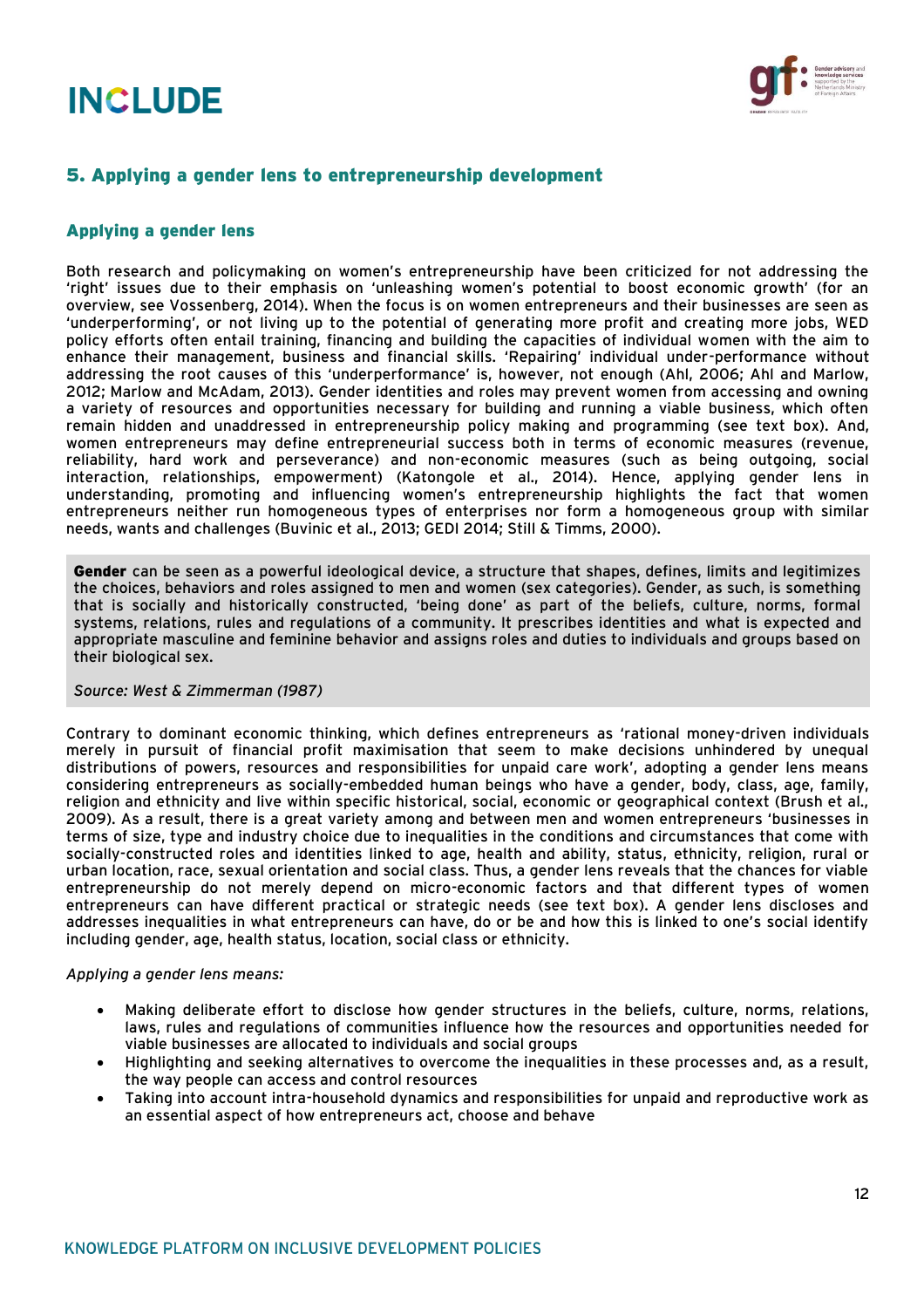



#### Practical and strategic gender needs

Practical gender needs (PGNs) are those needs identified by women within their socially-defined roles, as a response to an immediate perceived need. PGNs usually relate to inadequacies in access to living and working conditions, such as health care, financial services, education and employment, and do not challenge gender divisions of labour and women's subordinate position in society.

**Strategic gender interests** (SGIs) are those interests identified by women as a result of their subordinate socioeconomic status and tend to challenge gender divisions of labour and power relations, the distribution and allocation of resources and traditionally-defined norms and roles. SGIs can vary according to particular contexts and may include issues such as legal rights, domestic violence, equal wages and women's control over their bodies.

*Source: Moser (1989)*

#### Building blocks of a viable business

Brush et al. (2009) demonstrate how building blocks of a viable business are not only related to the '3 Ms' (money, markets and management), which dominate entrepreneurship research and policy making. Whereas practical needs such as access to financial services, market opportunities and management skills are of course of great importance for entrepreneurship development, the sole consideration of the 3 Ms is not sufficient. Two additional building blocks for enterprise development need to be considered, namely: Motherhood and the macro-meso environment. Inequalities at the level of the household and in laws, rules and regulations, as well as discriminatory practices, attitudes and stereotypes, are key in determining women entrepreneurs' marginalized position in the market place.

#### Household equality and freedom from violence

'Motherhood' serves as a metaphor for intra-household dynamics and the division of responsibilities for unpaid domestic and care work such as cleaning, preparing food, child-rearing, and caring for the sick and elderly (Brush et al., 2009). Because in most cultures this responsibility is assigned to women, this impacts on women's entrepreneurship by limiting their access to needed resources such as time, mobility, and opportunities for training and income generation (Marcucci, 2001). In fact, studies show that women business owners are more likely to experience work-family conflict (stress) than men and can use coping strategies that (intentionally or unintentionally) constrain rather than enhance the growth of their businesses (Jennings & McDougald, 2007; Jamali, 2009). Among such coping strategies are 'superwoman' attempts to respond to all demands, the lowering of career aspirations, the reduction of working hours, turning down business or travel opportunities, and cutting back on community involvement or time spent with family.

Other studies have evidenced how women's economic empowerment programmes carry the risk of increasing women's disproportionate workload (Razavi, 2012; Chant & Brickell, 2013). When women with children and other care dependents are encouraged to assume an increased share of the responsibility for meeting household needs, while fathers and husbands refrain from assuming their fair share of unpaid domestic and care work, the 'feminization of responsibility and obligation', as defined by Chant (2007), is reinforced.

Furthermore, women may experience inequalities in intra-household dynamics, in particular, in relation to decision making and bargaining over who allocates time to what routine task and who decides how financial resources are allocated (Agarwal, 1997; Abbas, 1997; Quisumbing & Maluccio, 2003). Women entrepreneurs report a lack of practical support from their husbands and families in assuming their fair share of unpaid care work and a lack of affordable and good quality child-care services and emotional support, which not only limits women's available time and mobility to pursue an optimal business location or market, but can also limit their ability to attend a training opportunity because they are expected to attend to domestic and family responsibilities first (Richardson et al., 2004; Nikina et al., 2015). It is well evidenced that access to childcare increases women's entrepreneurial activity and earnings. Buvinic et al. (2013) found that in high fertility, agrarian economies, for example, programmes for women farmers have more impact when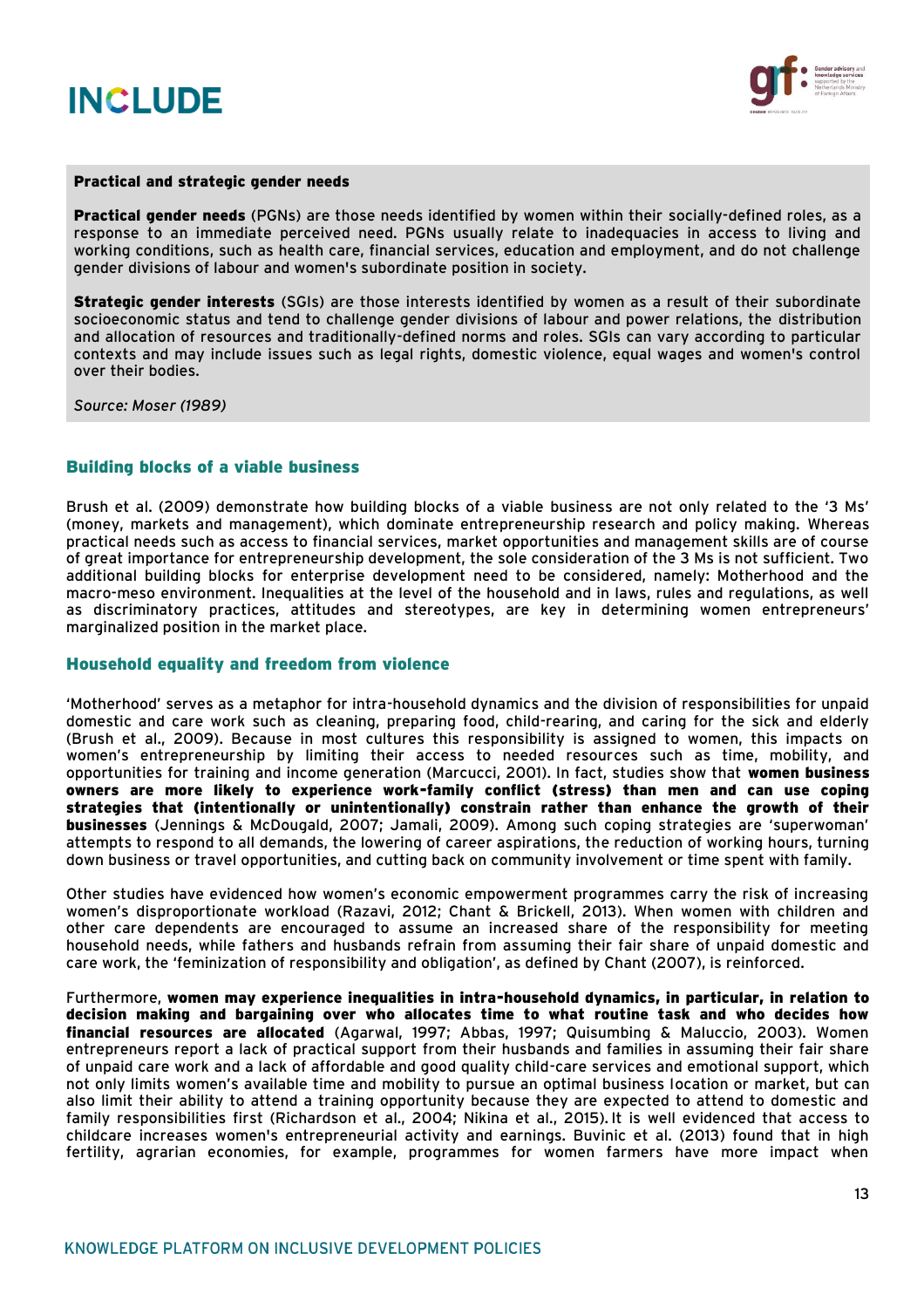



interventions go hand in hand with access to quality family planning and reproductive health services that reduce their work and time burdens.

The World Bank (2015) emphasises that inequality within a household can limit a woman's control over, and access to, economic resources and that restraining women's ability to access economic resources is a form of intimidation and coercion. Such economic violence, a manifestation of intimate partner violence, which is often accompanied by other forms of emotional and physical violence, can also have a bearing on whether or not a woman is able to leave an abusive relationship. For example, a woman's access to resources can affect whether or not she will be able to claim her share of the house and property in the case of divorce, seek justice and legal recourse, maintain custody over children and enrol them in school, and access necessary health services, counselling or shelter.

According to the World Bank (2015), inequality in the household and violence against women affects women entrepreneurs' ability to achieve their individual potential and contribute to the economy. This has direct costs for enterprises due to its effect on personnel through absenteeism, turnover, layoffs and reduced productivity during work hours, and the costs of survivor medical injuries and foregone productivity can have a significant impact on a country's gross domestic product $^{\mathrm{l\!}}.$ 

#### Equality in the rules of the game

Formal and informal institutions constitute the macro-meso environment in which entrepreneurs operate and influence, create or restrict access to resources and opportunities for entrepreneurship development (Brush et al., 2009; North, 1990). Formal institutions are the political and economy-related frameworks and include national policy frameworks for enterprise development, research and development funding schemes, regulations for market entry, and property rights, land ownership and inheritance laws. Informal institutions are the norms, values and attitudes of a society and include the culture, traditions, customs, habits, routines and beliefs that prescribe expected and appropriate behaviour, duties and tasks for men and women.

'In Sub-Saharan Africa, men becoming entrepreneurs constitutes a legitimately acceptable behaviour. While women becoming entrepreneurs may be acceptable in some areas, such as farming communities, women as successful entrepreneurs is widely regarded as illegitimate and unacceptable, especially if they outshine their husbands.'

*Source: Njeru & Njoka (2001), in Amine & Staub (2009)*

These formal and informal institutions form the contexts in which women and men deploy entrepreneurial activities and in which gender inequalities can exist (Baughn et al., 2006). They not only grant legitimacy to the entrepreneur, but also define his or her access to available opportunities, resources and modes of action and, combined, function as the 'rules of the game': regulating and validating what is expected and valued entrepreneurial behaviour, who is expected to be an entrepreneur, and who can have access to, and control over, economic resources. The rules of the game define entrepreneurs' starting positions, conditions and circumstances in terms of access to and control over assets, power, property, mobility, time, capital, experience, networks, training, technology and knowledge.

'Our religion encourages women to stay at home. Men are responsible for the feeding. My wives will stay at home so they can practice religion better. Or maybe just a door side business selling bananas, coconuts, groundnuts or water melon.'

*Source: 'Interviews with men in The Gambia', by S. Chant, in Chant & Brickell (2013)*

Negative attitudes towards women's economic role or gender inequality in the provision of economic resources can influence individual women's motivation, ability and willingness to start a business. Women entrepreneurs often operate in patriarchal societies, which are biased (privileged) towards men and masculinity as the dominant mode of thought, deed and action (Ahl and Marlow, 2012; Calas et al., 2009). Following this, community norms and attitudes on gender equality influence who can access, and is eligible for,

<sup>&</sup>lt;sup>11</sup> Further data on the economic costs of violence against women can be found a[t http://www.vawgresourceguide.org/initiate.](http://www.vawgresourceguide.org/initiate)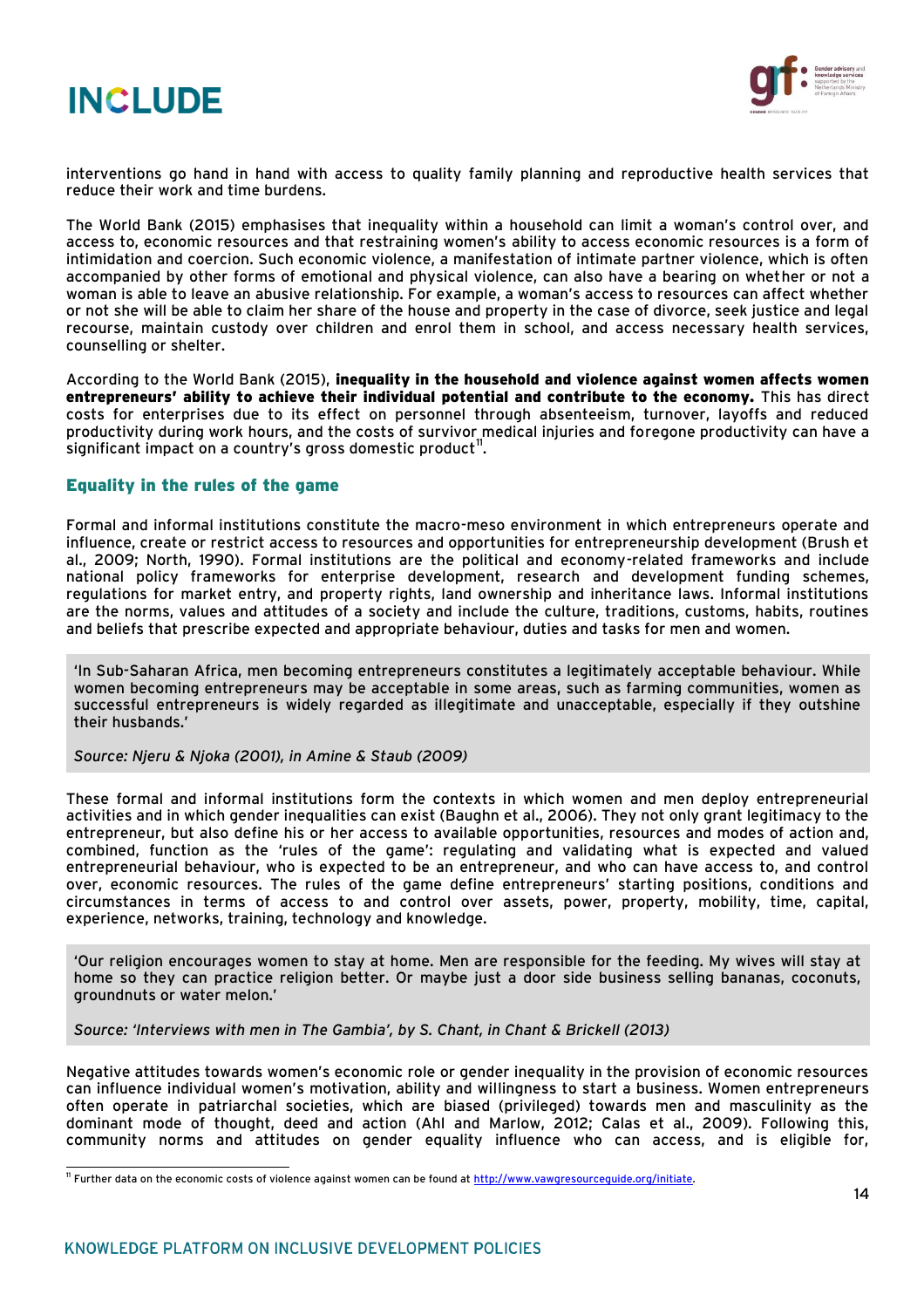



entrepreneurship and who can benefit from entrepreneurial support systems, such as state-funded privatesector development strategies, innovation hubs and entrepreneurship training.

Amine and Staub (2009), for example, demonstrate that, while contextual barriers of many types impact on the efforts of women entrepreneurs, it is the lack of social legitimacy and support arising from rigid stereotypes and discriminatory norms and beliefs about what is proper or appropriate, accepted and expected behaviour for men and women that constrains women's entrepreneurship the most. This explains why many industries remain male-dominated and why women often start businesses in typical sectors such as hairdressing, retail and food production. This occupation crowding, or the existence of 'male' and 'female' jobs, in a country's economy not only contributes to the gender wage gap, but also results in the concentration of women's entrepreneurial activities within specific sectors, which can be detrimental to fully utilizing a nation's capacity for innovation (GEDI, 2014).

Stories of killings, harassment and the rape of female vendors and micro-entrepreneurs indicate that women can experience stress, fear or just not have the opportunity to freely choose a business location and time of opening hours and that safety in the marketplace is an issue (Chu et al., 2008; World Bank Group, 2016). Lack of respect and validation of women's entrepreneurial activities by the family or community can make entrepreneurship a lonely, stressful endeavour and may hamper women entrepreneurs' self-esteem, creativity and willingness to continue (Jamali, 2009). Also, women may lack access to infrastructure, power and business networks, simply because of a longer tradition of male networks, in which men tend to have more acquaintances and contacts and women seem to rely on relatively powerless female-dominated networks (Aidis et al., 2007).

This combination of gendered inequality in attitudes, stereotypes and beliefs can result in more limited access to rights, resources and support that is critical for business development. In Kenya, for example, women entrepreneurs have difficulty accessing finance because they cannot comply with the collateral requirements needed for a loan (Makena et al., 2014; Mwobobia, 2012).Even though Kenyan constitutional reforms now guarantee equal ownership between men and women of tangible assets like land, property and real-estate, in practice, traditional beliefs about women's roles, tasks and abilities continue to influence processes of resource allocation and, as a result, women only own a fraction of available assets and resources and, therefore, cannot use these to secure credit. In addition, women entrepreneurs often lack information about how to get a loan and may face discriminatory practices, such as banking clerks questioning the legitimacy and ability of women entrepreneurs to grow a business when asking for a loan. In Nigeria it is not uncommon for individual banking clerks to use criteria related to a woman's physical appearance and grant loans based on 'cuteness' and 'beauty'<sup>12</sup>.

Applying a gender lens uncovers and acknowledges the inequalities in intra-household dynamics and responsibilities in unpaid care work, regulations for entrepreneurship development, property laws and discriminatory practices, attitudes and stereotypes that are key in determining women entrepreneurs' marginalized position in the market place. What follows is that amending women's individual capacities related to money and management is not sufficient to promote women's entrepreneurship. In addition to this, there is a need to reform and transform the formal and informal institutions that are holding women back, including negative attitudes, stereotypes and norms about how women or men should act and behave.

<sup>&</sup>lt;sup>12</sup>Stories of female entrepreneurs shared with the author about operating businesses in the consumer and creative industry in Nigeria during the Women<br>' Entrepreneurship Promotion executive course at Maastricht School of Management in 2015.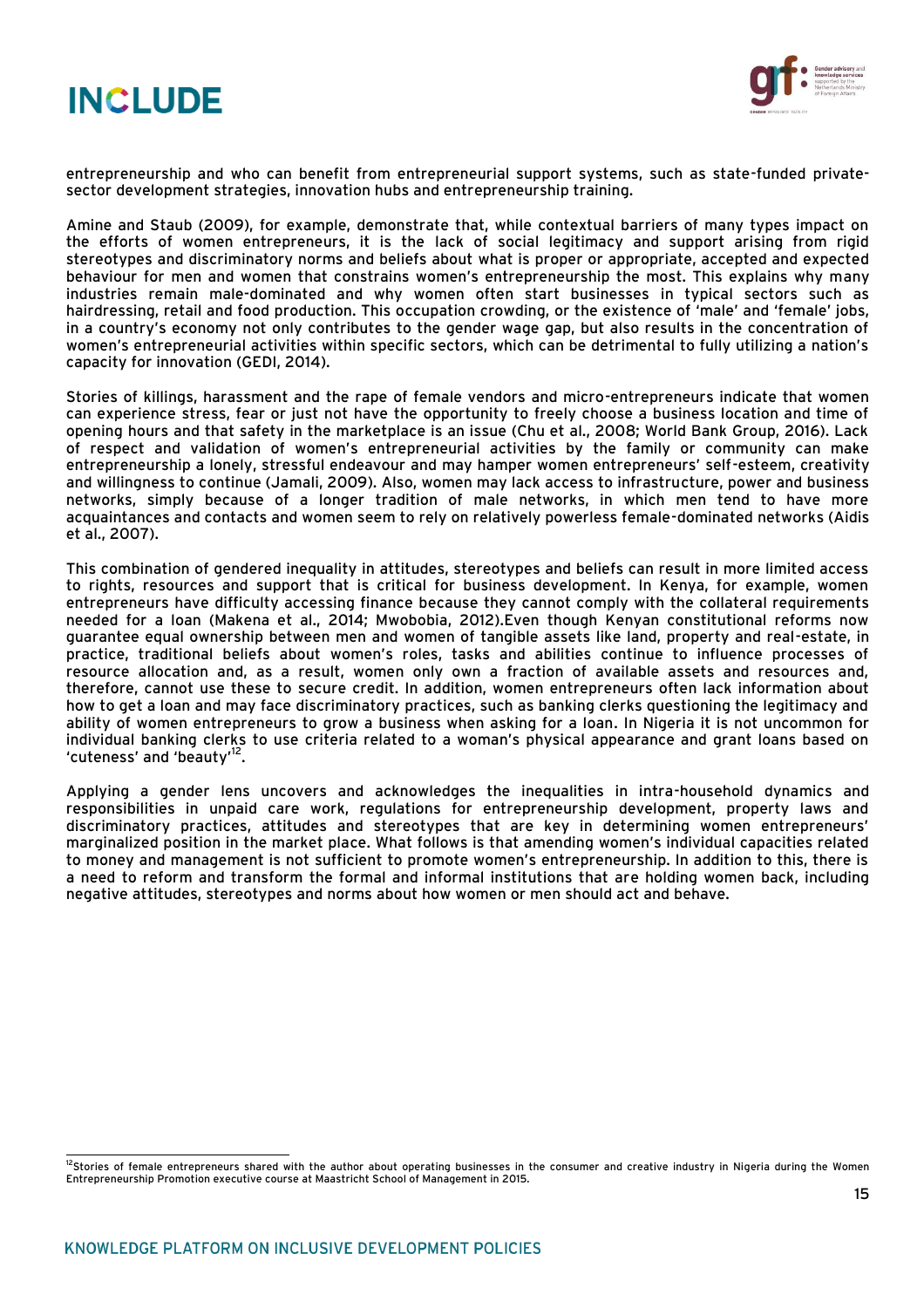



### 6. Good practices of gender-aware entrepreneurship development

To illustrate and inspire, this section looks at three practical examples that present elements of gender-aware WED policy making, namely, the development of a national policy framework for inclusive enterprise development in Sweden, integrated formalisation interventions in Malawi, the sensitization of bank employees to respect and serve women entrepreneurs in Tanzania and Nigeria, and the provision of paid maternity leave to women entrepreneurs in the Netherlands.

'Just like other parts of Swedish society, entrepreneurship and business promotion are colored by perceptions and norms regarding what is perceived to be masculine and feminine. The norm for entrepreneurship and the entrepreneur is still primarily a masculine one. […] When resources from the state and municipalities are distributed in a biased way, and when certain groups face more barriers than others, we are not utilizing the enterprise and innovation of our population effectively.'

*Source: Open Up! National Strategy for Business Promotion on Equal Terms, Sweden (2015), p. 8*

#### Inclusive enterprise development in Sweden

An example of gender-aware policy making that is based on gender analysis and sets out to redress inequalities in the business context using integrated policy solutions is the development of inclusive enterprise development systems in Sweden. Since 2007, the Swedish Agency for Economic and Regional Growth has been tasked with promoting women's entrepreneurship and creating a level playing field for entrepreneurship in Sweden. Its goal is twofold: to stimulate growth and promote competitiveness and innovation in Swedish industry through more businesses being run and developed by women and to address the unequal conditions for women compared to men who want to start, run, lead and develop a business.

The **problems identified** are that women, women and men with foreign backgrounds, and young women and men in Sweden are more likely to face barriers when they seek enterprise development services, advice or finance. A study published by the Swedish government in 2007 concluded that state-funded business promotion in Sweden often benefits only a few because of gender norms (Malmström & Johansson 2007). Intentionally or unintentionally, this leads to discrimination in how enterprise development services and resources are applied and accessed according to the entrepreneur's gender, ethnic background and age. It was found that, for example, state-funded business financing and entrepreneurship development programmes are built around traditionally male-dominated sectors of industry and manufacturing, in which men's businesses are more prevalent and, as a result, benefit men's businesses more.

Between 2007 and 2014 the Swedish Agency for Economic and Regional Growth implemented an integrated [three-track programme](http://www.womenable.com/content/userfiles/8%20years%20lessons%20learned-Tillvaxtverket-2015.pdf) that uses **multiple solutions**, such as the provision of advisory services, coaching and training for women interested in starting or growing a business, the promotion of women's entrepreneurship<br>and leadership at universities and higher education institutions, and raising public awareness<sup>13</sup> about the and leadership at universities and higher education institutions, and raising public awareness " economic importance and contribution of women's entrepreneurship. In addition, in 2011 a national strategy for entrepreneurship development in Sweden on equal terms was developed in consultation with business promotion stakeholders and government agencies. This strategy, called up!, has been implemented since 2015 with the goal to reform the current entrepreneurship promotion system and consolidate a system that makes use of, and is inclusive, accessible, and beneficial for, the entrepreneurship development and innovation of all Swedish women and men, regardless of ethnic background or age and the type or size of business or industry choice. Various other solutions are proposed for the period 2015–2020 to ensure that all entrepreneurship development efforts and resources are inclusive and equally distributed and beneficial for all, including the following:

 State-funded entrepreneurship development stakeholders are expected to have gender-aware management with knowledge of the conditions and needs of different groups of entrepreneurs.

 <sup>13</sup> In a social marketing type of way, key institutions, business, personal networks and the media were used as a platform to share and debate the issue. The ambassadors, for example, visited schools, universities and higher education institutions, and participated in business trade fairs, and panel discussions, etc. Many also had personal meetings with women who were considering starting a business and were looking for an entrepreneur as a sounding board. In 2011– 2014, close to 5,000 news articles were published on women's entrepreneurship in Swedish media and in November 2011 a 15-minute film premiered on pioneering women who had successfully established new industries and helped develop Sweden's economy. For more information see:<br><u>http://www.tillvaxtverket.se/sidhuvud/englishpages/promotingwomensentrepreneurship.4.5a5c0995</u>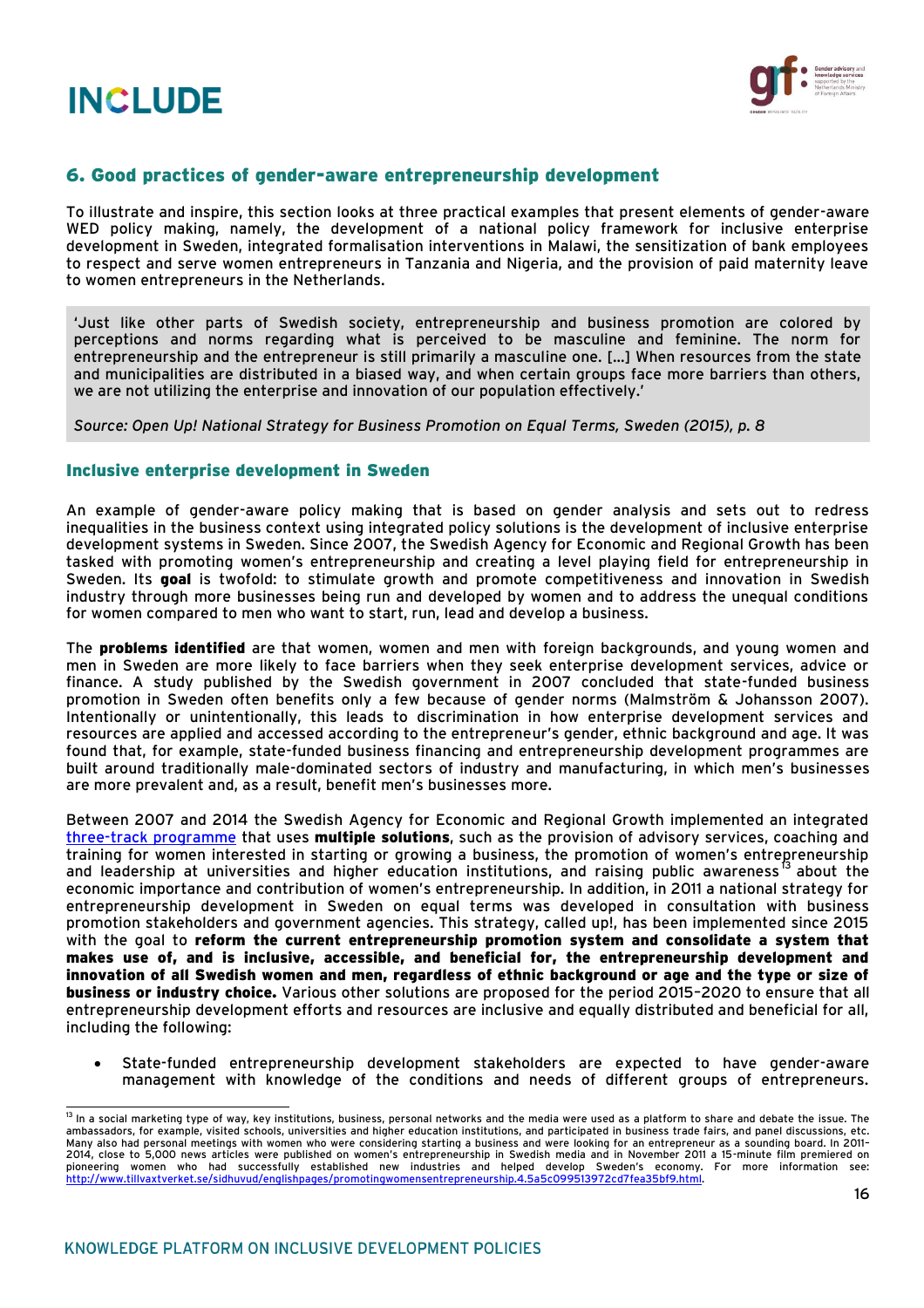



Furthermore, stakeholders are encouraged to continuously train their employees and consultants on gender equality and diversity and to use a gender and diversity perspective in the public procurements of goods and services.

- State-funded entrepreneurship development stakeholders need to set targets for allocating resources to women and men's businesses, taking into account ethnic background and age, and to invest and conduct gender and age-disaggregated monitoring and evaluation. In addition, they are required to develop specific guidelines for how to communicate, council and engage with different target-groups in a non-stereotypical or excluding manner and how to intensify collaboration with other networks, for example, women's business networks, immigrant associations and networks of young people.
- State-funded entrepreneurship development stakeholders are required to revise and adapt criteria for the eligibility of entrepreneurship development resources so that a more broad range of industries, types and sizes of companies are eligible and to ensure that women-led businesses are allocated a larger share of funds. Moreover, they are required to reject those applications that do not meet the Swedish policy goals on gender equality.

#### Integrated formalization services in Malawi

In Malawi, where 93% of firms are not registered with the government and business registration in a national registry is separate from tax registration, the Finance and Private Sector Development Team of the World Bank Development Research Group conducted an [experiment](file:///C:/Users/57447svo/Downloads/SSRN-id2579882.pdf) on the offering of a simplified system of business registration (Campos et al., 2015). The experience learned that the offering of information alone about the benefits of formalization, was not sufficient to improve entrepreneurs interest in tax registration. Then an intervention package that combines outreaching to informal firms, bank information sessions with the offering of costless support in the different steps of formalization was tried and tested. While offered assistance for business registration alone had no impact for either men or women on bank account usage, savings, or credit, especially female entrepreneurs befitted from this more integrated approach. The bank information sessions proofed to be a key factor. The sessions where led by both bank representatives experienced in dealing with small business clients and a professional trainer in financial literacy. The offered modules included discussions on formal and informal financial institutions and the role of banks and the benefits of having bank accounts.

But also included discussions on the specific issues businesses face regarding the intertwined connection between business and household responsibilities and finances. This combination of offering bank information sessions with costless formalization support resulted in significant impacts on having a business bank account, financial practices, usage of complementary financial products and reduced the use of informal mechanisms of saving. The package has in the short-term no effects on access to credit, but it did increase in the short-term the perceived capacity of women entrepreneurs to borrow money from financial institutions. More research is needed to analyse the mid-term and long-term impacts of the intervention package on women's businesses. For example, how does it affect access to markets and to what extend does it reduce harassment in the market place by police and government officials? A key lesson learned is that in a setting where the gender gap in access to savings, finance, and other financial products is relatively small, this package seems to be attractive in developing usage of services provided by the formal financial sector for both male and female business owners. The findings are now being discussed with the government of Malawi and the package is being piloted in Benin and Guinea.

#### Sensitizing banks to respect and serve women in Tanzania and Nigeria

In 2007, [EXIM Bank in Tanzania](http://www.eximbank-tz.com/) partnered with IFC to establish a programme for women's entrepreneurship development in Tanzania, which initially started with the provision of business advisory services (World Bank, 2011). Realizing that women often shy away from banks due to the misconduct of bank employees, including sexual harassment and the moral judgement of women who apply for a loan or demand services, EXIM Bank staff were given gender-sensitization training and a policy was implemented to encourage a healthy and cordial work environment that is responsive to women's needs. So, next to building the capacity of women entrepreneurs and 'making them more bankable', EXIM Bank's invested in its own institutional ability to better serve and bank women entrepreneurs. To improve the financial inclusion of women, in 2014, The Central Bank of Nigeria conducted a two-day training on the 'Female and Male Operated Small Enterprises (FAMOS) Check' in collaboration with ILO. [FAMOS](http://www.ilo.org/addisababa/whats-new/WCMS_303224/lang--en/index.htm) is an organizational development tool that helps financial institutions to selfcheck their service delivery to small enterprises, in particular in responding to the needs of women entrepreneurs.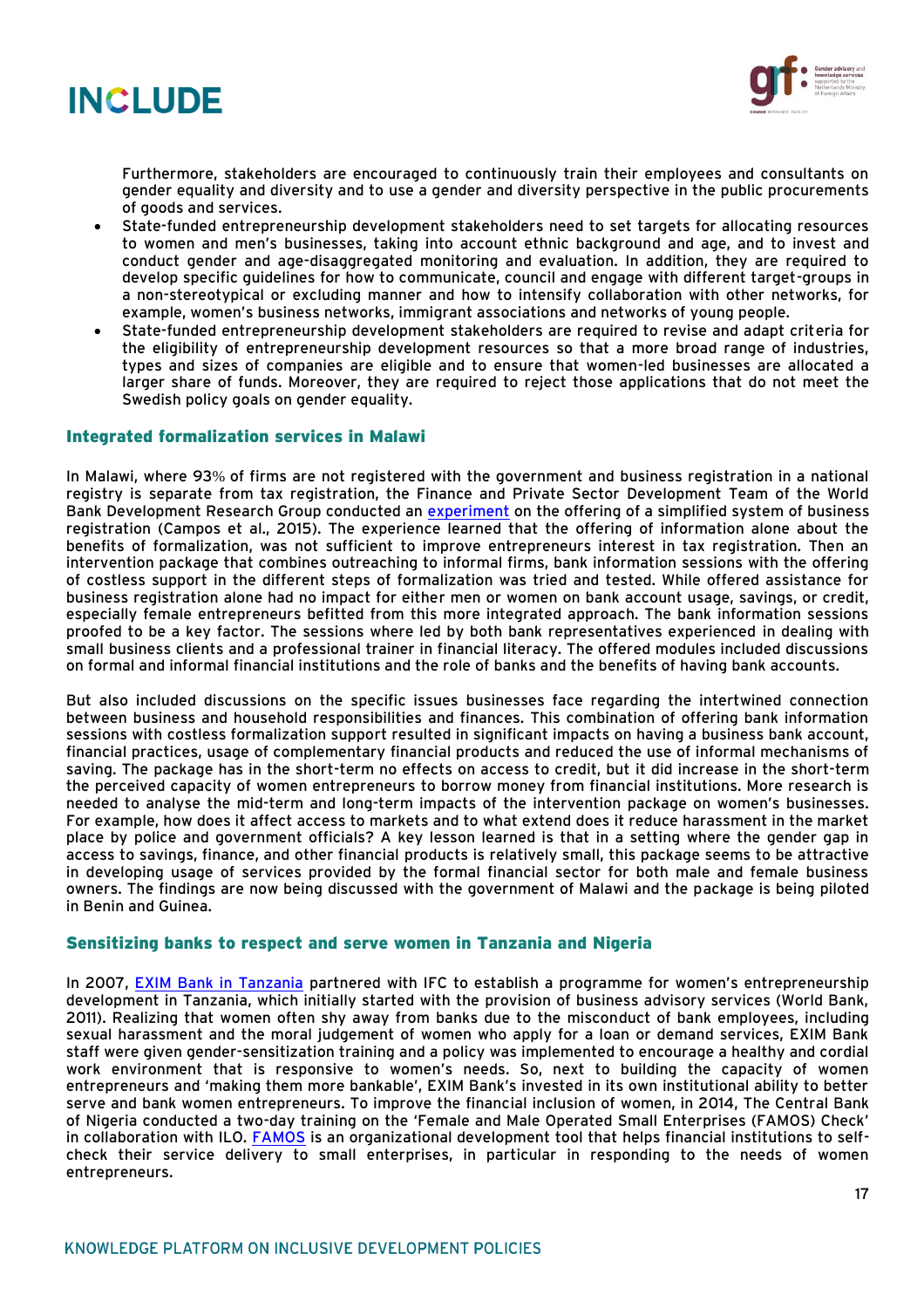

#### Paid maternity leave for women entrepreneurs in the Netherlands

Since 2008, the Dutch government has provided a small [subsidy](https://www.government.nl/documents/leaflets/2011/08/24/q-a-pregnancy-and-maternity-leave) to meet women entrepreneurs' financial risks and costs in the Netherlands during the first 16 weeks after delivery (female employees are entitled to a minimum of 16 weeks of fully paid maternity leave). This policy regulation already existed before 2004, but due to a political decision was taken away from women entrepreneurs and had to be claimed back through lobbying and advocacy. There is an ongoing struggle led by the Dutch CEDAW network<sup>14</sup>to claim financial compensation for women who had children during the years when social security for maternity leave was repealed.

 14 The Dutch CEDAW Network is a platform for women and human rights organisations in the Netherlands and monitors and reports on the implementation of the UN Committee on the Elimination of Discrimination against Women (see[: http://www.vn-vrouwenverdrag.nl/netwerk/\)](http://www.vn-vrouwenverdrag.nl/netwerk/).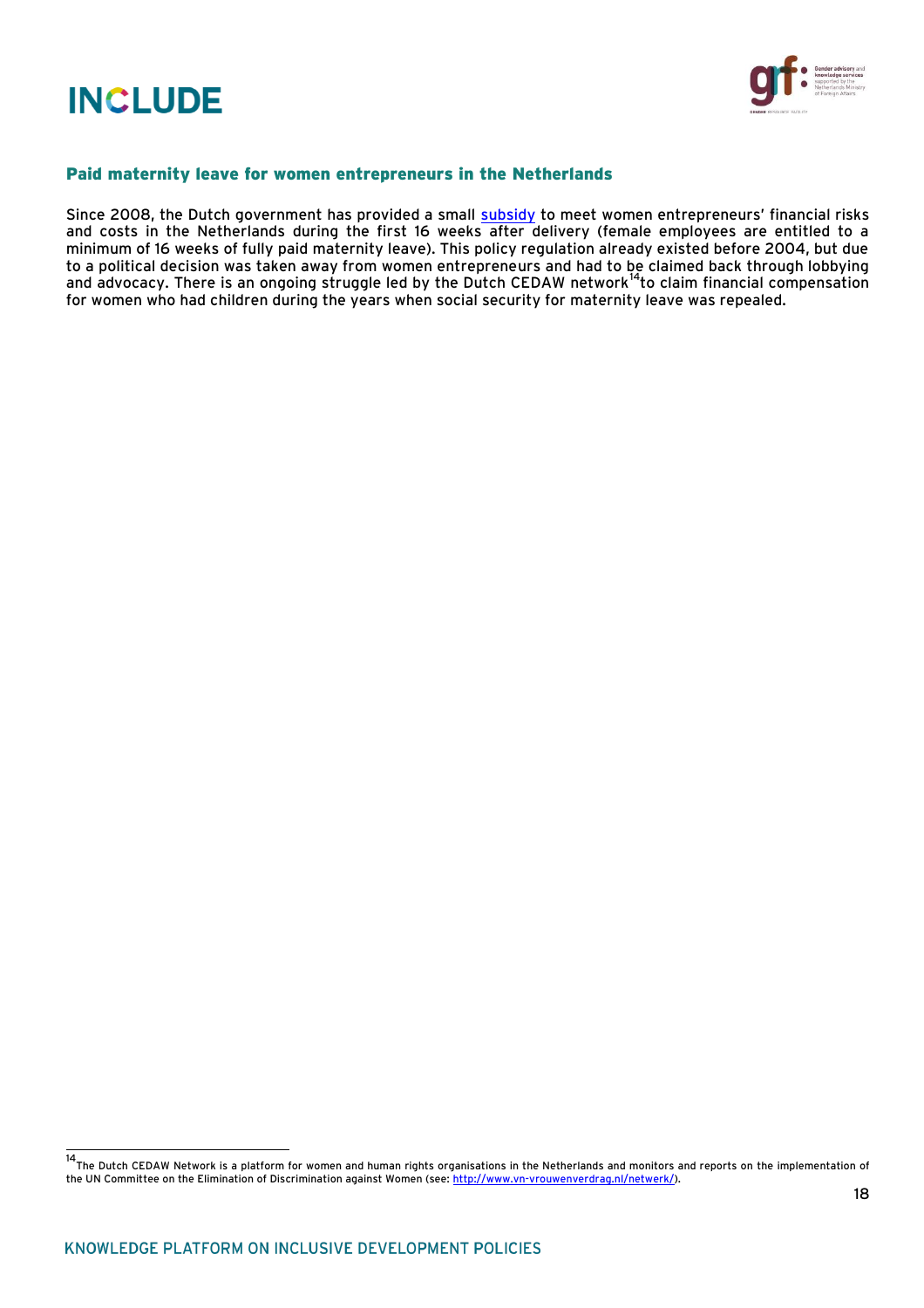

## 7. Recommendations for gender-aware WED

Different women entrepreneurs need different resources to run and grow viable businesses and depending on their environment, different types of support in order to have improved access and control over these resources. Gender-aware WED requires an intervention rationale attuned to the risks, aspirations and circumstances of women entrepreneurs. One that systematically integrates promotion strategies for business growth, increased income and improved productivity with strategies that reduce vulnerability, redistribute resources and combat discrimination, inequality and exclusion. Gender-aware WED strives for the creation of a level playing field by ensuring access to resources and opportunities for all entrepreneurs, regardless of gender, age, health status, location, social class or ethnicity. Rather than designing and implementing single, stand-alone policy measures aimed at building financial resources and management skills, policy-makers need to aim for more integrated approaches.

Applying a gender lens to the design and implementation of policies and programmes for WED may lead to more integrated and well-targeted policies and programmes that reform and transform inequalities in formal and informal social and economic processes of resource allocation and empower women to overcome their disadvantaged and marginalized position. Gender-aware WED policies and programmes are carefully targeted at multiple groups and stakeholders in the entrepreneurial context and support different types of women entrepreneurs with appropriate strategies to meet their practical and strategic needs and overcome constraining positions in the household, market and society. Gender-aware policy making entails applying a gender lens to all aspects of the policy-making process (problem formulation, goal setting and implementation of solutions) and combating discrimination and exclusion beyond individual access to resources and capacities. The key elements of gender-aware WED policy making are summarized in Table 2.

|                            | <b>Individual</b>                                                                                                                                                                                                                     | <b>Contextualized</b>                                                                                                                                                                                                                                                                                                                                                                                                                                                                    |
|----------------------------|---------------------------------------------------------------------------------------------------------------------------------------------------------------------------------------------------------------------------------------|------------------------------------------------------------------------------------------------------------------------------------------------------------------------------------------------------------------------------------------------------------------------------------------------------------------------------------------------------------------------------------------------------------------------------------------------------------------------------------------|
| <b>Problem</b><br>analysis | <b>Policy</b><br>problems<br>identified<br>as<br>$\blacksquare$<br>individual<br>deficits<br>.in<br>women's<br>capacities<br>(skills,<br>knowledge,<br>financial)<br>business<br>and<br>performance<br>business<br>(revenue,<br>size) | <b>Identification</b><br>0f<br>differences<br>positions,<br>$\blacksquare$<br>in.<br>circumstances, entrepreneurial<br>activities<br>and<br>business outcomes between women and men<br>Analysis of the causes of differences in women and<br>٠<br>men's needs and aspirations<br>Problem defined as gender inequalities in the<br>$\blacksquare$<br>entrepreneurial context, which can constrain<br>women entrepreneurs' access to resources needed<br>to start or run a viable business |
| Policy goal                | Overcoming individual barriers to<br>٠<br>women's practical needs (finance,<br>management, market access)                                                                                                                             | Overcoming women entrepreneurs' marginalized<br>٠<br>position and exclusion from various resources<br>Addressing constraints in the context of the<br>٠<br>entrepreneur                                                                                                                                                                                                                                                                                                                  |
| <b>Strategies</b>          | Single or stand-alone solutions<br>٠<br>focused individual women<br>for<br>not<br><b>Does</b><br>account<br>$\blacksquare$<br>entrepreneurs' unpaid care work<br>responsibilities<br>Single target group: women<br>$\blacksquare$     | Multiple interventions and integrated measures<br>٠<br>implemented simultaneously<br>Accounts for entrepreneurs' unpaid care work<br>٠<br>responsibilities<br>Targeted at multiple stakeholders: households,<br>$\blacksquare$<br>communities,<br>legal<br>husbands,<br>frameworks,<br>institutions,<br>policy<br>financing<br>implementers,<br>differently-situated women entrepreneurs                                                                                                 |

Table 2. Key elements of contextualized gender-aware entrepreneurship promotion versus individualized policy making

To put gender-aware policy making and programming for entrepreneurship development into action, the following four recommendations need to be taken into consideration: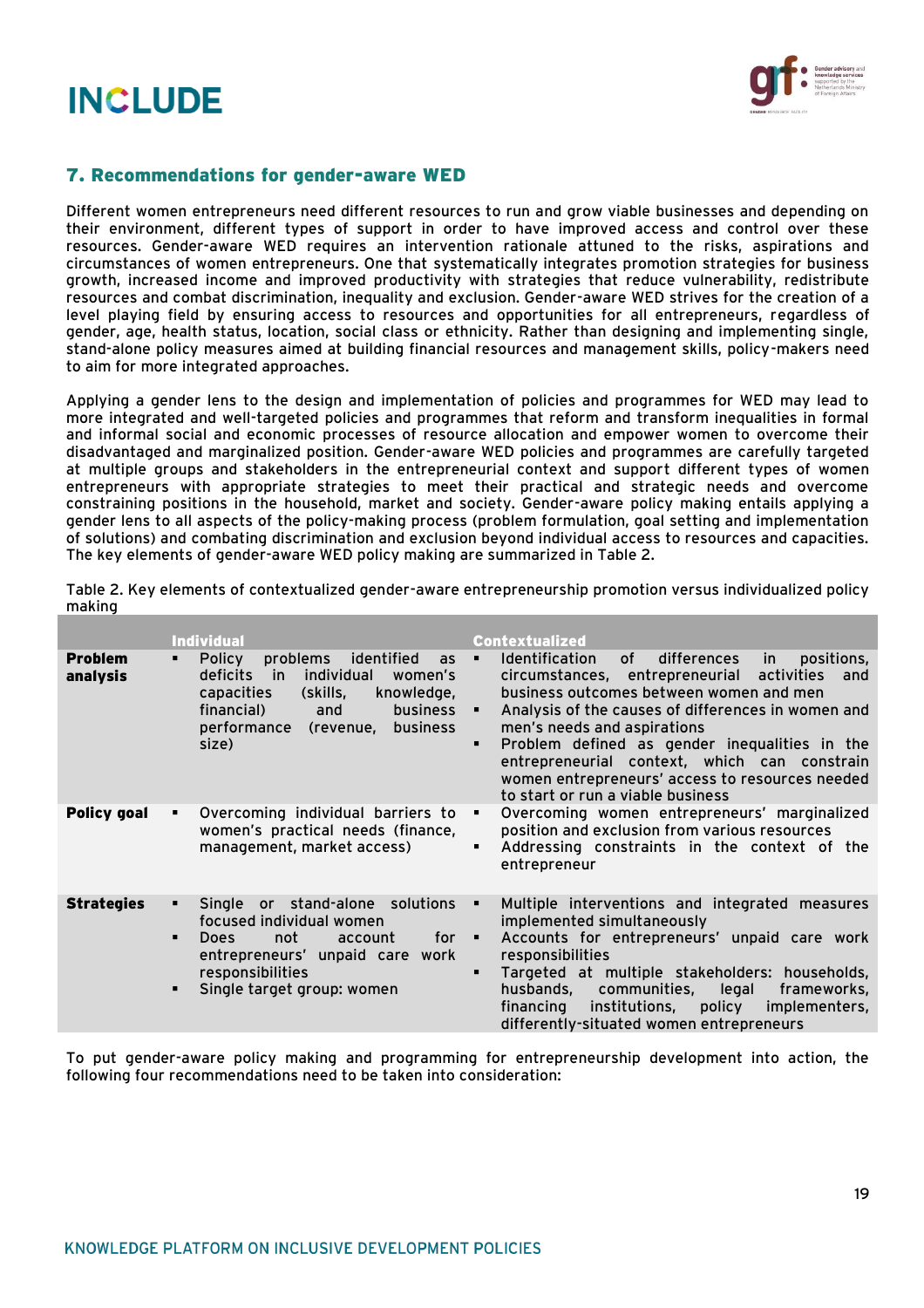



#### Recommendation 1: Ensure that policies and programmes for entrepreneurship development are informed by a thorough identification of women and men entrepreneurs' practical and strategic needs and aspirations and an analysis of the formal and informal institutions that legitimatize what entrepreneurs can have, be and do

Identifying appropriate strategies and interventions that help women's entrepreneurship to thrive and flourish entails a thorough identification and analysis of all those factors that make it problematic for women to start and run a viable business and benefit from regular entrepreneurship development policy frameworks and business development services. For policy-makers this means making an effort to identify and analyse the various needs, problems and opportunities experienced by women entrepreneurs compared to men. Policymakers who want to design policies and programmes for women entrepreneurs need to engage with two questions: What is difference in the positions, conditions, circumstances, activities and business outcomes of women entrepreneurs at home, in the community, in the market place and in the value chain compared to men? And, what factors at the meso and macro levels, considering inequalities in formal and informal institutions, can explain the differences between women and men entrepreneurs?

Information can be collected through regional, national or local mapping exercises that actively engage women's business associations, networks and organizations and from available data bases on women's entrepreneurship, such as the Report and [The Gender and Entrepreneurship Index.](http://thegedi.org/research/womens-entrepreneurship-index/) Other key resources on women's economic empowerment are the [AfDB Africa Gender Equality Index,](http://www.afdb.org/en/topics-and-sectors/topics/quality-assurance-results/gender-equality-index/) World Bank report Women, [Business and the Law](http://wbl.worldbank.org/) and the OECD Development Centre's Social Institutions and Gender Index ([SIGI\)](http://genderindex.org/).

Key resource: The African Development Bank (AfDB) and ILO have jointly developed a tool to assist policymakers to assess the entrepreneurial context for women entrepreneurs and identify critical strategies and forms of support that can enable women to grow and expand their enterprises and, in the process, to create jobs and income for themselves and others. This tool can be accessed [here.](http://www.ilo.org/empent/Publications/WCMS_116163/lang--en/index.htm)

Of importance is that policy-makers should not consider the lack of legitimacy and cultural support for women's entrepreneurial success; women's time poverty, mobility restrictions, and maltreatment; and the discrimination of women entrepreneurs as a matter of course and uncontrollable. Instead they should explicitly identify these as a series of problems that need to be addressed and taken into account in WED policy and programming. It also means that policy-makers need to consider that national and international governmental private sector development policies can unintentionally exclude women. In order to establish the effectiveness of national entrepreneurship development policy, policy-makers need to conduct evaluations to establish its effectiveness in serving women's businesses.

#### Recommendation 2: Ensure that the desired outcomes of WED policies and programmes are explicit and in line with what different types of women entrepreneurs need and want so that it can be established whether or not these outcomes materialize and if the 'right issues' are addressed

Setting realistic and appropriate goals and defining the desired outcomes of WED policies and programming is important. WED for inclusive development explicitly aims to strengthen and support women entrepreneurs' to overcome their marginalized position and enable women to contribute, influence and benefit from economic growth. Stressing that investing in women entrepreneurs is good for inclusive development and not only for economic efficiency reasons, may also contribute to a reduction of stereotyping and the 'essentializing' of women's gender roles. Emphasizing that women are better care takers because they invest business profits in the home and in children's health and education not only hampers women's business growth, but also ignores the role that men have to play in the realization of more inclusive societies.

Key resource: The Donor Committee for Enterprise Development (DCED) has developed guidelines for practitioners and policy-makers to measure progress in women's economic empowerment in private sector development. The guidelines provide practical advice on how to make each aspect of results measurement more gender-responsive and highlights how to measure changes at the level of the household. These guidelines can be accessed [here.](file:///C:/Users/57447svo/Downloads/Measuring_Womens_Economic_Empowerment_Guidance%20(1).pdf)

Measuring improvements in the empowerment of women, e.g. in their position at home, in the market place and in society, is important. In recent years much expertise and information has become available on how to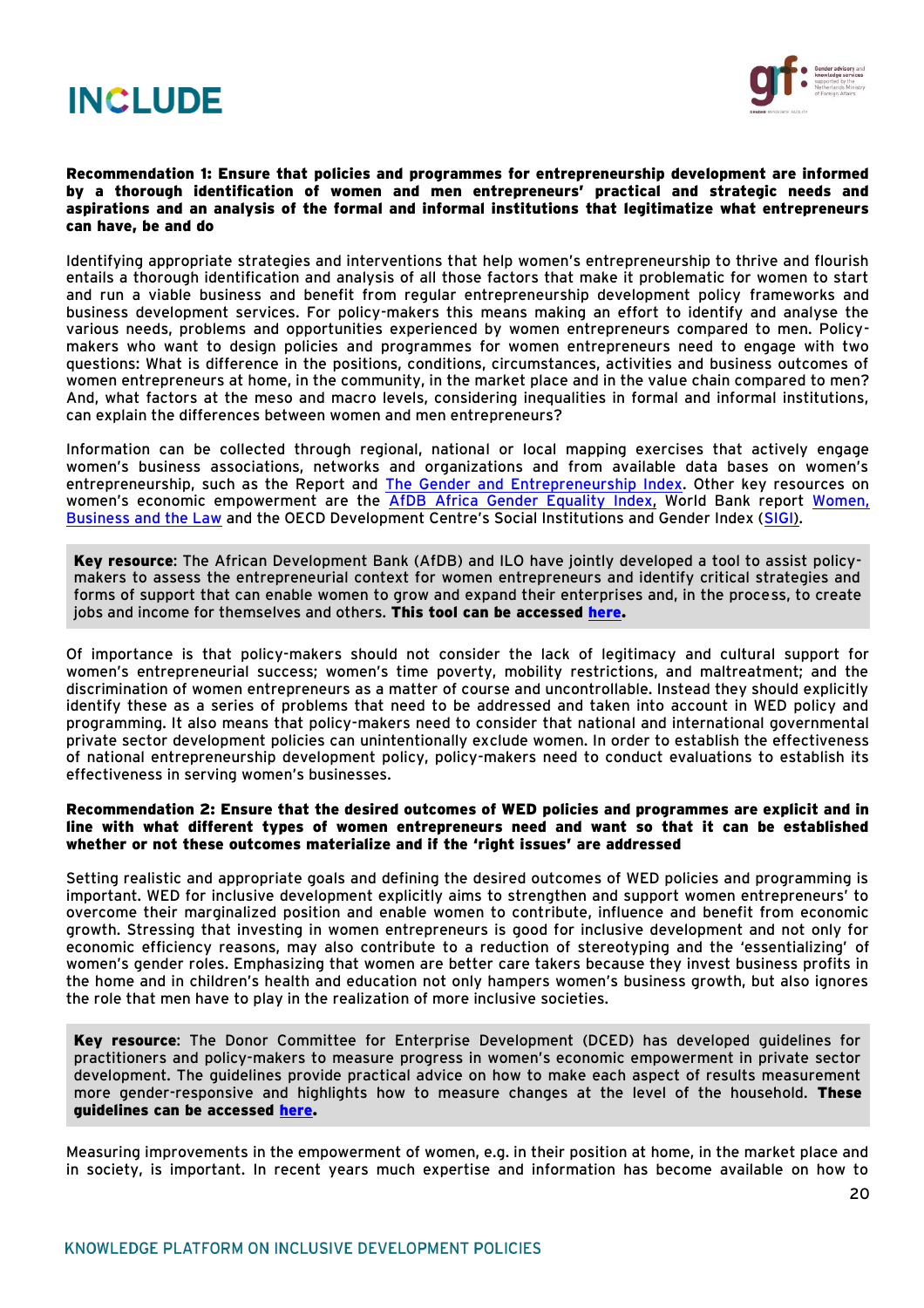



[measure impact on women's economic empowerment](http://www.womeneconroadmap.org/measurement)<sup>15</sup>. Next to collecting gender and age-disaggregated data, it is important to aim and look for change in both women's economic and social lives and measure effects at individual and household levels, using both quantitative and qualitative methods to understand the underlying reasons for results and outcomes. It is important to measure, monitor and evaluate changes in women and men's control over resources, decision making, mobility, participation in governance structures, revenue, types and regularity of entrepreneurial activity, individual and household assets, including women's individual ownership and control of assets, investment in productive assets such as land and livestock, including ownership and control questions, individual savings (independent from household and joint male and female savings), self-esteem, satisfaction with work and life, and stress levels.

#### Recommendation 3: Ensure that policy instruments, strategies and programmes are diverse, integrated, appropriate and well targeted

Women run various micro, small, medium and large businesses, can be widowed, single, with or without care dependants, and operate in diverse and complex entrepreneurial and cultural environments –and, therefore, may have different needs and aspirations. Rather than implementing stand-alone policies, or policies focused only on one aspect of the entrepreneurial environment, a combination of policy instruments is needed.

Firstly, WED policy efforts must be are accompanied by accessible, affordable and high-quality child-care services. Fathers, brothers and sons must be engaged in dialogue and activities for WED to support their wives, mothers and daughters in their entrepreneurial endeavours by assuming a fair share of care responsibilities, ensuring access to financial resources, and offering emotional and creative support. Involving men (see Box 5) in conversations about women's economic empowerment and entrepreneurship also helps policy-makers of both sexes understand the importance of reforming legislation, while also encouraging the transformation of impeding social norms. To support this, investment is needed in large-scale campaigns that are targeted at the general public (also referred to as social marketing) that portray alternative, new and positive ideas and images of women entrepreneurs and women in leadership. In addition, we need to portray alternative, new and positive images and messages on the important role of fathers to support men to assume their fair share in childcare and other domestic activities.

Deliberate efforts should be made to ensure that women entrepreneurs benefit from public investment in education, health care, infrastructure, rural development and water supply systems. Women entrepreneurs often play an important, but unrecognized, role in these areas, at the lower ends of the value chain and are often not informed about business opportunities in such work. It is important to make sure that women know of these opportunities by encouraging active networking and outreach with local women business associations. Investment in women's business associations to build awareness of rights and obligations and the opportunities available for women entrepreneurs is key. Interventions are needed that strengthen their advocacy capacity so that they can lobby for improved policy environments. Policies need to be formulated and implemented to ensure women's safety from violence and harassment in the market place. Ultimately, a national agenda and strategy needs to be developed for entrepreneurship development that is inclusive of women involving key stakeholders from the government, financial institutions and business networks.

#### Box 5. Policy-maker's question: 'How can husbands support women's businesses?'

In 2010, CARE Rwanda assessed men's attitudes about their female partners' participation in a micro and small enterprise development programme using saving and loan schemes. There were some indications of positive links between women's increasing role in income generation and changes in patterns of decisionmaking in marital relationships. Whereas some men said they were supportive of their wife's involvement and appreciated the economic benefits to their wife and household, most men continued to dominate household decision-making arguing that they were the boss of the family and that women have to obey them. Moreover, an increase in gender-based domestic violence was reported as household dynamics and power balances shifted.

These findings led CARE Rwanda to partner with Promundo and the Rwandan Men's Resource Centre (RWAMREC) to explore ways to engage men in women's enterprise development activities in the hope of enhancing women's empowerment, reducing poverty and achieving gender equality at the household level. A

 <sup>15</sup>More information and a list of recommended intermediate and final women's economic empowerment indicators and accompanying questionnaire modules can be found a[t http://www.womeneconroadmap.org/measurement.](http://www.womeneconroadmap.org/measurement)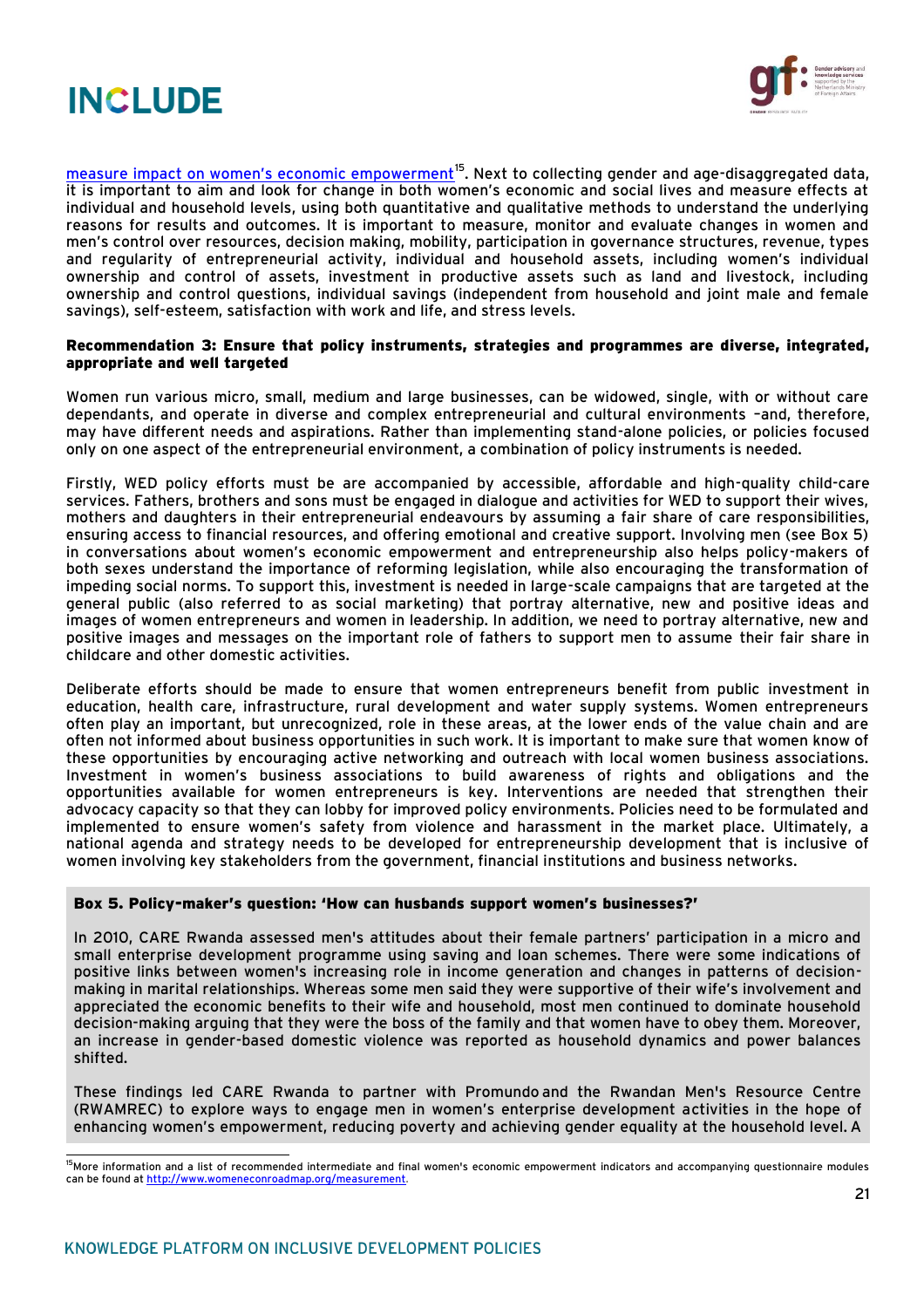



pilot project that deliberately engaged men as partners of women beneficiaries of the microcredit programme was launched. The programme deliberately started to engage and sensitize husbands of women entrepreneurs in all its aspects and activities. As well as integrating discussions on gender roles and differences into all aspects of the business and financial management trainings, couples were sensitized on gender roles, power issues, and division of labour and offered trust and team-building exercises.

The results have been promising. Not only was there an improvement in income, but also a reduction in conflict and domestic violence and more sharing of care work. The sharing of loan repayments and changes in patterns of decision-making and planning in the family were also seen. And, men became more supportive of family planning. Both women and men reported that deciding, thinking and planning on the expenditure and investment of financial resources in the business and household was now done as a couple.

What were the key pathways of change? First, the male trainers offered a role model to the men of an alternative way to be 'a man', which in turn carried with it economic benefits. Second, the training sessions encouraged the active participation not only of women or men as individuals, but as couples.

*Source: Slegh et al. (2013)* 

- $\rightarrow$  More information on men's engagement can be found in the Promundo training manual for engaging [men as allies in women's economic empowerment](http://promundoglobal.org/resources/journeys-of-transformation-a-training-manual-for-engaging-men-as-allies-in-womens-economic-empowerment/).
- → More information on engaging men in women's entrepreneurship development interventions can be found in this ILO [issue brief.](http://www.ilo.org/empent/areas/womens-entrepreneurship-development-wed/WCMS_430937/lang--en/index.htm)

#### Recommendation 4: Promote gender-aware policy making by building the capacity of all stakeholders

Ensuring that WED policies and programmes are not designed away from what women entrepreneurs want and need calls for participatory methods and a diversity of information gathering to capture the aspirations, stories, practices and experiences of women and their business associations. This requires an investment in building the capacity of policy-makers and key stakeholders to engage with a diversity of information and ensuring that, in practice, WED policy making and programming is done through a gender lens. This includes providing training to staff of financial institutions, policy officers in municipalities and ministries, staff of implementing agencies, staff of donor agencies and NGOs, and staff in local offices on the ground, as well as consultants hired to assess contexts, sectors and markets to ensure that they respect and acknowledge women's role as providers of unpaid care without reinforcing patterns of discrimination and negative stereotyping.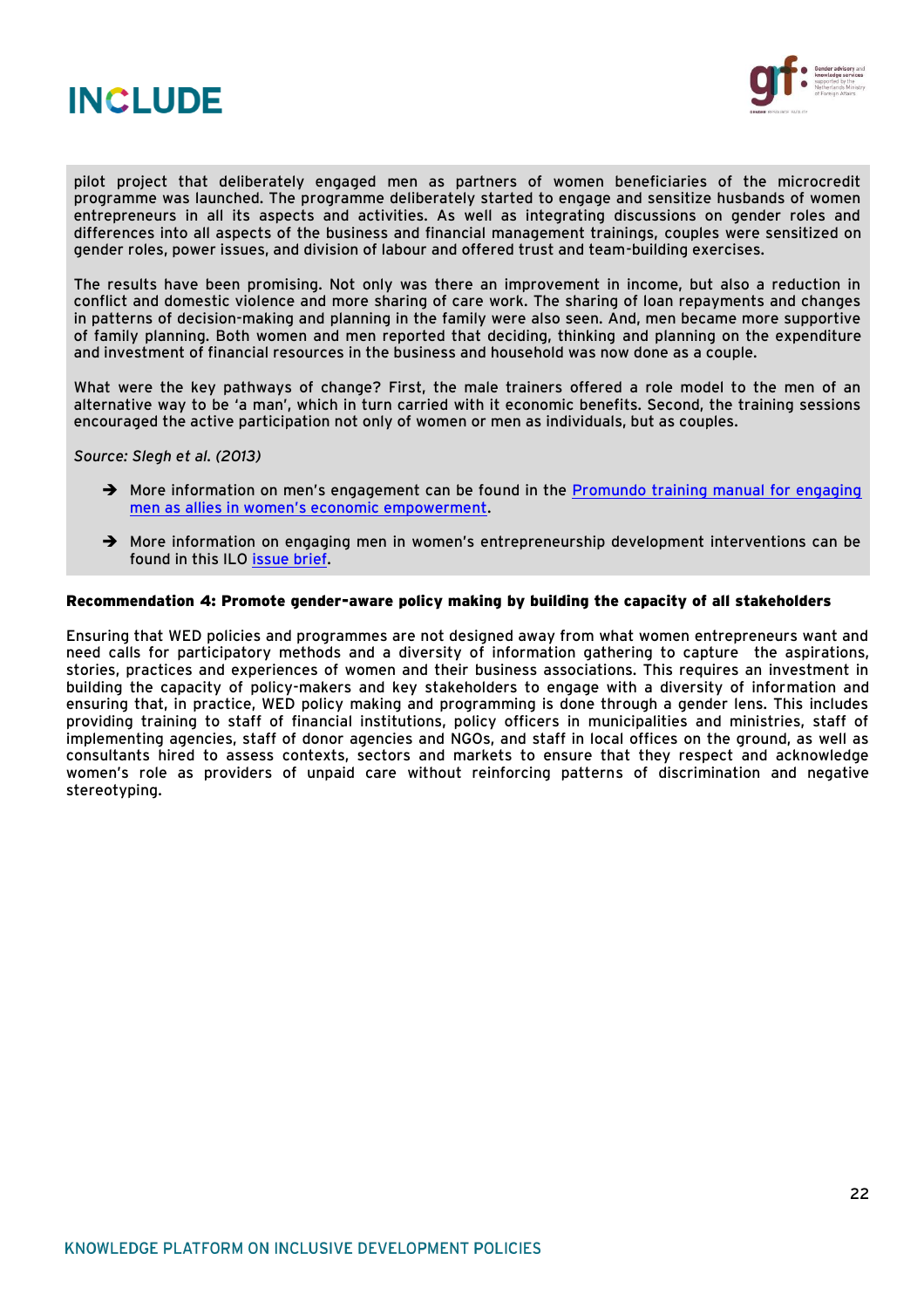

## 8. Concluding remarks

While not much is known about the long-term impact of gender-aware entrepreneurship development and more research is needed, it is clear incorporating a gender lens, rather than a 'tick the box' approach to women's entrepreneurship development, opens up the possibility for more contextualized and integrated policy actions. Entrepreneurship is not the magic bullet for women's economic empowerment that it is sometimes made out to be, and its promotion bears the risk over-stretching women's time, resourcefulness and talents to serve economic growth, without providing long-term benefits and opportunities for women themselves. Being more strategic, addressing inequalities in the legal, cultural and educational systems that make up the entrepreneurial context, promoting women's entrepreneurship for inclusive development can be more impactful. But this requires the long-term commitment and the building of gender-sensitive capacities among all involved stakeholders to support both men and women entrepreneurs of different ages, backgrounds and circumstances to claim their rightful place in the marketplace and to mobilize resources and pursue opportunities to construct the life and businesses that they desire in order to live well.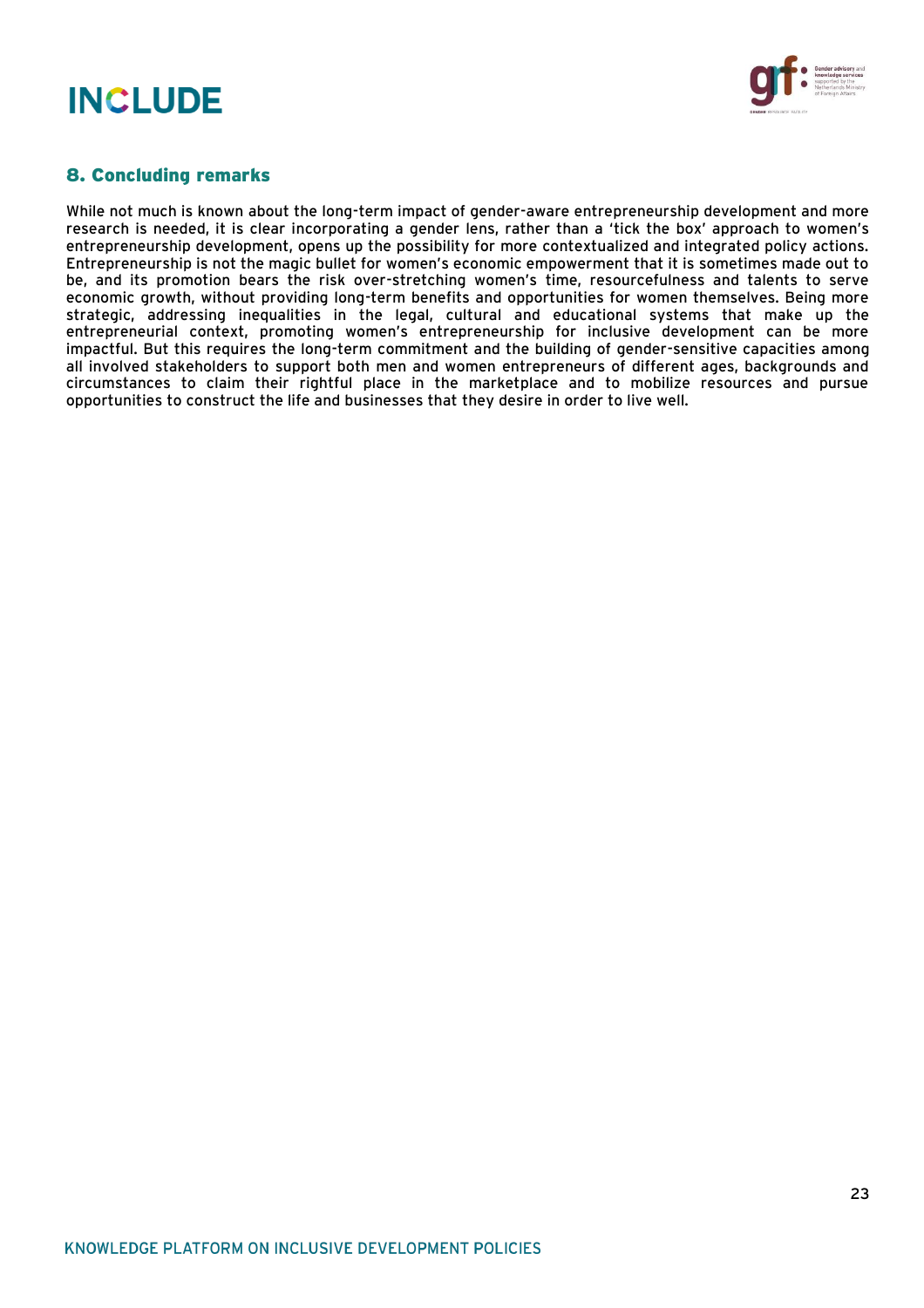



## 9. Key resources and references

#### Web-related dossiers and toolkits

- [ILO-WED](http://www.ilo.org/empent/areas/womens-entrepreneurship-development-wed/lang--en/index.htm) online resources, toolkits and country studies for WED practitioners
- [Global Entrepreneurship and Development Institute \(GEDI\)](http://thegedi.org/research/womens-entrepreneurship-index/) Female Entrepreneurship Index
- [Global Entrepreneurship Monitor](http://www.gemconsortium.org/), Women's Report
- [Roadmap for Women's Economic Empowerment](http://www.womeneconroadmap.org/)
- [ICT for Women Entrepreneurship Development](http://unctad.org/en/Pages/DTL/STI_and_ICTs/ICT4WED.aspx) | Knowledge sharing platform
- [MenEngage](http://menengage.org/) Alliance of NGO's working together with men to promote gender equality
- [Donor Committee for Enterprise Development](http://www.enterprise-development.org/page/wed)| Working Group Women's Economic Empowerment
- [She Leads Africa](http://sheleadsafrica.org/) | Info sharing community for women business owners

#### References

Abbas, J.D. (1997) 'Gender asymmetries in intrahousehold resource allocation in Sub-Saharan Africa: Some policy implications for land and labour productivity.' In: Haddad, J., Hoddincott, J. and Alderman, H. (eds) *Intrahousehold Resource Allocation in Developing Countries: Models, Methods, and Policy*. Johns Hopkins University Press, Baltimore, pp. 249–262.

African Development Bank (nd) *[The African Women in Business Initiative](http://www.afdb.org/en/topics-and-sectors/initiatives-partnerships/african-women-in-business-initiative/)* [website]*.*African Development Bank. (accessed November 2015)

Agarwal, B. (1997) 'Bargaining and gender relations: within and beyond the household.' *Feminist Economics*,3(1), 1–51.

Ahl, H. (2006) 'Why research on women entrepreneurs needs new directions. *'Entrepreneurship Theory and Practice*,30(5), 595–621.

Ahl, H. and Marlow, S. (2012) 'Exploring the dynamics of gender, feminism and entrepreneurship: advancing debate to escape a dead end? *'Organization*,19(5), 543–562.

Aidis, R., Welter, F., Smallbone, D. and Isakova, N. (2007) 'Female entrepreneurship in transition economies: the case of Lithuania and Ukraine. *'Feminist Economics*,13(2), 157–183.

Al-Dajani, H. and Marlow, S. (2014) 'Empowerment, place and entrepreneurship.' In: Baker, T. and Welter, F. (eds) (2014)*The Routledge Companion to Entrepreneurship*, Routledge, New York, p. 343.

Amine, L.S. and Staub, K.M. (2009) 'Women entrepreneurs in sub-Saharan Africa: an institutional theory analysis from a social marketing point of view. *'Entrepreneurship and Regional Development*, 21(2), 183–211.

Aterido, R., Beck, T. and Iacovone, L. (2013) 'Access to finance in Sub-Saharan Africa: is there a gender gap?' *World Development*, 47, 102–120.

Bakesha, S. and Nakafeero, A.O.D. (2008) 'ICTs as agents of change: a case of grassroots women entrepreneurs in Uganda. 'In: Buskens, I. and Webb, A. (eds) *African Women and ICTs*, pp. 143–153.

Barker, G. and Schulte, J. (2010) *Engaging men as allies in women's economic empowerment: strategies and recommendations for CARE Country Office*.Prepared for CARE Norway by International Center for Research on Women, ICRW, Washington, DC.

Banerjee, A. and Duflo, E. (2007) 'The economic lives of the poor.' *Journal of Economic Perspectives*,21(1): 141–167.

Baughn, C.C., Chua, B.L. and Neupert, K.E. (2006) 'The normative context for women's participation in entrepreneurship: a multi-country study. '*Entrepreneurship Theory and Practice*, 30(5), 687–708.

Blattman, C., Green, E., Annan, J. and Jamison, J. (2013) *Building women's economic and social empowerment through enterprise: an experimental assessment of the Women's Income Generating Support (WINGS) Program in Uganda*. Innovations for Poverty Action Working Paper, World Bank, Washington, DC.

Berner, E., Gomez, G. and Knorringa, P. (2012) 'Helping a large number of people become a little less poor: The logic of survival entrepreneurs.' *European Journal of Development Research*,24(3): 382–396.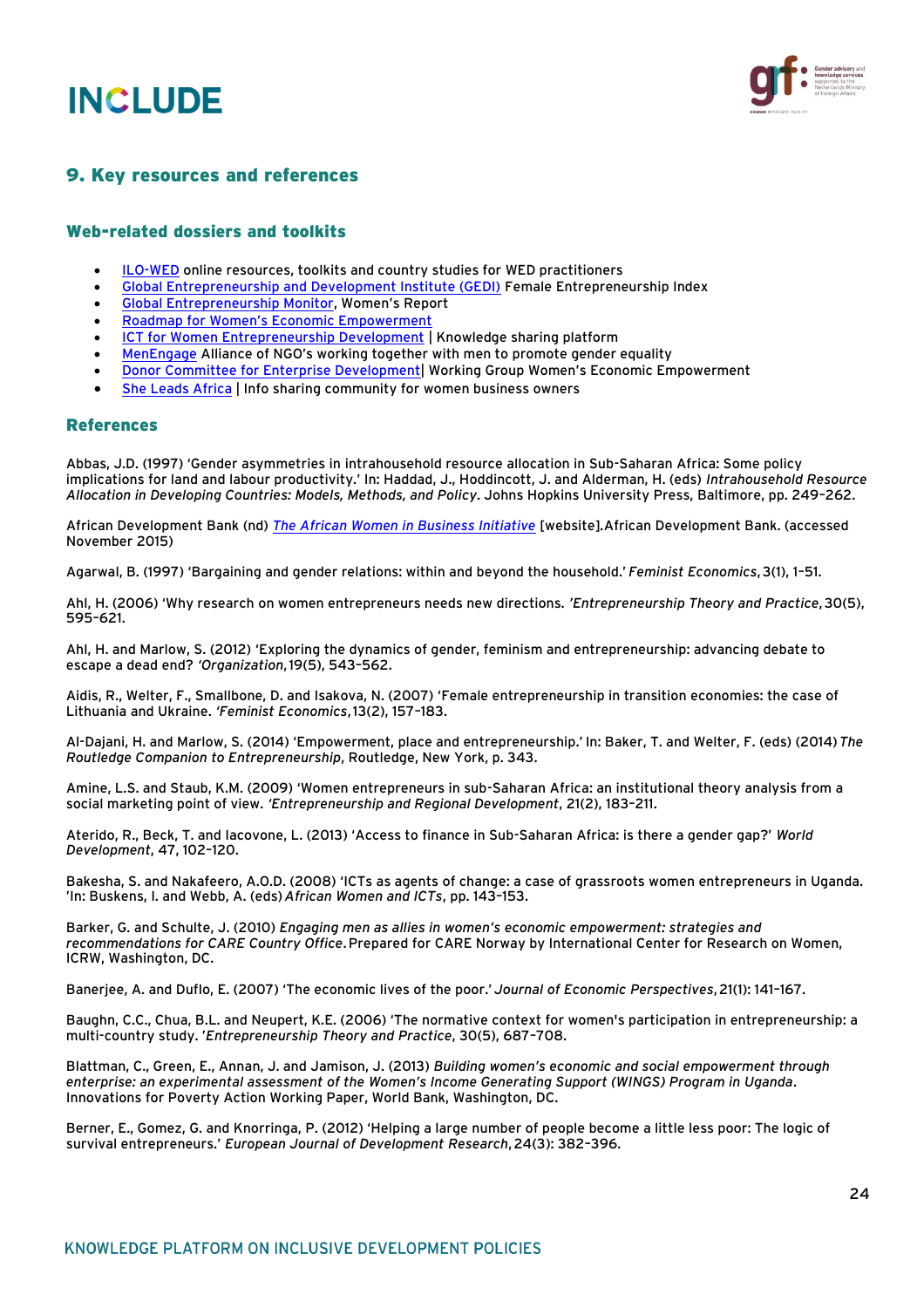

Brush, C.G., De Bruin, A. and Welter, F. (2009) 'A gender-aware framework for women's entrepreneurship.' *International Journal of Gender and Entrepreneurship*,1(1), 8–24.

Brush, C.G. and Cooper, S.Y. (2012) 'Female entrepreneurship and economic development: An international perspective.'*Entrepreneurship & Regional Development*,24(1–2), 1–6.

Buvinic, M., Furst-Nichols, R. and Pryor, E.C. (2013) *A roadmap for promoting women's economic empowerment.* United Nations Foundation and ExxonMobil Foundation.

Calas, M.B., Smircich, L. and Bourne, K.A. (2009) 'Extending the boundaries: reframing 'entrepreneurship as social change' through feminist perspectives.' *Academy of Management Review*,34(3), 552–569.

Campos, F., Goldstein, M.P., Mcgorman, L., Munoz Boudet, A.M. and Pimhidzai, O. (2015) *Breaking the metal ceiling: female entrepreneurs who succeed in male-dominated sectors.*World Bank Policy Research Working Paper, 7503.

Campos, F., Goldstein, M. P. and McKenzie, D. (2015). *Short-term impacts of formalization assistance and a bank information session on business registration and access to finance in Malawi*.World Bank Policy Research Working Paper, 7183.

Chant, S.(2007)*Gender, generation and poverty: exploring the 'feminization of poverty' in Africa, Asia and Latin America.* Edward Elgar Publishing,Cheltenham/Northampton.

Chant, S. and Brickell, K. (2013) 'Domesticating (and de-patriarchializing) the development agenda.' *New Frontiers in Feminist Political Economy*, pp. 85–113.

Chant, S. and Pedwell, C. (2008) *Women, gender and the informal economy: An assessment of ILO research and suggested ways forward.* ILO, Geneva. Also published in: ILO (2013)*[The informal economy and decent work: A policy resource guide](http://digitalcommons.ilr.cornell.edu/cgi/viewcontent.cgi?article=1689&context=globaldocs)*. *Promoting women's empowerment: [A gendered pathway out of informality](http://digitalcommons.ilr.cornell.edu/cgi/viewcontent.cgi?article=1689&context=globaldocs)*

Chu, H.M., Benzing, C. and McGee, C. (2008) 'Ghanaian and Kenyan entrepreneurs: a comparative analysis of their motivations, success characteristics and problems.' *Journal of Developmental Entrepreneurship*, 12(03), 295–322.

Cornwall, A. and Rivas, A.M. (2015) 'From 'gender equality and 'women's empowerment' to global justice: reclaiming a transformative agenda for gender and development.' *Third World Quarterly*,36(2), 396–415.

Davis, A. (2011) 'Rural and urban women entrepreneurs: a comparison of service needs and delivery methods priorities.'*International Journal of Business Science and Applied Management*,6(2), 1–16.

Dawa, S. and Namatovu, R. (2014) 'Self-finance–application of the restricted pecking order theory among Ugandan women entrepreneurs. '*International Journal of Entrepreneurship and Small Business*, 21(4), 513–526.

De Mel, S., McKenzie, D. and Woodruff, C. (2009) *Are women more credit constrained? Experimental evidence on gender and microenterprise returns*. Working Paper, World Bank, Washington, DC.

Demirgüç-Kunt, A., Klapper, L. F. and Singer, D. (2013) *Financial inclusion and legal discrimination against women: evidence from developing countries.*World Bank Policy Research Working Paper, 6416.

Duflo, E. (2011)*Women's empowerment and economic development*. NBER Working Paper No. 17702. National Bureau of Economic Research. Also published in: *Journal of Economic Literature*, 50 (4), 1051–79, Dec 2012.

Duvendack, M., Palmer-Jones, R., Copestake, J.G., Hooper, L., Loke, Y. and Rao, N. (2011) *What is the evidence of the impact of microfinance on the well-being of poor people?* EPPI-Centre, Social Science Research Unit, Institute of Education, University of London, London.

Ellis, A., Manuel, C. and Blackden, C.M. (2005*) Gender and economic growth in Uganda: unleashing the power of women*. World Bank, Washington, DC.

Fajnzylber, P., Maloney, W. and Rojas, G.M. (2006) 'Microenterprise dynamics in developing countries: How similar are they to those in the industrialized world? Evidence from Mexico.' *The World Bank Economic Review*20(3): 389–419.

Eyben, R., Kabeer, N. and Cornwall, A. (2008) *[Conceptualising empowerment and the implications for pro poor](http://www.ids.ac.uk/idspublication/conceptualising-empowerment-and-theimplications-for-pro-poor-growth)  [growth.](http://www.ids.ac.uk/idspublication/conceptualising-empowerment-and-theimplications-for-pro-poor-growth)*Paper for the DAC Poverty Network, Sussex: Institute of Development Studies.

Foy, R.D. (2013) 'Utilizing the participatory social learning theory as a new paradigm to evaluate the international labour organization (ILO) assessment of support for growth-oriented women entrepreneurs in Uganda.' *Journal of African Studies and Development*, 5(2), 27.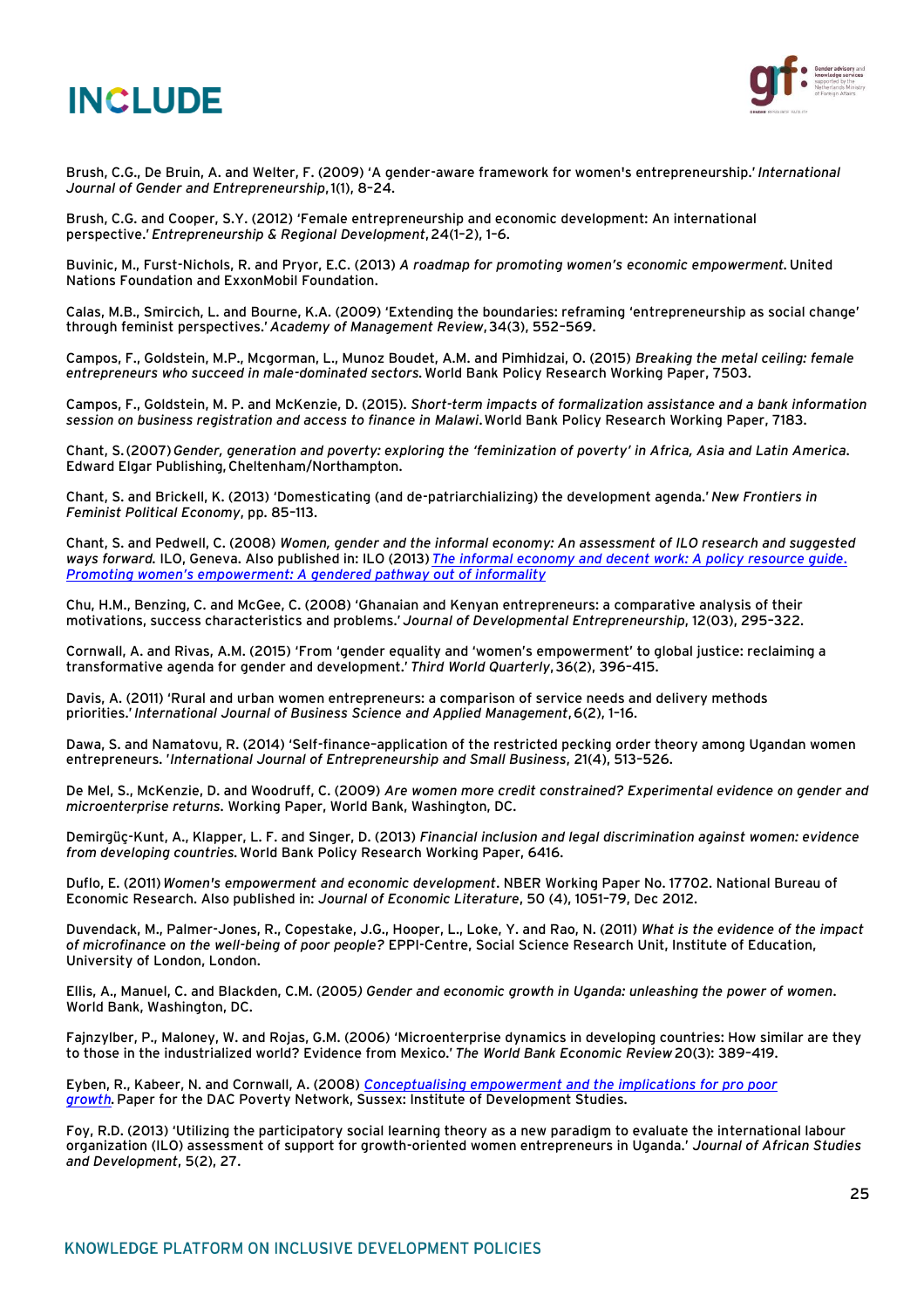

Gennari, F., Arango, D. and Hidalgo, N. (2015)*[Violence against women and girls.](https://www.openknowledge.worldbank.org/handle/10986/21087)* Finance and Enterprise development brief, World Bank, Washington, DC.

GEDI (2014) *[Female entrepreneurship index](http://thegedi.org/research/womens-entrepreneurship-index/)* [pdf]*.*Global Entrepreneurship and Development Institute.

Golla, A.M., Malhotra, A., Nanda, P. and Mehra, R. (2011) *Understanding and measuring women's economic empowerment.Definition, framework, indicators.* International Centre for Research on Women, Washington, DC.

Gómez, G.M. (2008) *[Do Micro-Enterprises Promote Equity or Growth?](http://www.woordendaad.nl/)* Research Unit Report, The Hague and Gorinchem, Woord en Daad

Gravesteijn, R. (2012) *Microfinance and women entrepreneurship: An Impact assessment of a start-up loan programme, IMON International, Tajikistan.* ILO and Federal Ministry of Labour and Social Affairs.

Grimm, M., Knorringa, P. and Lay, J. (2012) 'Constrained gazelles: high potentials in West Africa's informal economy.' *World Development*,40(7): 1352–1368.

Gupta, J., Pouw, N.R. and Ros-Tonen, M.A. (2015) 'Towards an elaborated theory of inclusive development.' *European Journal of Development Research*,27(4), 541–559.

Halkias, D., Nwajiuba, C., Harkiolakis, N., and Caracatsanis, S.M. (2011) 'Challenges facing women entrepreneurs in Nigeria.' *Management Research Review*,34(2), 221–235.

Heath, R. (2014) 'Women's access to labor market opportunities, control of household resources, and domestic violence: evidence from Bangladesh. '*World Development*, 57, 32–46.

IFC (nd) *[IFC supports women entrepreneurs in Rwanda](http://www.ifc.org/wps/wcm/connect/news_ext_content/ifc_external_corporate_site/news+and+events/news/women-entrepreneurs-rwanda)*. International Finance Corporation. (accessed November 2015)

ILO (2014) *[Women's entrepreneurship development: the ILO approach to women's entrepreneurship development](http://www.ilo.org/empent/Publications/WCMS_175471/lang--en/index.htm)  [sustainable enterprises.](http://www.ilo.org/empent/Publications/WCMS_175471/lang--en/index.htm)* ILO Factsheet, 3 November 2014, (accessed 27 December 2015)

Jamali, D. (2009) 'Constraints and opportunities facing women entrepreneurs in developing countries: a relational perspective. '*Gender in Management: An International Journal*, 2009, 24 (4), 232–251.

Jennings, J.E., and McDougald, M.S. (2007) 'Work-family interface experiences and coping strategies: Implications for entrepreneurship research and practice.' *Academy of Management Review*,32(3), 747–760.

Jones, M. (2015) *Achieving women's economic empowerment: strides and slides since historic 1995 pact*. International Trade Forum (No. 1, p. 15). International Trade Centre.

Kabeer, N. (2012) *Women's economic empowerment and [inclusive growth: labour markets and enterprise](https://www.soas.ac.uk/cdpr/publications/papers/file80432.pdf)  [development](https://www.soas.ac.uk/cdpr/publications/papers/file80432.pdf)*.International Development Research Centre.

Kabeer, N. (2015) 'Gender equality, economic growth, and women's agency: the 'endless variety' and 'monotonous similarity' of patriarchal constraints.' *Feminist Economics*, 1–27.

Katongole, C., Ahebwa, W.M. and Kawere, R. (2014) *Enterprise success and entrepreneur's personality traits: an analysis of micro and small scale women owned enterprises in Uganda's tourism industry.* Tourism and Hospitality Research, Makerere University Business School, Uganda.

Katwalo, A.M. and Madichie, N.O. (2008) 'Entrepreneurial and cultural dynamics: a gender kaleidoscope of Ugandan microenterprises. '*International Journal of Entrepreneurship and Small Business*, 5(3), 337–348.

Karim, N.A. (2001) *Jobs, gender and small enterprises in Bangladesh: factors affecting women entrepreneurs in small and cottage industries in Bangladesh*. IFP/SEED Working Paper No. 14, Series on Women's Entrepreneurship Development and Gender in Enterprises (WEDGE), ILO, Geneva.

Kelly, D., Brush, C., Green, P., Herrington, M. and Penny A. (2015) *Global Entrepreneurship Monitor (GEM) women's report 2015*.

Kim, J.C., Watts, C.H., Hargreaves, J.R., Ndhlovu, L.X., Phetla, G., Morison, L.A., ... and Pronyk, P. (2007) 'Understanding the impact of a microfinance-based intervention on women's empowerment and the reduction of intimate partner violence in South Africa.'*American Journal of Public Health*,97(10), 1794–1802.

Kitching, B. and Woldie, A. (2004) *Female [entrepreneurs in transitional economies: a comparative study of businesswomen](http://eprints.qut.edu.au/1168/)  [in Nigeria and China](http://eprints.qut.edu.au/1168/)*.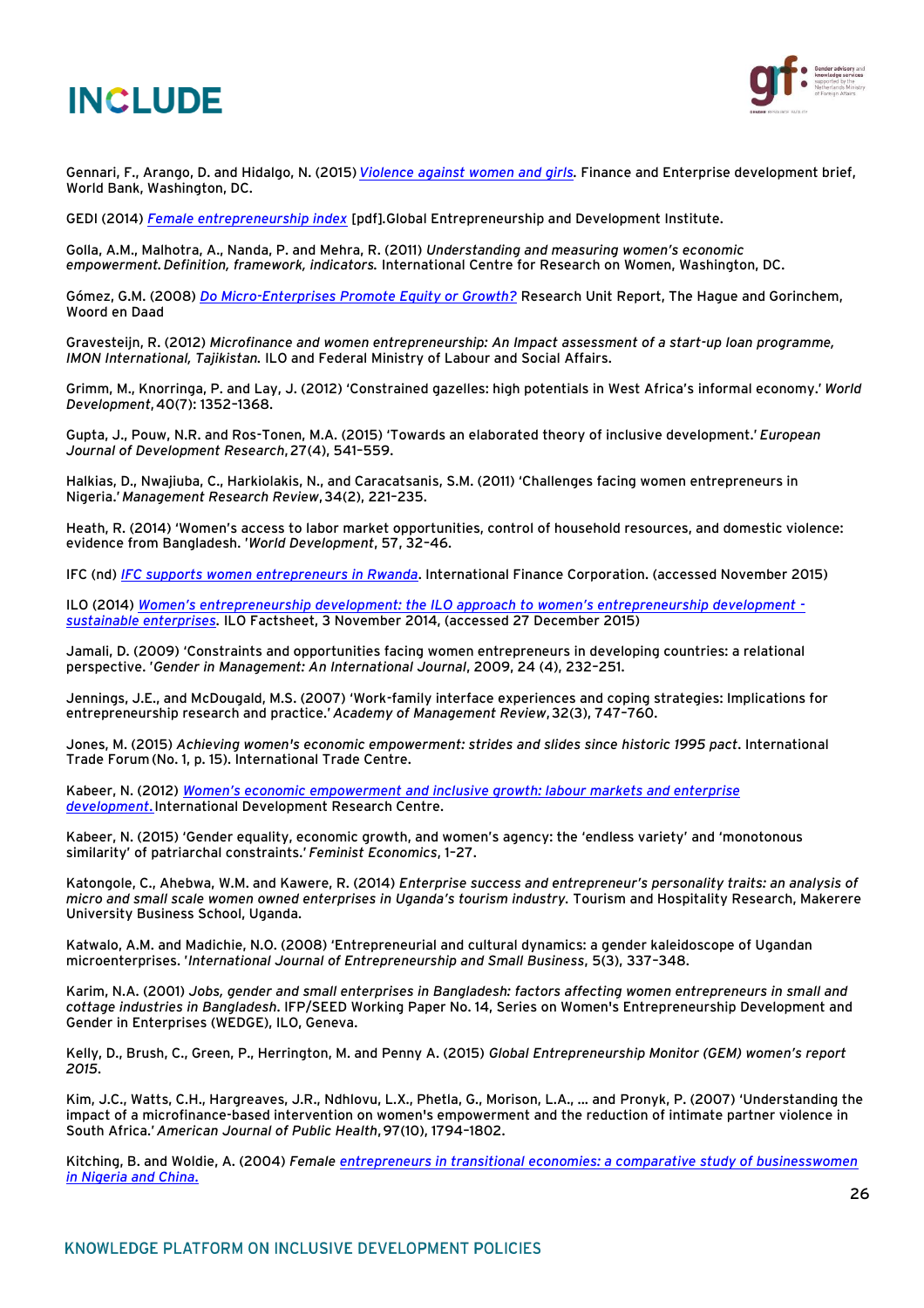



Klapper, L.F. and Parker, S.C. (2011) 'Gender and the business environment for new firm creation.' *The World Bank Research Observer*,26(2), 237–257.

Klinger, B. and Schündeln, M. (2011) 'Can entrepreneurial activity be taught? Quasi-experimental evidence from Central America. '*World Development*, 39(9), 1592–1610

La Porta, R. and Shleifer, A. (2014) 'The unofficial economy in Africa', NBER Chapters, in: *African Successes: Government and Institutions*, National Bureau of Economic Research, Inc.

Liedholm, C. and Mead, D.C. (1987) *Small scale industries in developing countries: empirical evidence and policy implications.* International Development Paper No. 9, Michigan State University, Michigan.

Marcucci, P.N. (2001) *Jobs, gender and small enterprises in Africa and Asia: lessons drawn from Bangladesh, the Philippines, Tunisia and Zimbabwe*. SEED Working Paper No 18, Series on Women's Entrepreneurship Development and Gender in Enterprises (WEDGE), ILO, Geneva.

Makena, P., ThiaineKubaison, S., IbuathuNjati, C.I. (2014) 'Challenges facing women entrepreneurs in accessing business finance in Kenya: case of Ruiru Township, Kiambu County.' *IOSR Journal of Business and Management*, 16 (4): 83–91.

Malmström, M. and Johansson, J. (2015) *Below the surface – [What's the talk and who gets t](http://publikationer.tillvaxtverket.se/ProductView.aspx?ID=2024)he money II?* Leaflet, Luleå Tekniska Unviersitet.

Marlow, S. and McAdam, M. (2013) 'Gender and entrepreneurship: advancing debate and challenging myths; exploring the mystery of the under-performing female entrepreneur.' *International Journal of Entrepreneurial Behavior & Research*,19(1), 114–124.

Matin, I. and Hulme, D. (2003) 'Programs for the poorest: Learning from the IGVGD Program in Bangladesh.' *World Development*31(3): 647–665.

Mead, D.C. (1994) 'The contribution of small enterprises to employment growth in Southern and Eastern Africa.' *World Development*22(12): 1881–1894.

Mead, D.C. (1999) 'MSEs tackle both poverty and growth (but in differing proportions).' In: K. King and S. McGrath (eds.)*Enterprise in Africa: Between Poverty and Growth*, Intermediate Technology, London.

Mead, D.C. and Liedholm, C. (1998) 'The dynamics of micro and small enterprises in developing countries.' *World Development*26(1): 61–74.

Mehra, R., Patel, P., Shetty, A. and Golla, A.M. (2013) *Financial services for low-income women: opportunities for Economic Empowerment?* ICRW White Paper, International Center for Research on Women.

Ministry of Gender, Labour and Social Development(nd) *[The Uganda Women Entrepreneurship Programme](http://www.mglsd.go.ug/programmes/the-uganda-women-entrepreneurship-programme-uWED-html)* [website]*.*Ministry of Gender, Labour and Social Development, Uganda. (accessed November 2015)

Minniti, M. (2008) 'The role of government policy on entrepreneurial activity: productive, unproductive, or destructive?'*Entrepreneurship Theory and Practice*,32(5), 779–790.

Moser, C. (1989) 'Gender planning in the third world: meeting practical and strategic gender needs.' *World Development*, 17, 11, 1799–1825.

Mwobobia, F.M. (2012) 'The challenges facing small-scale women entrepreneurs: a case of Kenya.' *International Journal of Business Administration*,3(2), p112.

Niethammer, C. (2013) *Women entrepreneurship and the opportunity to promote development and business*.Brookings Blum Roundtable.

Nikina, A., Shelton, L.M. and LeLoarne, S. (2015) 'An examination of how husbands, as key stakeholders, impact the success of women entrepreneurs.'*Journal of Small Business and Enterprise Development*, 22(1), 38–62.

North, D.C.(1990)*Institutions, institutional change and economic performance*. Cambridge University Press, Cambridge, UK.

NWO (2015) *[Research for inclusive development in Sub-Saharan Africa](http://www.nwo.nl/en/research-and-results/programmes/research+for+inclusive+development+in+sub-saharan+africa)* [online], 8 June 2015.The Netherlands Organisation for Scientific Research. (accessed November 2015)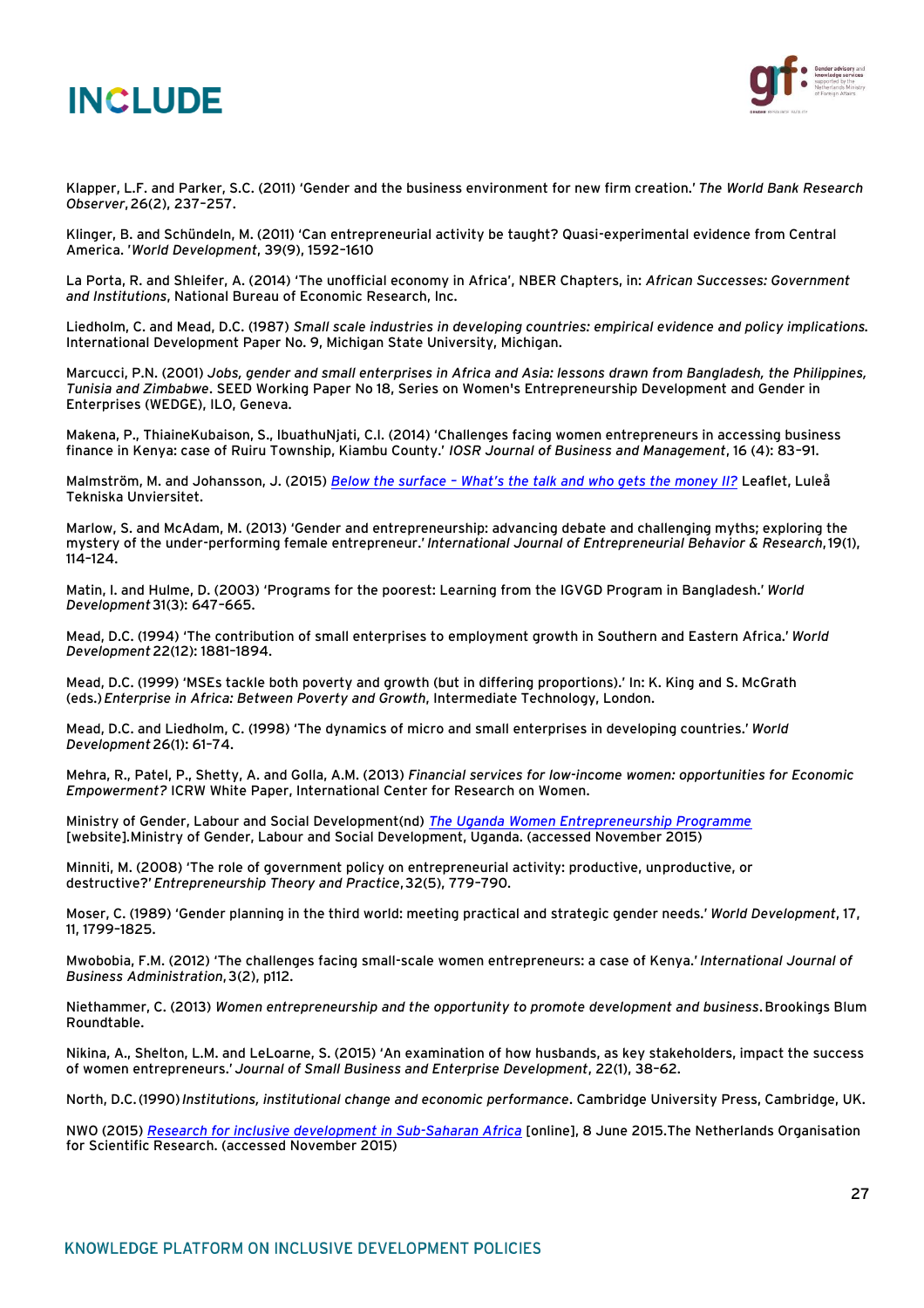



Nyanzi, B., Nyanzi, S., Wolff, B. and Whitworth, J. (2005) 'Money, men and markets: economic and sexual empowerment of market women in southwestern Uganda. '*Culture, Health & Sexuality*, 7(1), 13–26.

OECD (2015) *[Women's economic empowerment](http://www.oecd.org/dac/gender-development/womenseconomicempowerment.htm)* [online]. Organisation for Economic Co-operation and Development. (accessed November 2015)

Okello-Obura, C. and Minishi-Majanja, M.K. (2010) 'Gender and ICTs utilisation among SMEs to eradicate poverty in Uganda. '*The Journal of Management Awareness*, 13 (1), 27–49.

Patel, P. (2014) *[Effectiveness of entrepreneurship development interventions on women entrepreneurs](http://www.ilo.org/global/docs/WCMS_329356/lang--en/index.htm)*. ILO Issue Brief, [online].

Phillips, C. and Bhatia-Panthaki, S. (2007) 'Enterprise development in Zambia: reflections on the missing middle.' *Journal of International Development*19(6): 793–804.

Quisumbing, A.R. and Maluccio, J.A. (2003) 'Resources at marriage and intrahousehold allocation: evidence from Bangladesh, Ethiopia, Indonesia, and South Africa.'*Oxford Bulletin of Economics and Statistics*,65(3), 283–327.

Razavi, S. (2012) *Seen, heard and counted: rethinking care in a development context*. John Wiley & Sons, Chichester, p.4.

Reynolds, P.D., Hay, M. and Camp, S.M. (1999)*Global entrepreneurship monitor*. Kauffman Center for Entrepreneurial Leadership, Kansas City, p. 3.

Richardson, P., Howarth, R. and Finnegan, G. (2004)*The challenges of growing small businesses: insights from women entrepreneurs in Africa*. International Labour Organization, Geneva.

Richardson, P., Howarth, R. and Finnegan, G. (2004) *The challenges of growing small businesses: insights from women entrepreneurs in Africa.* IFP/SEED Working Paper No. 47, Series on Women's Entrepreneurship Development and Gender Equality (WEDGE), ILO, Geneva.

Said-Allsopp, M. and Tallontire, A. (2014) 'Pathways to empowerment? Dynamics of women's participation in global value chains.'*Journal of Cleaner Production*.

Singh, G. and Belwal, R. (2008) 'Entrepreneurship and SMEs in Ethiopia: evaluating the role, prospects and problems faced by women in this emergent sector.'*Gender in management: An International Journal*,23(2), 120–136.

Slegh, H., Barker, G., Kimonyo, A., Ndolimana, P. and Bannerman, M. (2013) 'I can do women's work: reflections on engaging men as allies in women's economic empowerment in Rwanda.' *Gender & Development*, 21 (1): 15–30.

Spring, A. (2009) 'African women in the entrepreneurial landscape: reconsidering the formal and informal sectors. '*Journal of African Business*, 10(1), 11–30.

Still, L.V. and Timms, W. (2000) 'Women's business: the flexible alternative workstyle for women.' *Women in Management Review*,15(5/6), 272–283.

Stevenson, L. and St-Onge, A. (2005)*Support for Growth-oriented, Women Entrepreneurs in Ethiopia, Kenya, and Tanzania: An Overview Report*. International Labour Organization.

Sweden (2015) *[Open up! A national strategy for business promotion on equal terms 2015](http://publikationer.tillvaxtverket.se/ProductView.aspx?ID=2028)–2020*.

Tonda, N. (2012) *Engendering digital migration through ICTs for women in business in micro, small and medium enterprises*. Paper presented at the 1st International Digital Migration Conference in Zomba, Malawi. Federation of National Association of Women in Business in Eastern and Southern Africa (FEMCOM) Secretariat Lilongwe, Malawi.

2SCALE (2015) *[Incubating agri-businesses in Africa](http://2scale.org/)* [online], (accessed November 2015)

UNIDO (2014) *[Empowering Women: Fostering Entrepreneurship](https://www.unido.org/fileadmin/user_media_upgrade/What_we_do/Topics/Women_and_Youth/Brochure_low_resolution.pdf)*. United Nations Industrial Development Organization.

UN-INSTRAW (nd) *[Glossary of gender related terms and concepts](https://unamid.unmissions.org/Portals/UNAMID/UNAMID%20at%20Work/Glossary%20of%20Gender-related%20Terms%20and%20Concepts.doc)*. UN International Research and Training Institute for the Advancement of Women.

Valdivia, M. (2012) *Training or technical assistance for female entrepreneurship? Evidence from a field experiment in Peru*. GRADE, Mimeo.

Vossenberg, S. (2013) *Women entrepreneurship promotion in developing countries: what explains the gender gap in entrepreneurship and how to close it?* Maastricht School of Management Working Paper Series, (2013/08).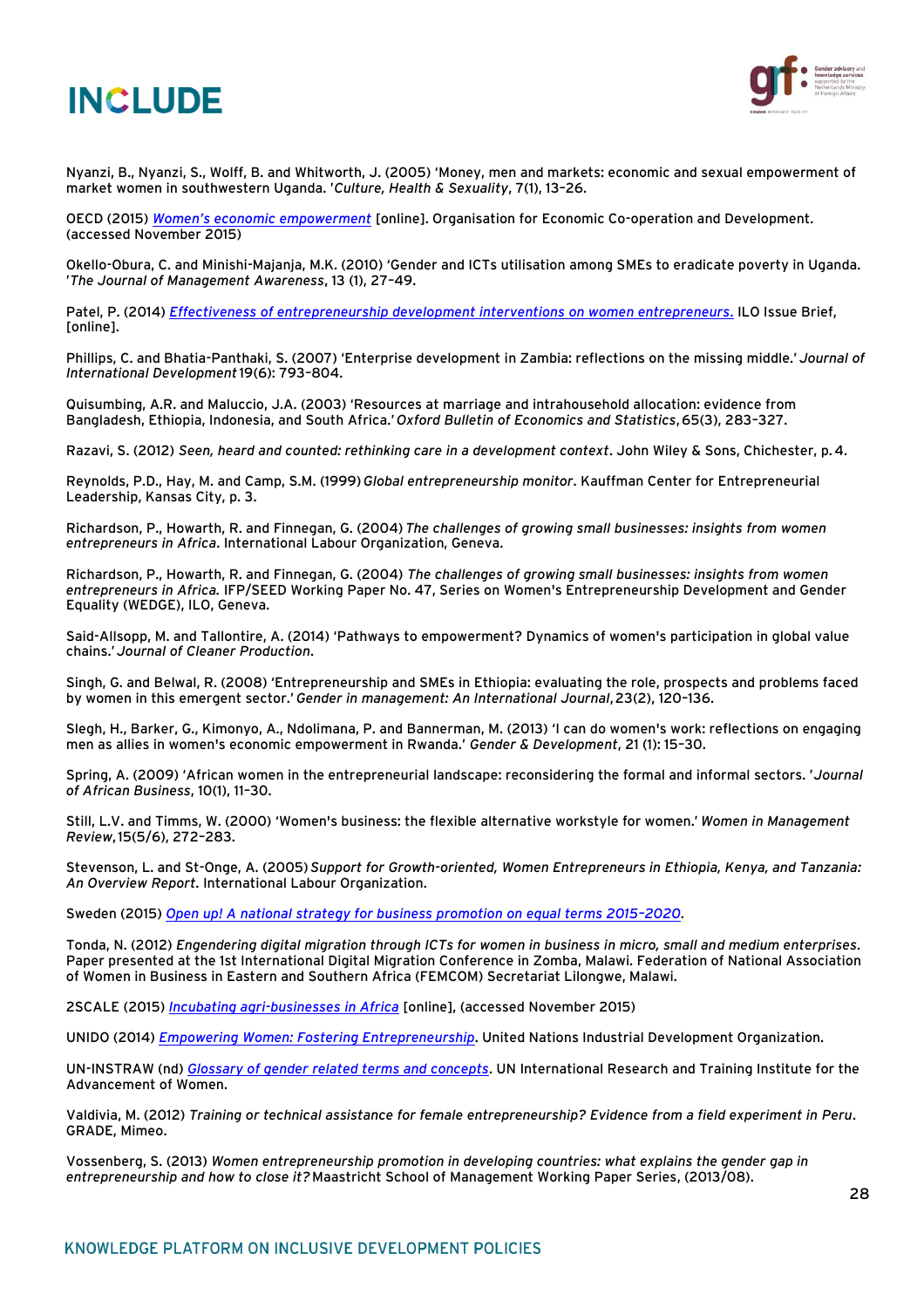



Vossenberg, S. (2014) *Beyond the critique: how feminist perspectives can feed entrepreneurship promotion in developing countries.* Maastricht School of Management Working Paper Series, (2014/05).

West, C. and Zimmerman, D.H. (1987) 'Doing gender.'*Gender &Society*,1(2): 125–151.

World Bank (2015) *[Sector brief finance and enterprise development](http://www.vawgresourceguide.org/sites/default/files/briefs/vawg_resource_guide_finance_and_enterprise_development_brief_april_2015.pdf)*. Violence Against Women Initiative, World Bank.

World Bank Group (2016) *[Women, Business and the Law](http://wbl.worldbank.org/~/media/WBG/WBL/Documents/Reports/2016/Women-Business-and-the-Law-2016.pdf)*.

World Bank (2011) *[Giving women economic opportunity: gender in the private sector, in Tanzania, female entrepreneurs tap](http://web.worldbank.org/WBSITE/EXTERNAL/TOPICS/EXTGENDER/0,,contentMDK:22930222~menuPK:7947171~pagePK:210058~piPK:210062~theSitePK:336868,00.html)  [financin](http://web.worldbank.org/WBSITE/EXTERNAL/TOPICS/EXTGENDER/0,,contentMDK:22930222~menuPK:7947171~pagePK:210058~piPK:210062~theSitePK:336868,00.html)*g [online]. News article by Donna Barne.

World Bank (2015) *[Taking aim at poverty by advancing gender equality](http://www.worldbank.org/en/topic/gender/overview#1)* [online], 8 September 2015.World Bank.

Zandniapour, L., Sebstad, J. and Snodgrass, D. (2004) *Review of impact assessments of selected enterprise development projects, MicroReport 3*. AMAP Business Development Services (BDS), Knowledge and Practice (K&P) and Research Task Order, USAID and MDA.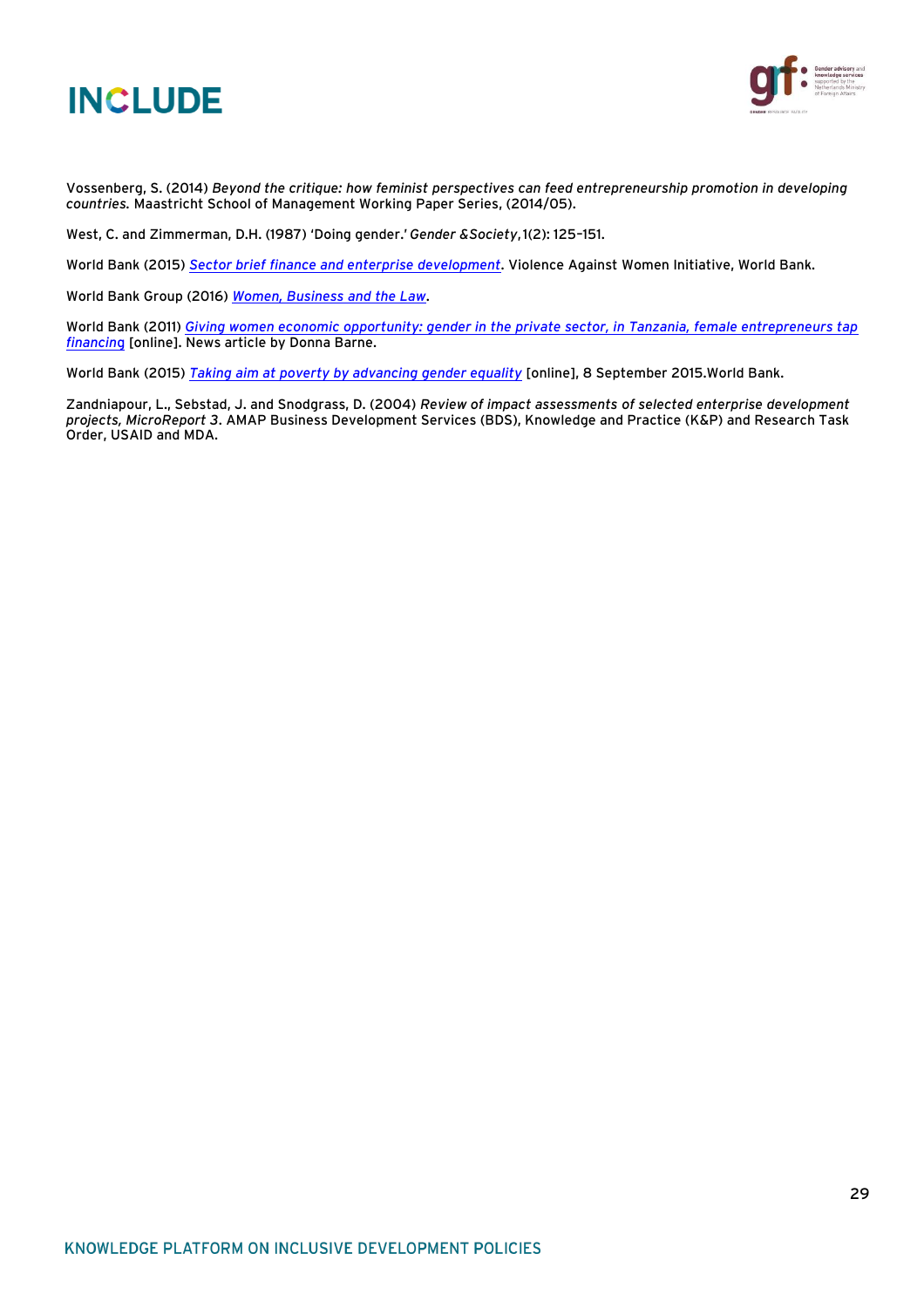

## colofon

INCLUDE PLATFORM

W: www.includeplatform.net T: +31 (0) 71 527 6602 E: info@includeplatform.net